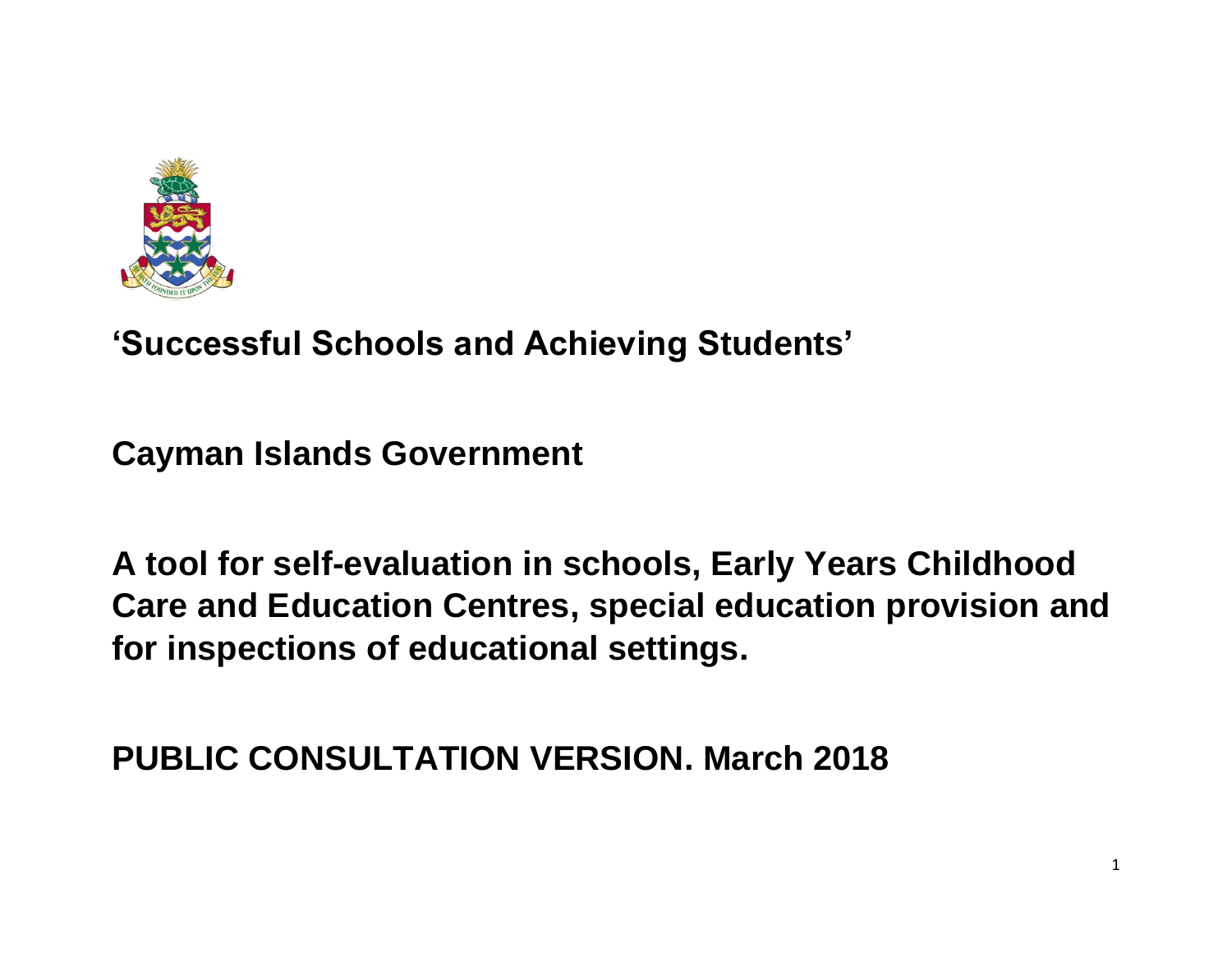'Successful Schools and Achieving Students' is organised around seven standards.

Standard 1. Helping our students to **achieve** in key areas of their learning.

Standard 2. Promoting our **students' personal and social development.**

Standard 3. Ensuring **effective teaching** to support our students' learning.

Standard 4. Offering a **curriculum** that meets the educational needs of all of our students.

Standard 5. Keeping our students **safe** and always **supported**.

Standard 6. **Leading and managing** our school and developing our links with the **community** we serve.

Standard 7 and overall performance. **How good is our school?**

The seven standards arise from our strategy for education reform and from research into school effectiveness. Consensus amongst educationalists recognises that an effective school will seek to secure the best possible academic and cognitive outcomes whilst also enabling students to acquire the skills necessary in terms of personal and social development to contribute to their community, to the development of the Cayman Islands and to the wider world.

Our two key outcomes – academic achievement and personal development – are the central measures of school effectiveness and form the basis for the initial two standards. The next four sets focus on what research tells us about the most powerful factors determining school effectiveness: quality teaching, an engaging and challenging curriculum, support, guidance and leadership.

Evidence and judgements regarding each of the six standards help determine the overall performance of a school.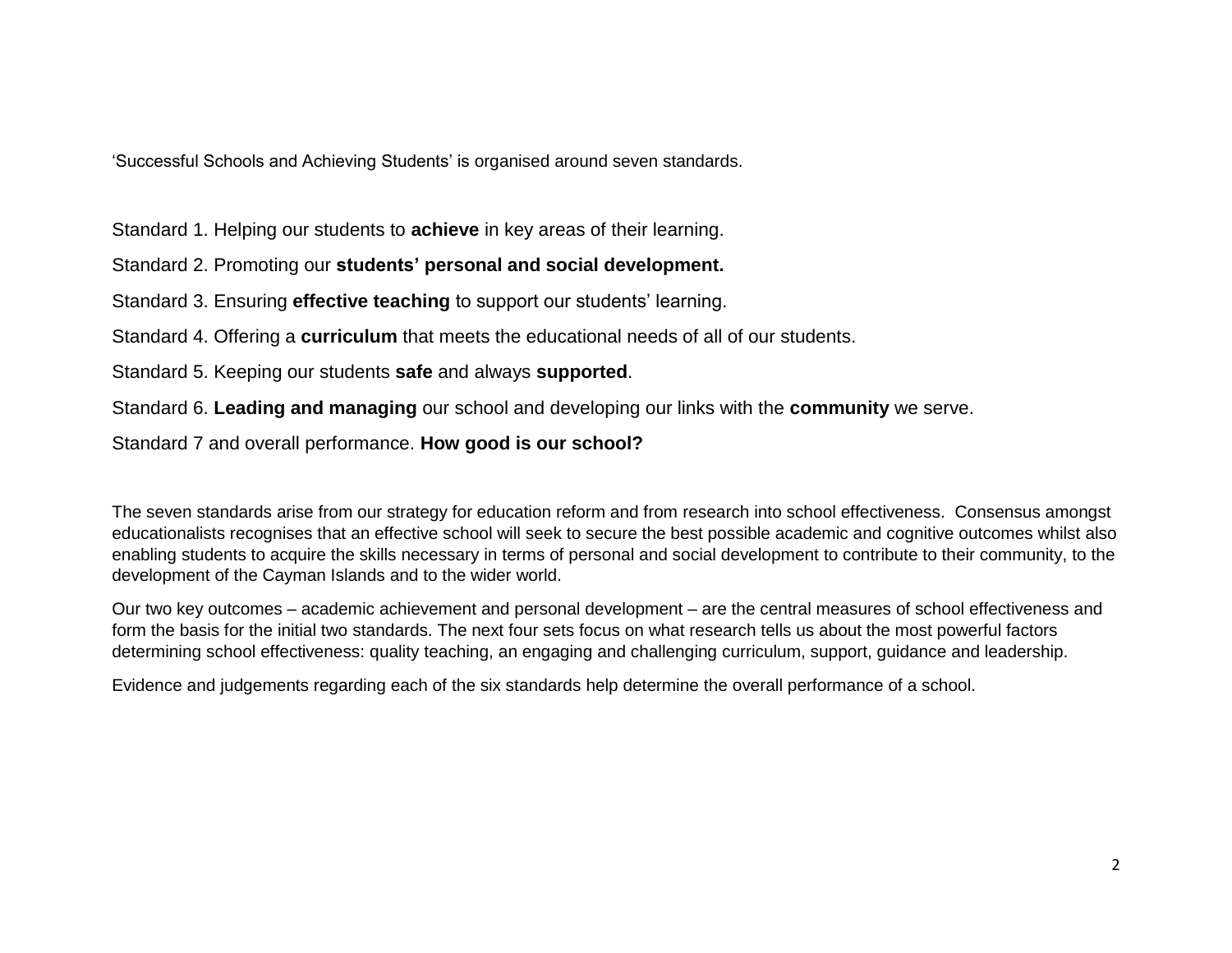#### **Evaluations**

This framework is organised around judgements using a four-point scale. The four levels on the scale are defined as follows:

- **Excellent** exceptionally high quality of performance or practice.
- **Good**  the expected level for every school in The Cayman Islands, both public and private.
- **Satisfactory** the minimum level of quality required for The Cayman Islands. All key aspects of performance and practice in every school should meet or exceed this level.
- **Weak** quality not yet at the level acceptable for schools in The Cayman Islands. Schools will be expected to take urgent measures to improve the quality of any aspect of their performance or practice that is judged at this level.

**Organisation**

# $6$  aspirational statements and  $7$  standards

12 quality indicators, plus  $8$  subject evaluations for attainment and progress in reading, writing, mathematics and science

# 4 point evaluation scale

1 overall performance judgement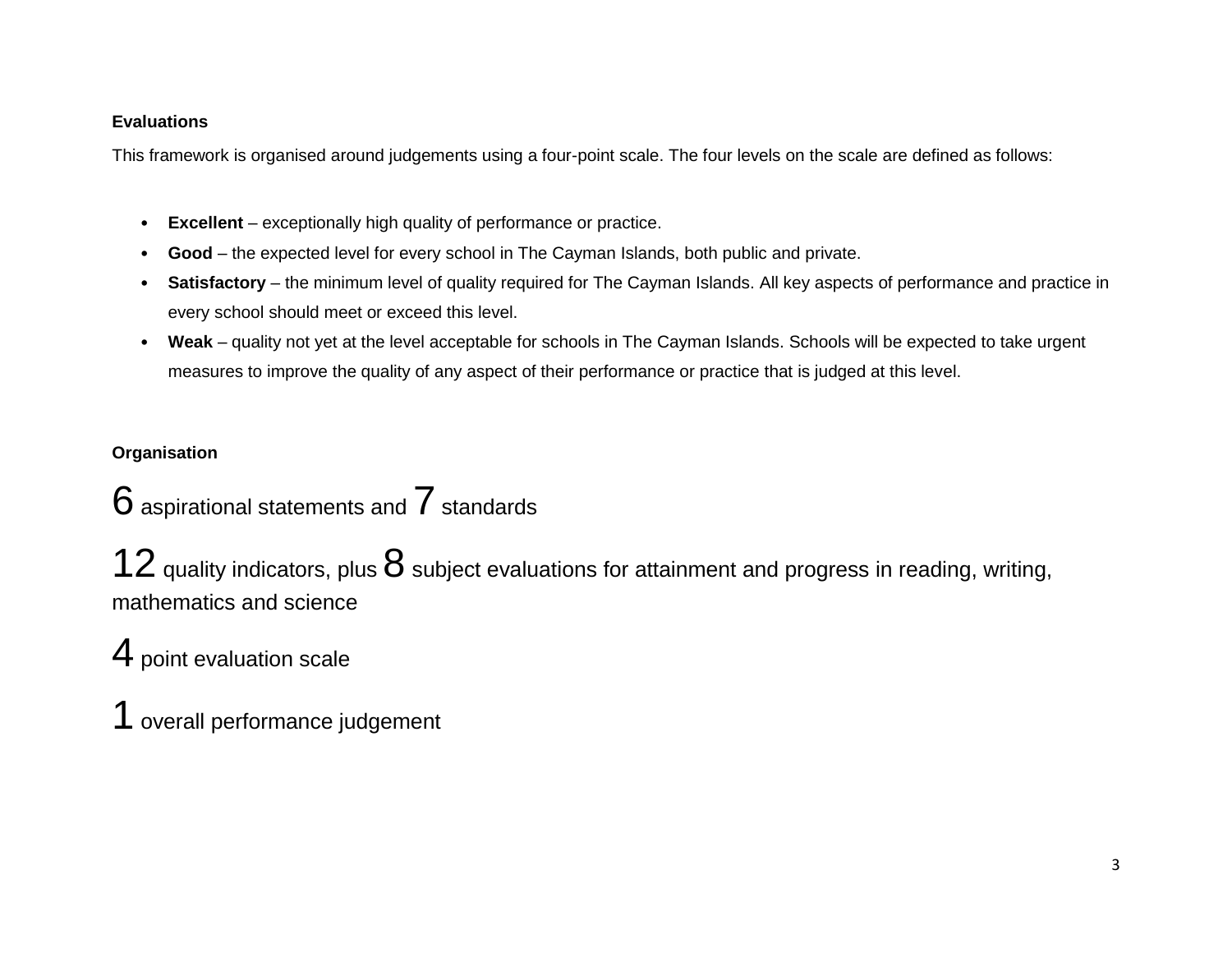#### **Consistency in quantitative terminology**

|                   | <b>Definition</b>                                          | <b>Numerical</b> |
|-------------------|------------------------------------------------------------|------------------|
| All               | The whole $-$ as used in referring to quantity, extent, or | 100%             |
|                   | duration.                                                  |                  |
| <b>Almost all</b> | 90% and more                                               | 90% to 99%       |
| <b>Most</b>       | Three quarters or more but less than 90%                   | 75% to 89%       |
| <b>Majority</b>   | Half or more but less than three quarters                  | 50% to 74%       |
| <b>Minority</b>   | 15% or more but less than half                             | 15% to 49%       |
| <b>Few</b>        | Up to $15%$                                                | 0% to 14%        |

Quantitative terms are used consistently throughout the framework with the following definitions:

#### **Other terms**

Throughout this framework the term 'school' is used to refer to all types of educational provision including, for example, early years settings, special educational schools and specialised provision, Further Education colleges and both public (state) and private (licensed and independent) educational institutions. The term 'student' refers to learners of all ages, including children attending preschool or Reception classes in public or private settings.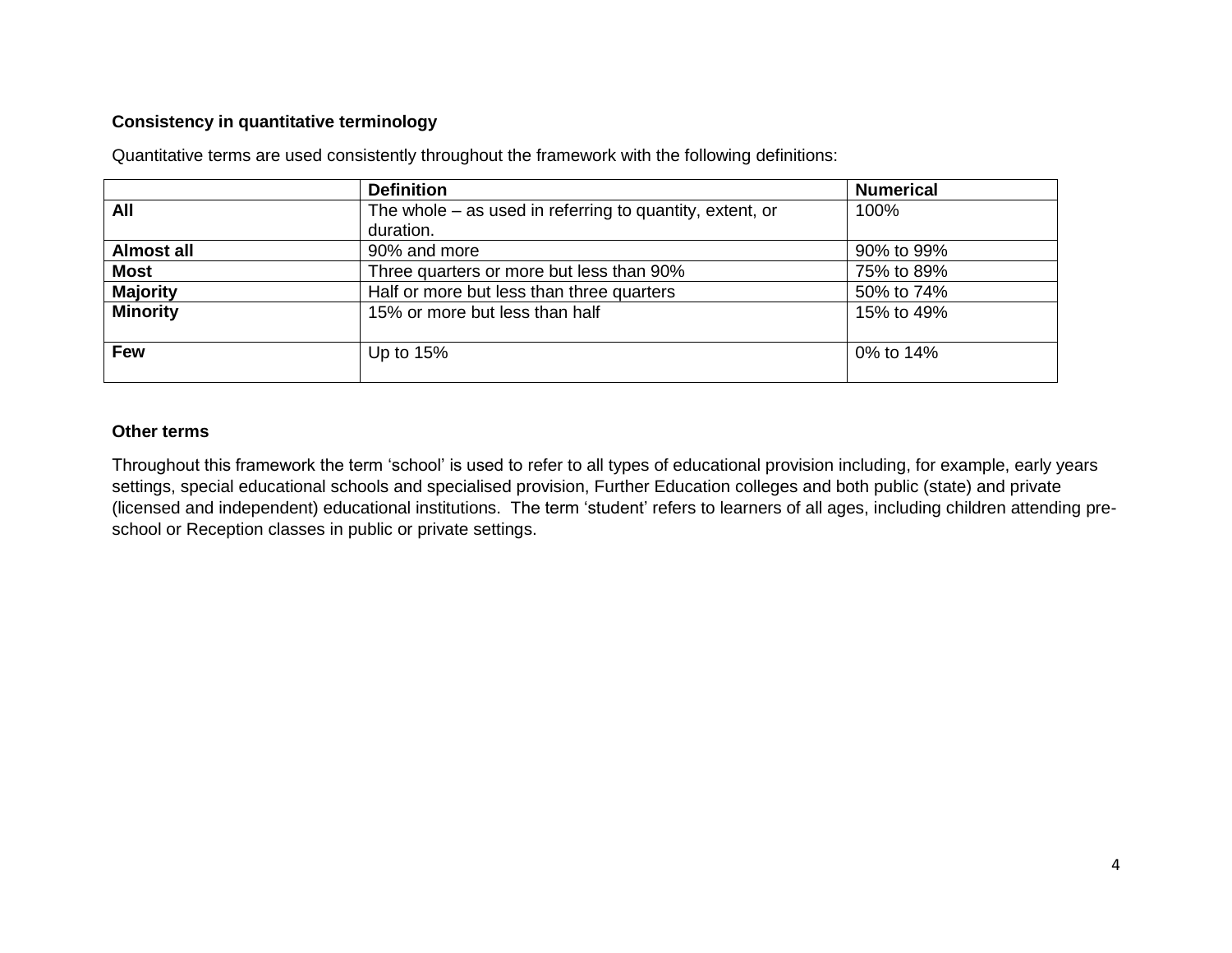# **An overview of 'Successful Schools and Achieving Students'**

| <b>Aspirational statements</b>                                                                     |                                                                                                         | Quality indicators                                                                                                                                                                                                                                                                                                            |                                               |                                                |
|----------------------------------------------------------------------------------------------------|---------------------------------------------------------------------------------------------------------|-------------------------------------------------------------------------------------------------------------------------------------------------------------------------------------------------------------------------------------------------------------------------------------------------------------------------------|-----------------------------------------------|------------------------------------------------|
| Helping our students to achieve<br>in key areas of their learning.                                 | 1.1. Attainment in<br>English, mathematics<br>and science in relation<br>to international<br>standards. | 1.2. Progress in English,<br>mathematics and science.                                                                                                                                                                                                                                                                         |                                               |                                                |
| Promoting our students'<br>personal and social<br>development.                                     | 2.1. Positive behaviour<br>for good learning.                                                           | 2.2. Civic and environmental<br>understanding.                                                                                                                                                                                                                                                                                |                                               |                                                |
| Ensuring effective teaching to<br>support our students' learning.                                  | 3.1. Teaching.                                                                                          | 3.2. Learning.                                                                                                                                                                                                                                                                                                                | 3.3. Assessment.                              |                                                |
| Offering a curriculum that meets<br>the educational needs of all of our<br>students.               | 4.1. Curriculum quality.                                                                                |                                                                                                                                                                                                                                                                                                                               |                                               |                                                |
| Keeping our students safe and<br>always supported.                                                 | 5.1. Health and safety.                                                                                 | 5.2. Support and guidance.                                                                                                                                                                                                                                                                                                    |                                               |                                                |
| Leading and managing our<br>school and developing our links<br>with the <b>community</b> we serve. | 6.1. Leadership.                                                                                        | 6.2. Self-evaluation and<br>improvement planning.                                                                                                                                                                                                                                                                             | 6.3. Links with parents<br>and the community. | 6.4. Staffing and the<br>learning environment. |
| How good is our school?                                                                            |                                                                                                         | The overall performance of the school will be judged as Excellent, Good, Satisfactory or Weak.<br>Follow-Through Inspections will be undertaken on a six-monthly basis to all schools judged as 'weak' and the Follow-<br>Through Inspections will continue until the performance of the school reaches a satisfactory level. |                                               |                                                |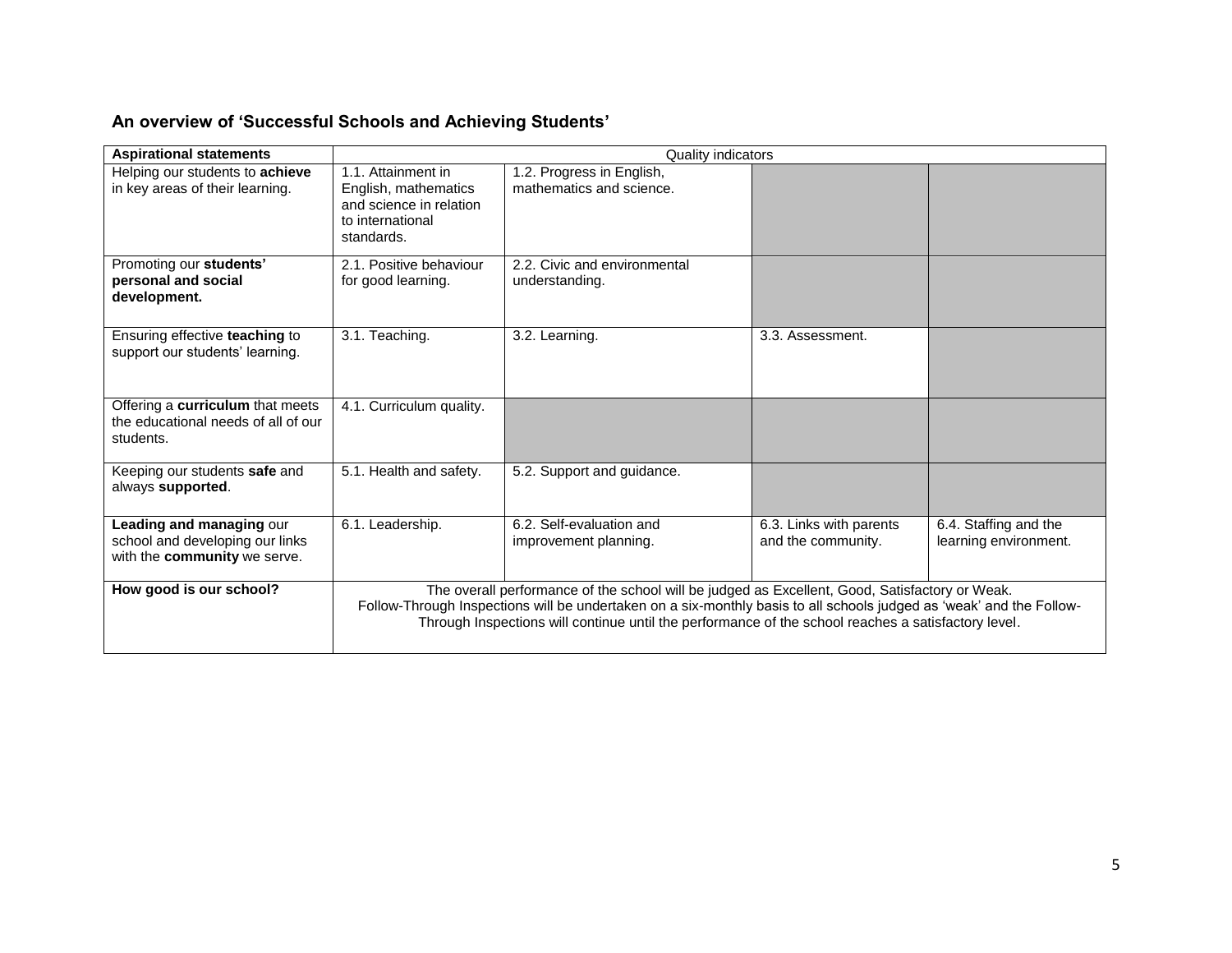## **Performance Standard 1**

## **Helping our students to achieve in key areas of their learning.**

In order to help our students meet their academic potential, we need to make evaluations about their attainment and progress. We do this by considering the performance of our students in school examinations, in external assessments and in their most recent class work. In doing so, we are able to review their levels of achievement against the expected standards from the syllabus, curriculum or programme taught in our schools. We have high and aspirational expectations for all students and wish to ensure that our students achieve well compared to international standards.

It is also important, in reviewing achievement data, to gather evidence in relation to different age groups in the school, taking into account the students' age and scaling our expectations accordingly. It is helpful to take account of any significant variations in the performance of different groups of students, such as boys and girls, students with special educational needs, those for whom English is an additional language, higher achieving students and those of different nationalities.

## **The evaluations should be applied to the following key subjects:**

- English (with separate judgements and analysis of reading and writing);
- Mathematics:
- Science.

In undertaking a review in secondary schools, we should also evaluate students' achievement across a wide range of subjects to analyse the breadth and level of qualifications which students achieve following the end of statutory education. In doing so, we must consider the career options and college destinations available to students as a consequence of the educational outcomes provided by our schools.

In early year's settings, there should be a review of children's skills in the four defined areas of learning from the Cayman Islands Early Years Curriculum Framework (CIEYCF). The four areas are exploration, respect, communication and well-being. Using Section 4 in 'Successful Schools and Achieving Students' we are able to comment upon the achievement of our youngest learners against identified best practice outcomes. Special educational settings will focus upon achievement and progress against individualised targets and within the programmes offered for individual students and groups of learners.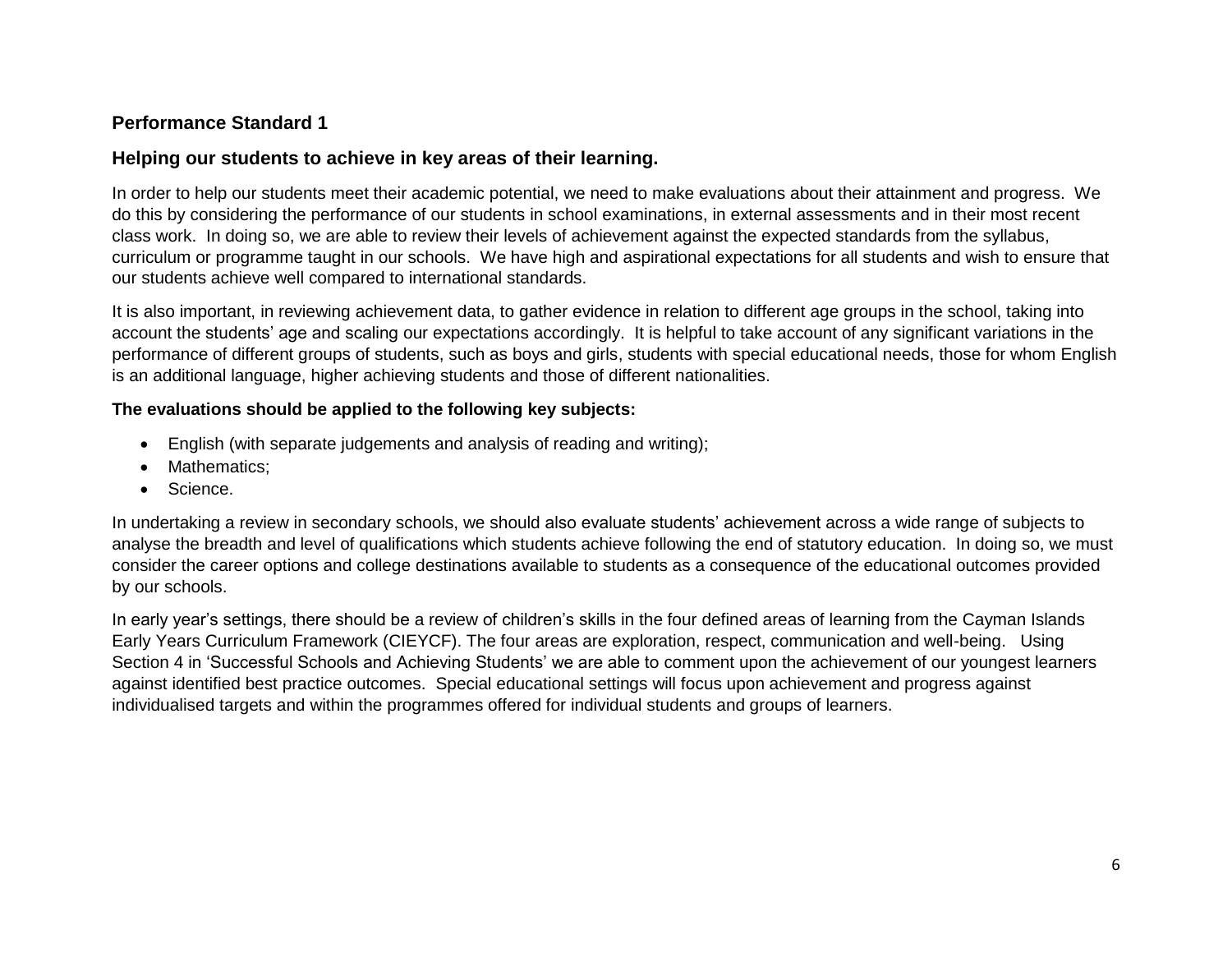## **Quality Indicator. 1.1. Attainment in English, mathematics and science in relation to international standards.**

- Attainment in relation to appropriate benchmarks, including international standards.
- Current levels of attainment as demonstrated in recent class work in key subjects.
- Trends in academic attainment over time.

|                     | <b>Excellent</b>         | Good                     | Satisfactory              | Weak                        |
|---------------------|--------------------------|--------------------------|---------------------------|-----------------------------|
| Summary descriptors | In school-based          | In school-based          | In school-based           | In school-based             |
|                     | assessments and in the   | assessments and in the   | assessments and the       | assessments and the         |
|                     | external examinations    | external examinations    | external examinations     | external examinations       |
|                     | used by the school, most | used by the school, the  | used by the school,       | used by the school, less    |
|                     | students consistently    | majority of students     | most students attain      | than three-quarters of      |
|                     | attain levels that are   | attain levels that are   | levels that are in line   | the students attain         |
|                     | above international      | above international      | with curriculum           | levels that are at least in |
|                     | standards.               | standards.               | and international         | line with curriculum        |
|                     |                          |                          | standards.                | standards.                  |
|                     | In observed lessons and  |                          |                           |                             |
|                     | in their recent work,    | In observed lessons      | In observed lessons       | In lessons and in           |
|                     | most students            | and in their recent      | and in their recent work, | their recent work,          |
|                     | demonstrate consistently | work, the majority       | most students             | less than three-quarters    |
|                     | high levels of           | of students demonstrate  | demonstrate levels of     | of students demonstrate     |
|                     | knowledge, skills and    | levels of knowledge,     | knowledge, skills and     | levels of knowledge,        |
|                     | understanding that are   | skills and understanding | understanding that are    | skills and understanding    |
|                     | above international      | that are above           | in line with curriculum   | that are at least in        |
|                     | standards.               | international standards. | and international         | line with curriculum        |
|                     |                          |                          | standards.                | standards. There are        |
|                     | Over the last three      | Over the last three      |                           | significant gaps in         |
|                     | years, the levels of     | years, the levels of     | Over the last three       | students' knowledge         |
|                     | academic attainment of   | attainment of the        | years, the level of most  | and weaknesses in their     |
|                     | most students in         | majority of students in  | students' attainment in   | understanding of key        |
|                     | external assessments     | external assessments     | external assessments      | subject requirements.       |
|                     | has been above           | has been above           | has been in line          |                             |
|                     | international standards  | international standards  | with curriculum           | Attainment in external      |
|                     | or has been consistently | or improving over time.  | and international         | tests and examinations      |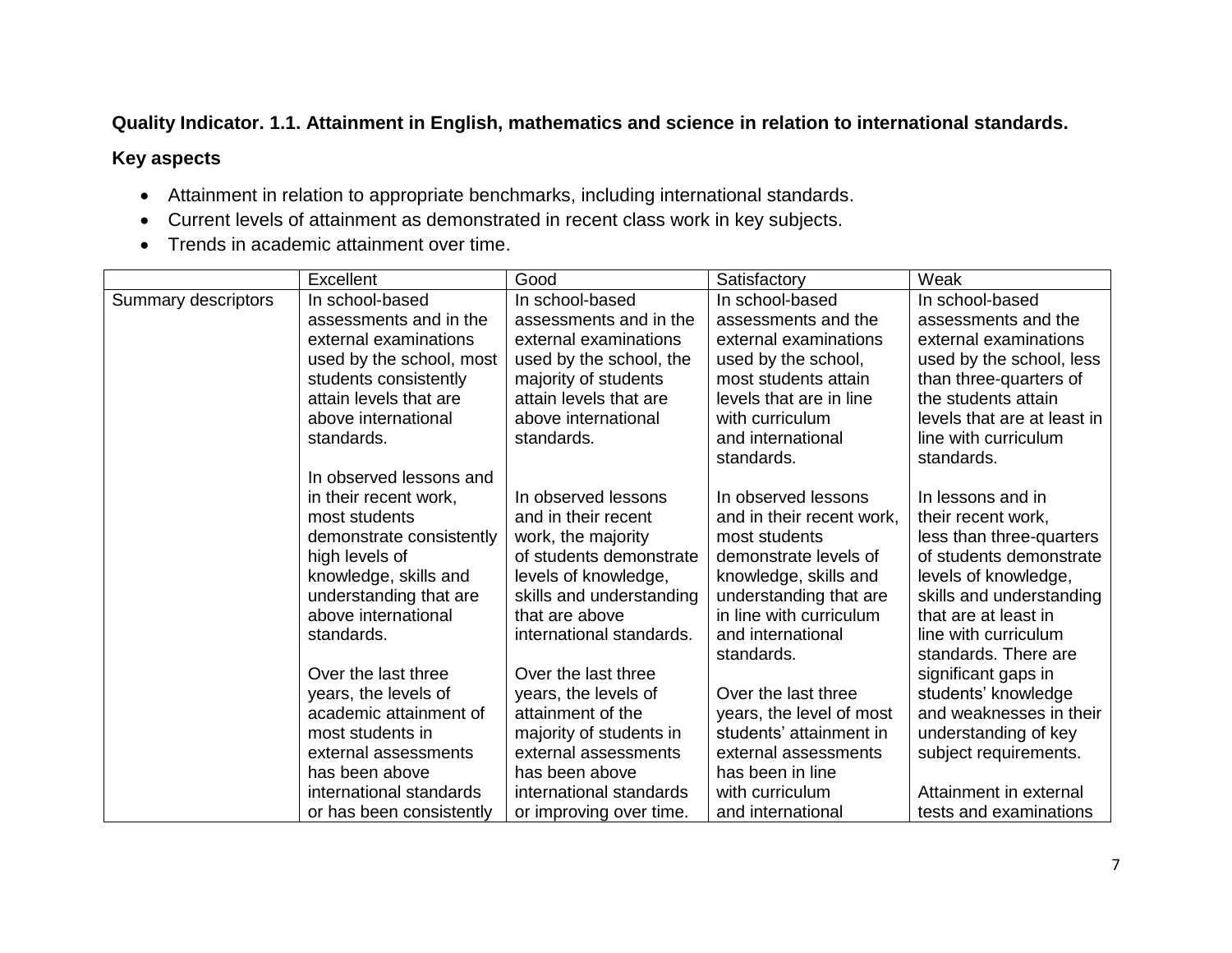| and significantly<br>improving over time. | standards or has shown<br>some notable variation<br>from year to year. | varies significantly from<br>year to year or is<br>consistently below<br>curriculum standards. |
|-------------------------------------------|------------------------------------------------------------------------|------------------------------------------------------------------------------------------------|
|-------------------------------------------|------------------------------------------------------------------------|------------------------------------------------------------------------------------------------|

#### **Quality of attainment illustrated below would be evaluated as excellent.**

- Using external and other appropriate benchmarks, most students' results, at all ages, are above international standards.
- Most students demonstrate high levels of knowledge and understanding shown in the consistently very high quality of their work, which is consistently above international standards.
- The school has, over a number of years, raised attainment and/or maintained consistently high standards of attainment for students.

#### **Quality of attainment illustrated below would be evaluated as satisfactory.**

- In relation to benchmarks used by the school, most students' assessment and external examination results are at least in line with curriculum and international standards.
- Most students demonstrate knowledge, skills and understanding in the key subjects, in line with curriculum and international standards.
- There may be variation from year to year in external test results but, overall, students' attainment is broadly in line with curriculum and international standards.

## **Useful definition;**

**Attainment:** The level students reach, usually measured by reference to benchmarks, such as tests and examination results.

**International Standards:** Academic expectations arising from accredited curriculum content and examinations. This will include externally verified assessments used in The Cayman Islands including Key Stage 2 SAT's, Caribbean Examinations Council examinations, I/GCSE, A-level, Welsh Joint Examinations Committee assessments, International Baccalaureate Diploma, AP and p/SAT assessments.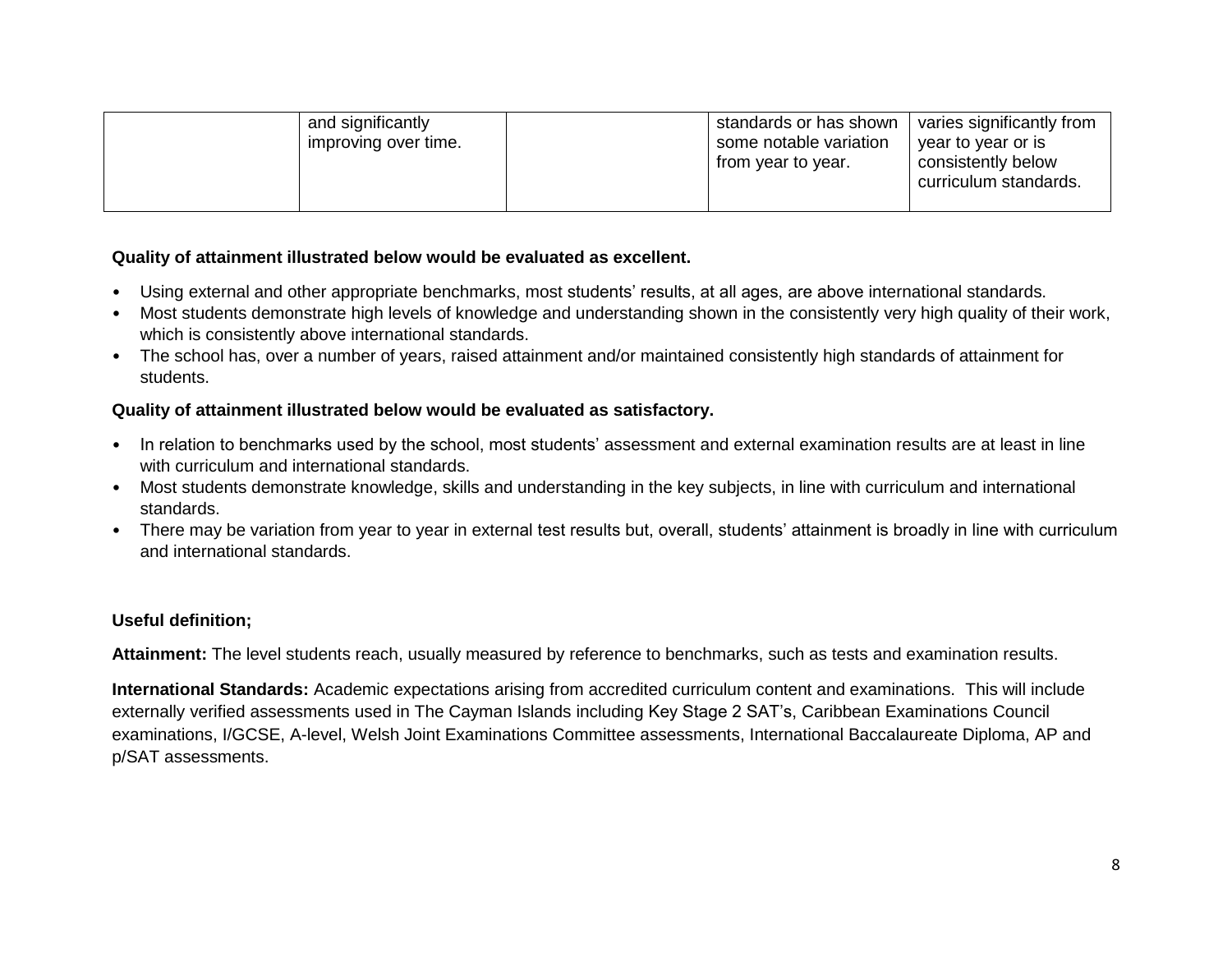## **Quality Indicator. 1.2. Progress over time in English, mathematics and science**

## **Key aspects**

• Progress from recent starting points and over time.

|                     | Excellent                                                                                                                                                     | Good                                                                                                                                                        | Satisfactory                                                                                                                            | Weak                                                                                                                                                   |
|---------------------|---------------------------------------------------------------------------------------------------------------------------------------------------------------|-------------------------------------------------------------------------------------------------------------------------------------------------------------|-----------------------------------------------------------------------------------------------------------------------------------------|--------------------------------------------------------------------------------------------------------------------------------------------------------|
| Summary descriptors | Assessment<br>information indicates<br>that most students,<br>consistently make better<br>than expected progress<br>in relation to recent<br>starting points. | Assessment<br>information indicates<br>that a majority of<br>students<br>make better than<br>expected progress in<br>relation to recent<br>starting points. | Assessment<br>information indicates<br>that most students<br>make the<br>expected progress<br>in relation to recent<br>starting points. | Assessment information<br>indicates that fewer<br>than three quarters of<br>the students make<br>progress in line with<br>what is expected of<br>them. |

#### **Quality of progress illustrated below would be evaluated as excellent.**

• Assessment information shows that, in relation to their assessed starting points, students reach higher levels of attainment than predicted from cognitive ability indicators and other measures of progress. Most students make significant gains in their knowledge, skills and understanding. Skills in key subject areas are evident through students' high levels of competence and application of learning in unfamiliar learning contexts.

#### **Quality of progress illustrated below would be evaluated as satisfactory.**

• Assessment information indicates that most students make expected progress in relation to their starting points. Most students make acceptable gains in knowledge, skills and understanding. They achieve the levels predicted by cognitive ability assessments and other measures of progress. Students demonstrate age-appropriate skills in key areas of learning and are able to apply their skills appropriately in unfamiliar contexts.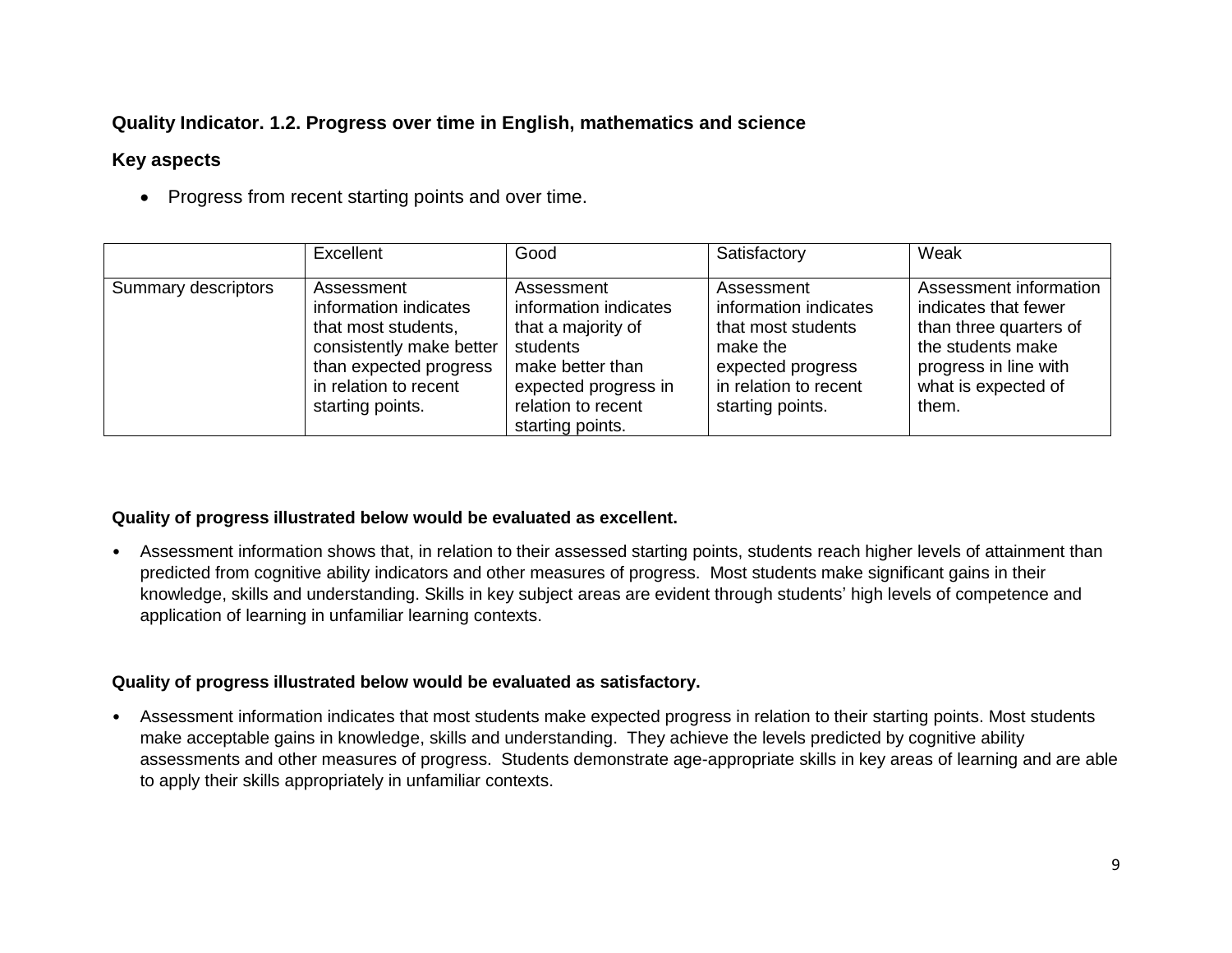#### **Attainment and progress are unlikely to be of satisfactory quality if any of the following apply;**

- Students are working at a level well below what is expected for their age.
- The rate of students' progress is too slow and a significant minority of students do not make the progress of which they are capable.
- Very few students are able to apply their skills and knowledge in unfamiliar contexts.

#### **Useful definition;**

**Progress:** The gains in learning made between two points in time. Schools may make use of cognitive ability tests or other similar assessment tools to indicate expected levels of achievement and progress.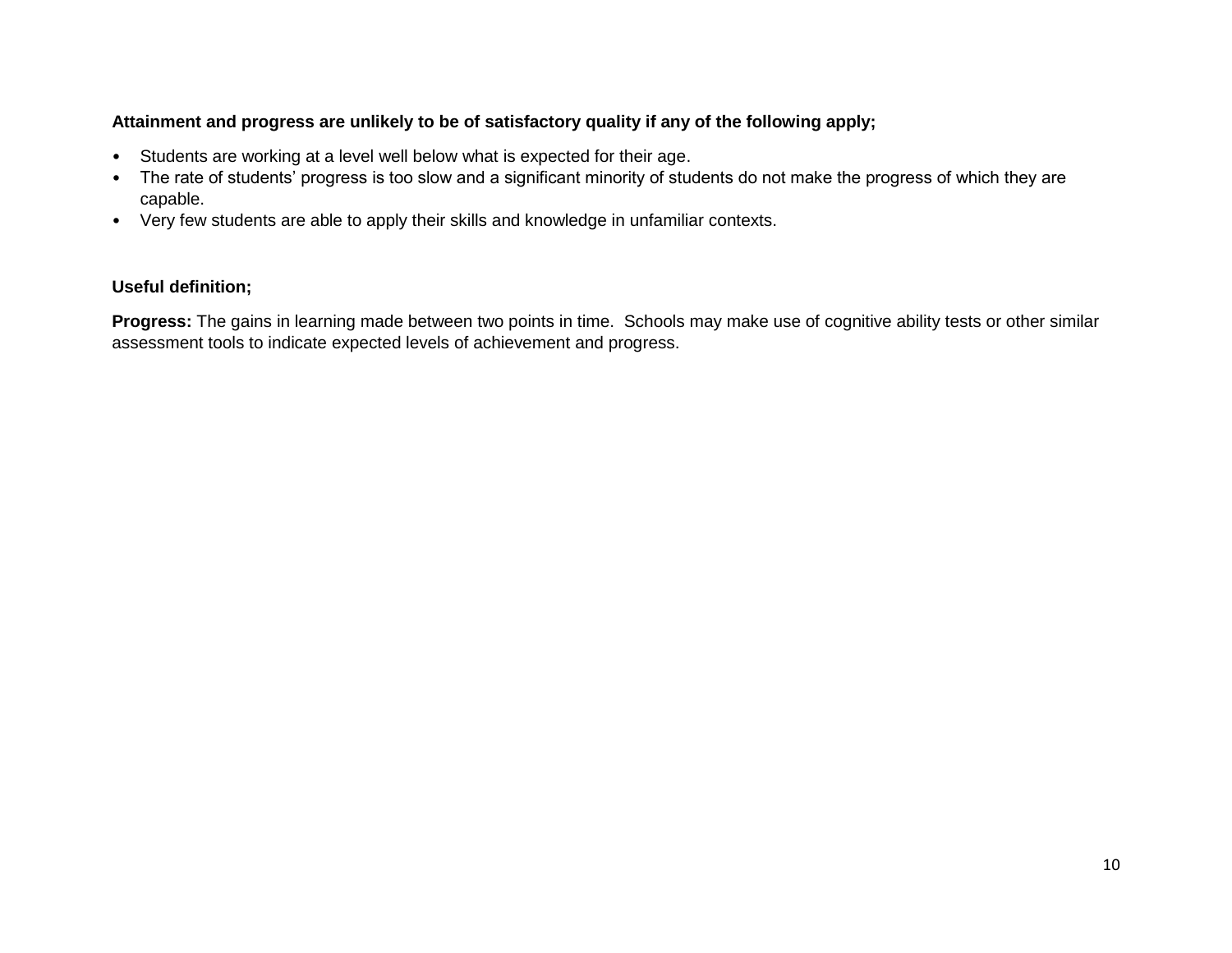## **Performance Standard 2**

#### **Promoting our students' personal and social development.**

Positive behaviour and regular attendance are at the heart of a student's successful achievement. From the earliest years of development, educational settings will strive to encourage positive attitudes and behaviour and facilitate effective relationships between all staff and students. This performance standard includes a focus upon attitudes to learning and students' development of appropriate social and emotional behaviours in different settings. It also identifies the importance of 'educating for life'. In the context of The Cayman Islands this relates closely to the strategic vision of government and long-term educational priorities and plans.

This is an outcome-focused performance standard. As with Performance Standard 1, educators should review how successful the school has been in helping students acquire the personal and social skills necessary to be successful learners and effective contributors to the community and valued citizens of The Cayman Islands.

Schools should place significant emphasis upon citizenship and promoting students' understanding of their own community, history and culture. Educators will help students understand the distinctive contribution made to society by others, including those of a different race, gender or religion.

This performance standard also encourages schools to promote students' environmental understanding. By securing students' awareness of our environmental challenges, we are able to influence how they as individuals, regardless of their age or stage of education, may contribute to the preservation and the long-term sustainability of the environment.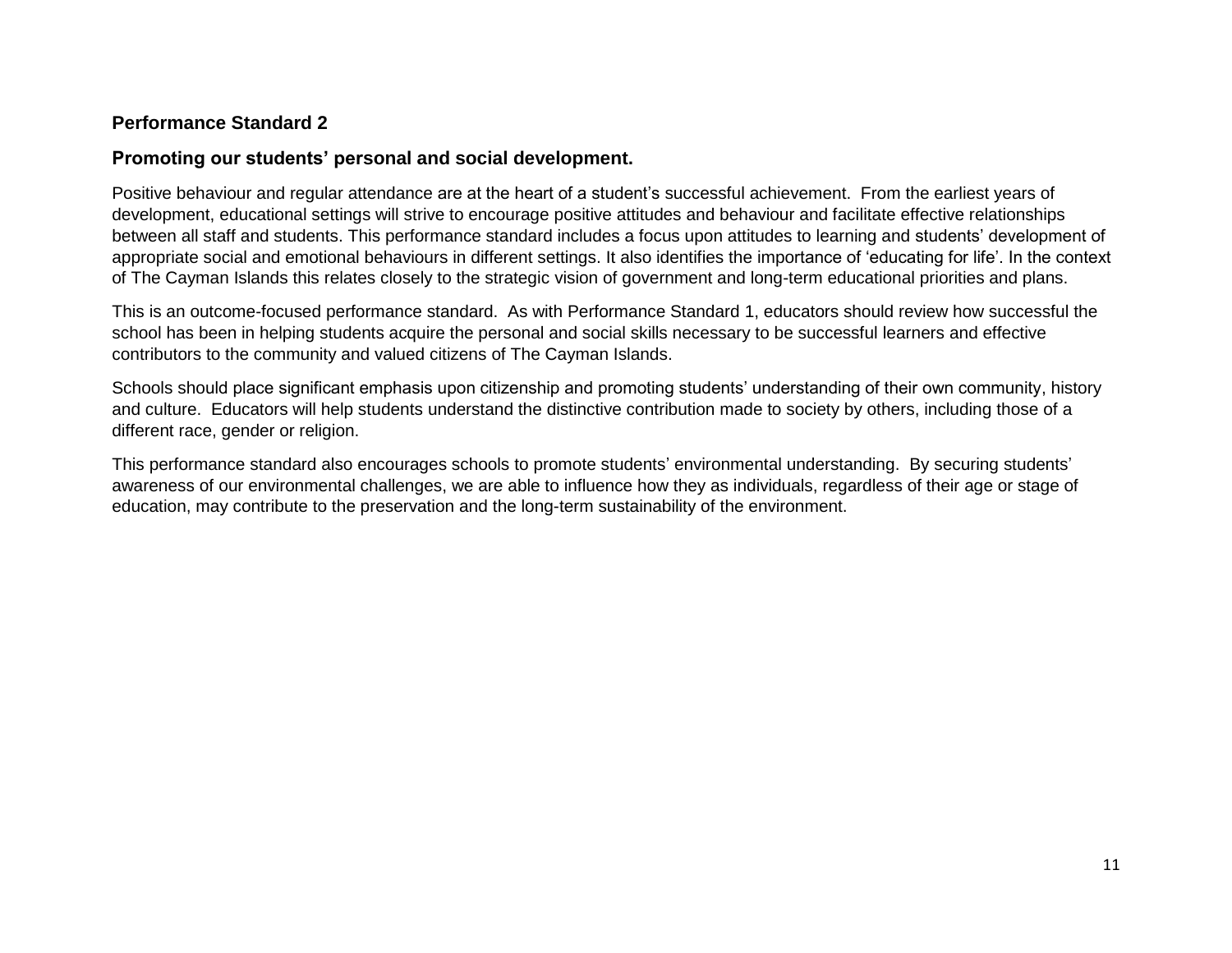## **Quality Indicator. 2.1. Positive behaviour for good learning**

- Good behaviour and positive attitudes.
- Relationships between students and staff.
- Uniform and expected dress codes, as determined by the school.
- Students' attendance and punctuality.

|                     | Excellent                                                                                                                                                                                                                                                                                      | Good                                                                                                                                                                                                                                                                                                           | Satisfactory                                                                                                                                                                                                                                                                                     | Weak                                                                                                                                                                                                                                                                                                                        |
|---------------------|------------------------------------------------------------------------------------------------------------------------------------------------------------------------------------------------------------------------------------------------------------------------------------------------|----------------------------------------------------------------------------------------------------------------------------------------------------------------------------------------------------------------------------------------------------------------------------------------------------------------|--------------------------------------------------------------------------------------------------------------------------------------------------------------------------------------------------------------------------------------------------------------------------------------------------|-----------------------------------------------------------------------------------------------------------------------------------------------------------------------------------------------------------------------------------------------------------------------------------------------------------------------------|
| Summary descriptors | Students are self-<br>disciplined and resolve<br>difficulties in mature<br>ways. Relationships<br>between staff and<br>students are<br>characterised by mutual<br>respect.<br>The school's policy on<br>school uniform is<br>followed and respected<br>by all students.<br>Attendance for each | Good behaviour and<br>relationships prevail<br>throughout the school.<br>Students exercise self-<br>control.<br>Almost all students<br>follow the agreed policy<br>for school uniform.<br>Attendance for each<br>term is at least 96%.<br>Almost all students<br>arrive in good time for<br>lessons and at the | Behaviour and<br>relationships are<br>acceptable. Students<br>respect and follow<br>school rules. The school<br>is orderly and safe.<br>Most students follow the<br>requirements of the<br>school in terms of<br>adherence to school<br>uniform.<br>Attendance for each<br>term is at least 94%. | The poor behaviour of a<br>significant number of<br>students disrupts the<br>smooth operation of the<br>school and is this is a<br>regular feature of<br>lessons and break<br>times. As a<br>consequence,<br>relationships between<br>staff and students are<br>often strained or<br>confrontational.<br>There is no agreed |
|                     | term is at least 98%.<br>Students always<br>arrive at school and<br>to lessons on time.                                                                                                                                                                                                        | start of the day.                                                                                                                                                                                                                                                                                              | All but a few students<br>arrive in good time<br>for lessons and at<br>the start of the day.                                                                                                                                                                                                     | policy on uniform or<br>agreed requirements<br>are not followed or<br>respected by students<br>nor implemented by<br>staff.<br>Attendance for each<br>term is less than 92%.                                                                                                                                                |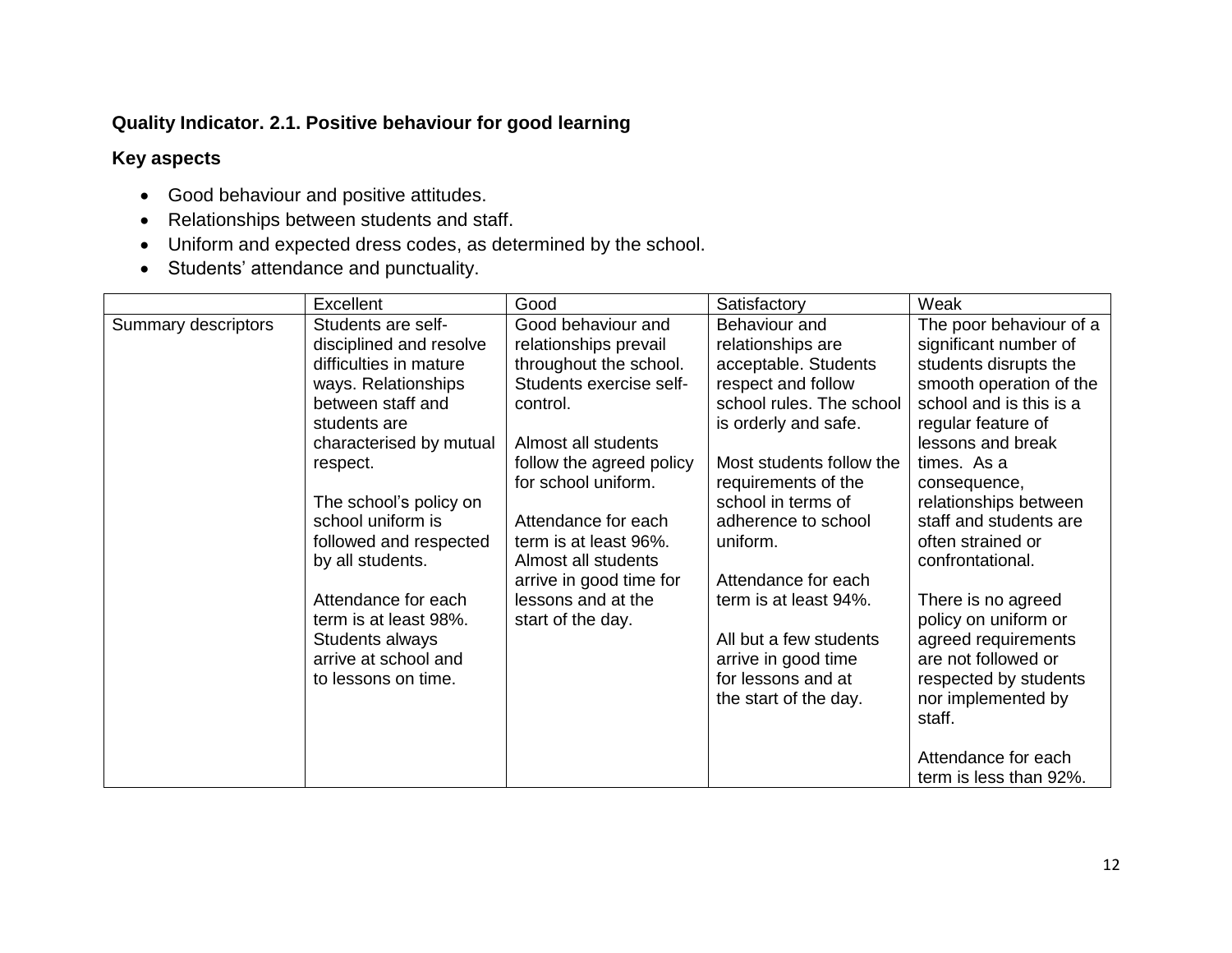#### **The quality of students' behaviour illustrated below would be evaluated as excellent.**

- Students' attitudes to work and to others result in excellent standards of behaviour. Students are self-disciplined, respond very well to their peers and adults and resolve difficulties in mature ways. Almost all students are making very good progress in the development of self-respect and self-confidence. Students show independence of mind and co-operate well with others, including those with special needs, both socially and in their school work. Their behaviour and social relationships show respect and tolerance of others. Through formal planned and informal responsive contexts, they display genuine care for their peers and for adults in the school. Incidents of bullying or improper use of social media are rare and students are intolerant of discriminatory behaviours when they do occur.
- Students enjoy excellent relationships with staff. In surveys, almost all students report that they feel safe, valued and supported. This leads to highly effective relationships amongst students, which contribute to collaborative learning opportunities, which benefit all.
- At different stages of the school it is noted that all students follow the required dress code. They wear their school uniform as determined by school policy and demonstrate pride in their membership of the school community.
- Levels of attendance are at least 98%. Students are punctual in arriving at school and for lessons throughout the school day. Students are aware of the need for good attendance, recognising the link between their attendance and achievement.

## **The quality of students' behaviour illustrated below would be evaluated as satisfactory.**

- Students' behaviour and relationships are non-discriminatory and respectful. Rules and values are clearly evident and understood. Consequently, the school is a safe and orderly environment for all students. When incidents of bullying are identified, students report facts to relevant staff and facilitate prompt interventions.
- Student-staff relationships are based upon mutual respect. They are productive and affirming. The students co-operate well with others and most report that they feel safe, valued and supported by staff in the school.
- Most students adhere to the school uniform policy and respond quickly and appropriately to requests for full compliance.
- Attendance is at least 94% and students are punctual both at the start of the day and following transitions during the school day.

## **Students' behaviour is unlikely to be evaluated as satisfactory if;**

- Incidents of bullying are allowed to escalate or continue without intervention or are not reported by students to responsible adults.
- Intimidation and disrespectful relationships are a regular feature of interactions between students.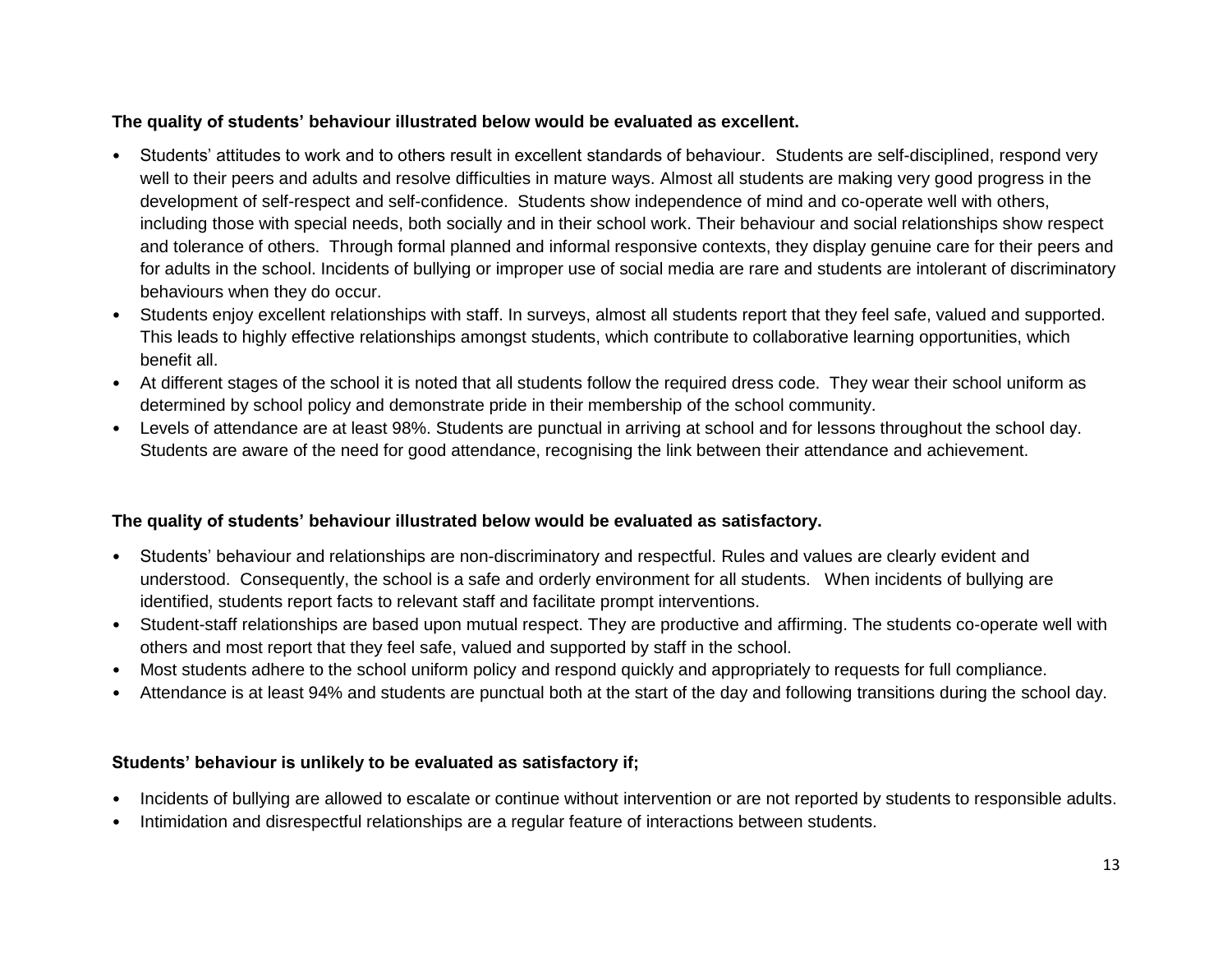- Lessons are regularly disrupted as a result of students' poor behaviour.
- Students, on regular occasions, show insufficient respect for teachers or their peers.
- Students do not feel safe at different times of the school day, including, for example, during break periods or travelling to and from school.
- The school policy uniform is not followed by a significant minority of students.
- Learning and teaching time is often compromised through poor time-keeping.
- Attendance for each semester or term is less than 92%.

\*Absence rates should be calculated to include both authorised and unauthorised absences. Attendance, therefore, will refer to the total number of days each child attended school, as a percentage of possible attendance, not including authorised and unauthorised absence.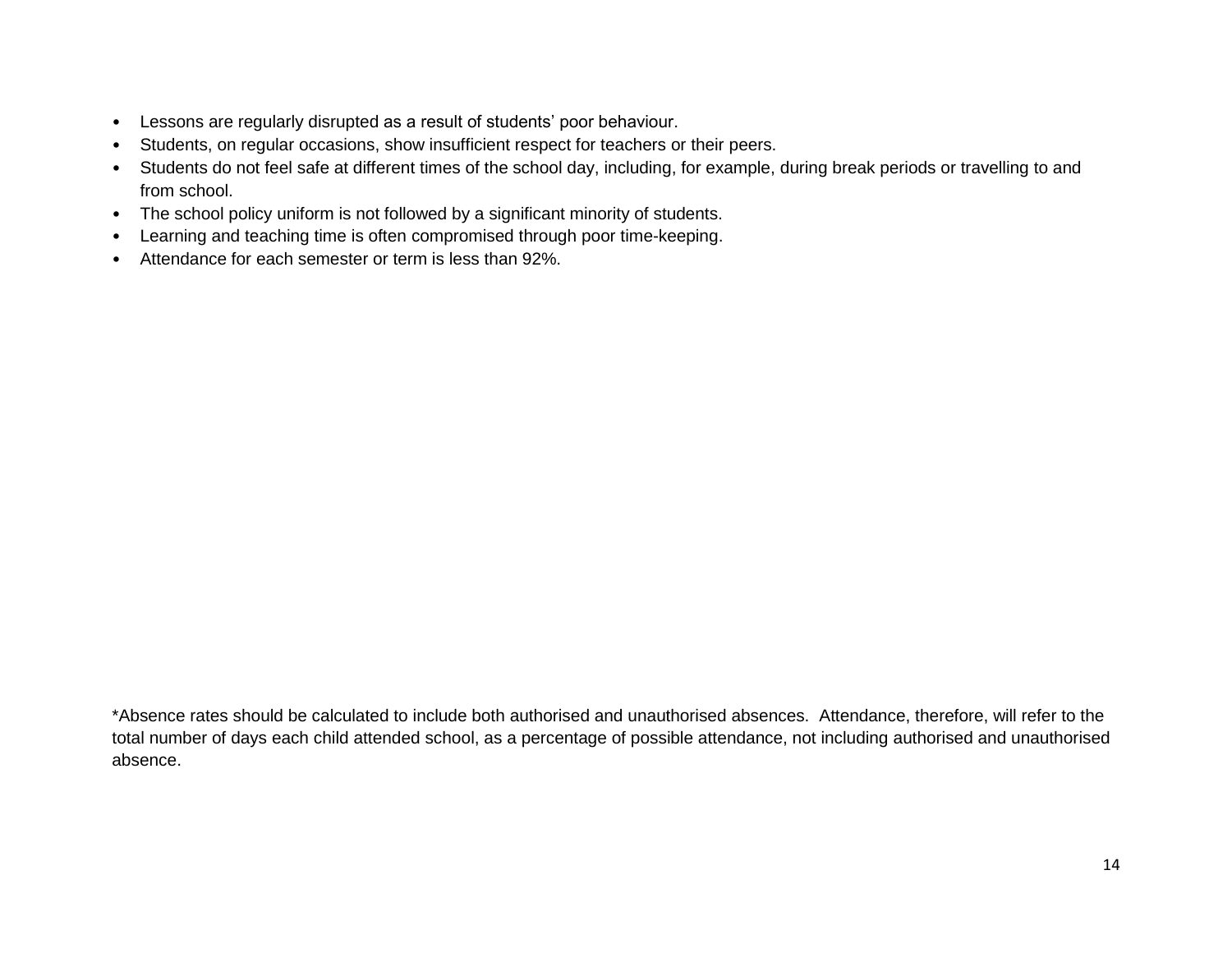## **Quality Indicator. 2.2. Civic and environmental understanding**

- Understanding of the distinctive nature of Caymanian life, our history and achievements.
- Appreciation of local traditions, cultures and religion.
- Knowledge and understanding of the implications of local and global environmental issues.

|                     | <b>Excellent</b>                      | Good                      | Satisfactory              | Weak                     |
|---------------------|---------------------------------------|---------------------------|---------------------------|--------------------------|
| Summary descriptors | Almost all students fully             | Most students             | A majority of the         | More than a few of the   |
|                     | understand and                        | understand the concept    | students are developing   | students have little or  |
|                     | appreciate the                        | of national identity.     | an understanding of       | no understanding of      |
|                     | distinctive features of               | They understand and       | national identity, and    | national identity and    |
|                     | Caymanian life, the                   | appreciate local          | demonstrate an age-       | little appreciation of   |
|                     | island's traditions,                  | traditions, culture, and  | appropriate               | local traditions and     |
|                     | culture and the                       | the importance of         | understanding of some     | culture or religion.     |
|                     | importance of Christian               | Christian religion to the | of the local Caymanian    |                          |
|                     | religion to the                       | community.                | traditions, Christian     |                          |
|                     | community.                            |                           | values and local culture. |                          |
|                     |                                       | Most students care        |                           | Most students show       |
|                     | Almost all students                   | for their school and      | The majority of           | little concern for their |
|                     | show care for their                   | local environment.        | students take care        | immediate surroundings   |
|                     | school and local                      | They keep the school      | of their immediate        | and have limited         |
|                     | environment. They seek                | clean and tidy. They      | surroundings and are      | awareness of important   |
|                     | ways to improve the                   | take part in activities   | aware of some             | environmental issues.    |
|                     | school environment.                   | to improve the            | important environmental   | Few students show        |
|                     | They initiate and                     | environment. Most older   | issues. They are          | awareness of             |
|                     | participate in schemes                | students understand       | sometimes active          | sustainability and       |
|                     | which support                         | the need to protect       | in schemes which          | conservation.            |
|                     | sustainability and                    | local, national and       | support sustainability    |                          |
|                     | conservation. Older                   | world resources and       | and conservation.         |                          |
|                     | students understand                   | actively support          |                           |                          |
|                     | economic decisions                    | schemes which promote     |                           |                          |
|                     | which affect the                      | sustainability and        |                           |                          |
|                     | sustainability of the<br>environment. | conservation.             |                           |                          |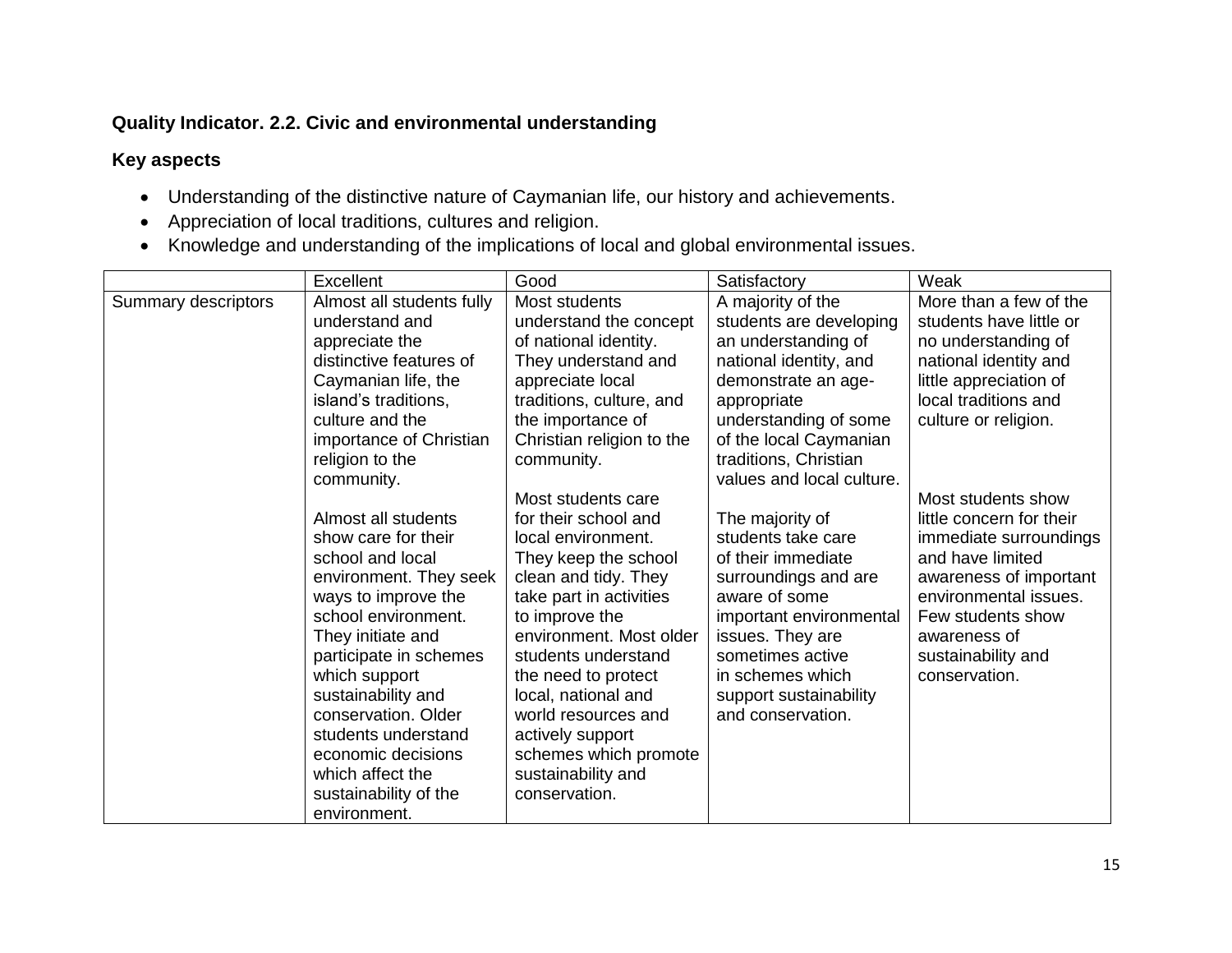#### **Quality of civic environmental and understanding illustrated below would be evaluated as excellent.**

- Students contribute actively and positively to the life of the school and the wider community. In a range of contexts, both in school and in contexts where they represent their school, students demonstrate maturity, high levels of independence and ageappropriate leadership skills. They show respect and consideration for the needs of others. They initiate and lead activities in school through well-judged and planned systems. The students show care and consideration for others and actively develop the skills of active citizenship.
- Almost all students understand and appreciate the importance and value of local traditions, culture and heritage of The Cayman Islands. At an age-appropriate level they can explain important events and key points in history, which are central to the development of the islands. They show respect for and a detailed understanding of Christianity as the main religion of the Cayman Islands. They also demonstrate a mature grasp of cultural diversity. Students recognise the contribution made by different people from around the world to the ongoing economic success of the Cayman Islands.
- Students show a very good understanding of environmental sustainability. They initiate and take part in schemes to support conservation in the local community or within their own school environment. Older students recognise that economic decisions affect the sustainability of the environment and can provide mature and balanced solutions to real life environmental challenges. Students of different ages actively seek ways to care for and improve their school environment.

## **Quality of civic and environmental understanding illustrated below would be evaluated as satisfactory.**

- Students contribute to the life of the school and the wider community through planned responsibilities. They understand their roles as citizens although there may be a limited range of opportunities in school to do so. In school and in their classes, students show respect and consideration for the needs of others, including those with additional needs or disabilities. They have an ageappropriate knowledge of local history. Through regular participation in planned school events, including devotion and assemblies, students can explain the main beliefs of Christians on the islands.
- Most students demonstrate an age-appropriate understanding of the diverse nature of the community of The Cayman Islands. They know about their own culture and identity. Although, their understanding may be in isolation from other work or experiences
- Students understand the importance of environmental sustainability. They take care of their school environment. A few may take part in schemes to support conservation.

## **Students' civic and environmental understanding is unlikely to be satisfactory if;**

- Students do not assume any positions of responsibility in the school or do not respect and value one other.
- Students have little knowledge and understanding of the traditions, culture, heritage or religion on The Cayman Islands.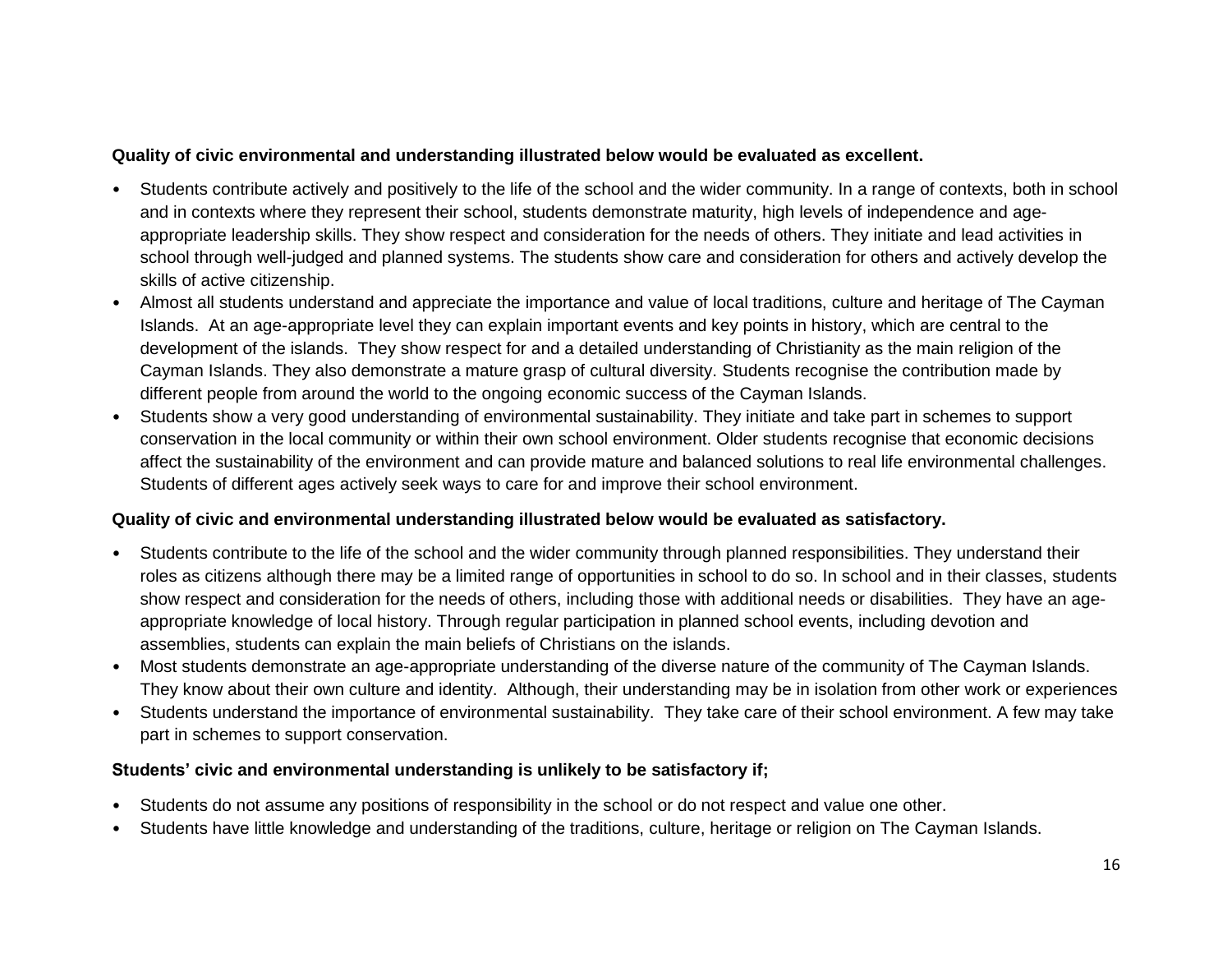• Students take insufficient interest in looking after their school. They show disrespect to those employed to keep the school safe and clean. They drop litter casually or may even regularly deface school property or premises. They have little knowledge about the importance of conservation and local or international environmental concerns.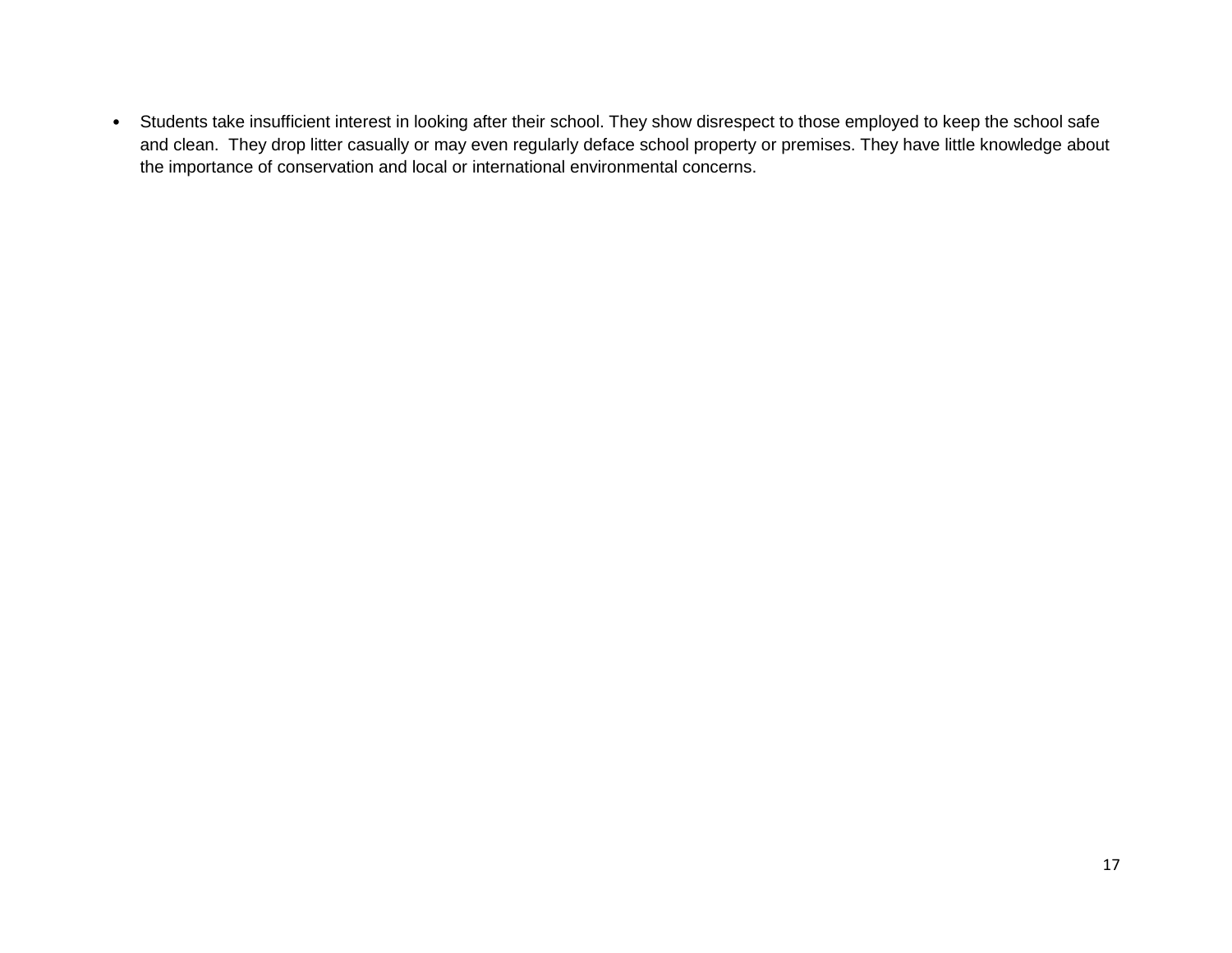## **Performance Standard 3**

Ensuring **effective teaching** to support our students' learning.

This performance standard reviews the quality of teaching, learning and assessment. Schools will wish to focus upon these three quality indicators as fundamental features of high quality school performance. The quality of teaching has a significant impact upon students' achievement and their personal and social development. Educators will wish to evaluate the quality of teaching through lesson observations but should also assess the impact of teaching by looking closely at students' learning over a period of time and beyond the structured formal observations required by performance management arrangements. The use of work scrutiny, surveys, informal observations and 'learning walks' help identify elements of teaching that are successful and areas requiring improvement.

As part of the Cayman Islands educational strategy, a key focus of our pedagogical practice must be to equip learners to gain critical thinking and higher-order learning skills. Preparing students for life as effective contributors and motivated independent learners is central to the educational process and our evaluation of teachers' skills.

We aim for our students to achieve academically and reach their full potential. Good teachers, however, do much more than prepare students for examinations. Any evaluation of their work must also recognise the importance of the teacher's contribution to students' learning, their cultivation of students' responsibility for their own learning and the promotion of each student's independence and selfesteem.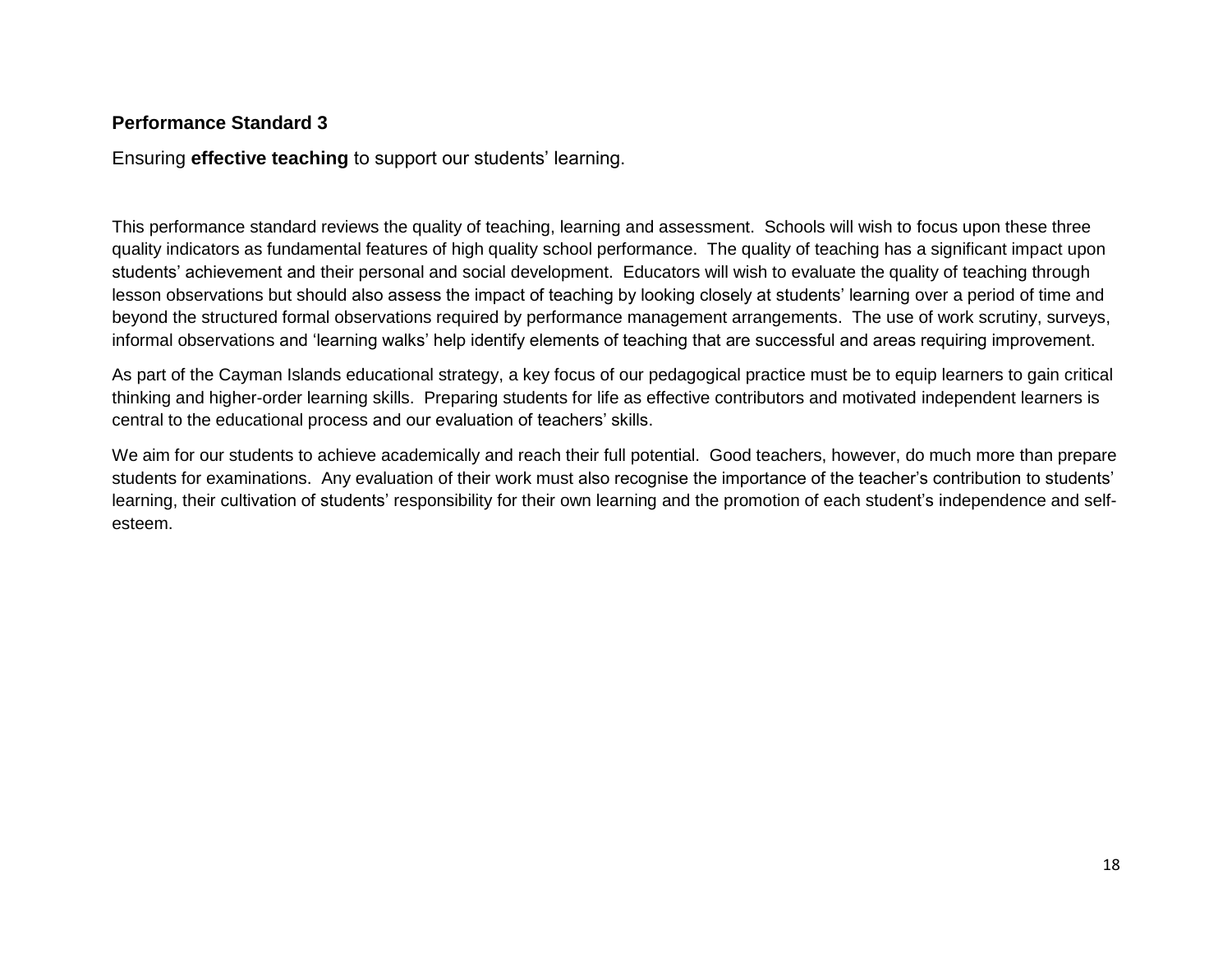## **Quality Indicator. 3.1. Teaching**

- Teachers' subject knowledge and their understanding of how students of different ages learn most effectively.
- Lesson planning and teachers' management of time and resources in lessons.
- Teacher-student interactions, including the use of dialogue and questions.
- Classroom rules, management of the learning environment and behavioural expectations.
- Teaching strategies to meet the needs of all students, including those who are higher achieving and those with special educational needs.

|                     | Excellent                 | Good                     | Satisfactory             | Weak                     |
|---------------------|---------------------------|--------------------------|--------------------------|--------------------------|
| Summary descriptors | At least half of observed | More than half of        | Most observed lessons    | More than a few          |
|                     | lessons are excellent.    | observed lessons are     | are judged to be         | teachers are insecure    |
|                     | They are characterised    | good or better.          | satisfactory. Most       | in their subject         |
|                     | by teachers' expert       | Teachers demonstrate     | teachers have sound      | knowledge and/or         |
|                     | knowledge of their        | good subject             | subject knowledge and    | how to teach them.       |
|                     | subjects, how to teach    | knowledge. They          | apply this               |                          |
|                     | them and how different    | apply their knowledge    | understanding            | Lessons are poorly       |
|                     | students learn.           | about how students       | consistently in lessons  | planned in most          |
|                     |                           | learn to vary            | they deliver.            | classes.                 |
|                     | Lessons are               | approaches for different |                          |                          |
|                     | imaginatively planned     | classes and learners.    | Lessons are well         | Resources are not used   |
|                     | and timed. Resources      |                          | planned and timed        | appropriately to         |
|                     | are deployed              | Lessons are              | in most classes.         | support learning.        |
|                     | creatively to enrich      | carefully planned and    | Resources are            |                          |
|                     | learning.                 | time is used well.       | used appropriately       | Teaching regularly       |
|                     |                           | Resources are            | to support learning.     | results in passive       |
|                     | Teachers'                 | deployed effectively to  |                          | learning. Questioning is |
|                     | interactions with         | enrich learning.         | Interactions support     | often narrow and         |
|                     | students ensure           |                          | learning and lead to     | unsuccessfully develops  |
|                     | they are always           | Teachers'                | students' acquisition of | students'                |
|                     | active participants       | interactions with        | new knowledge.           | understanding, their     |
|                     | in achieving              | students ensure          |                          | skills or knowledge.     |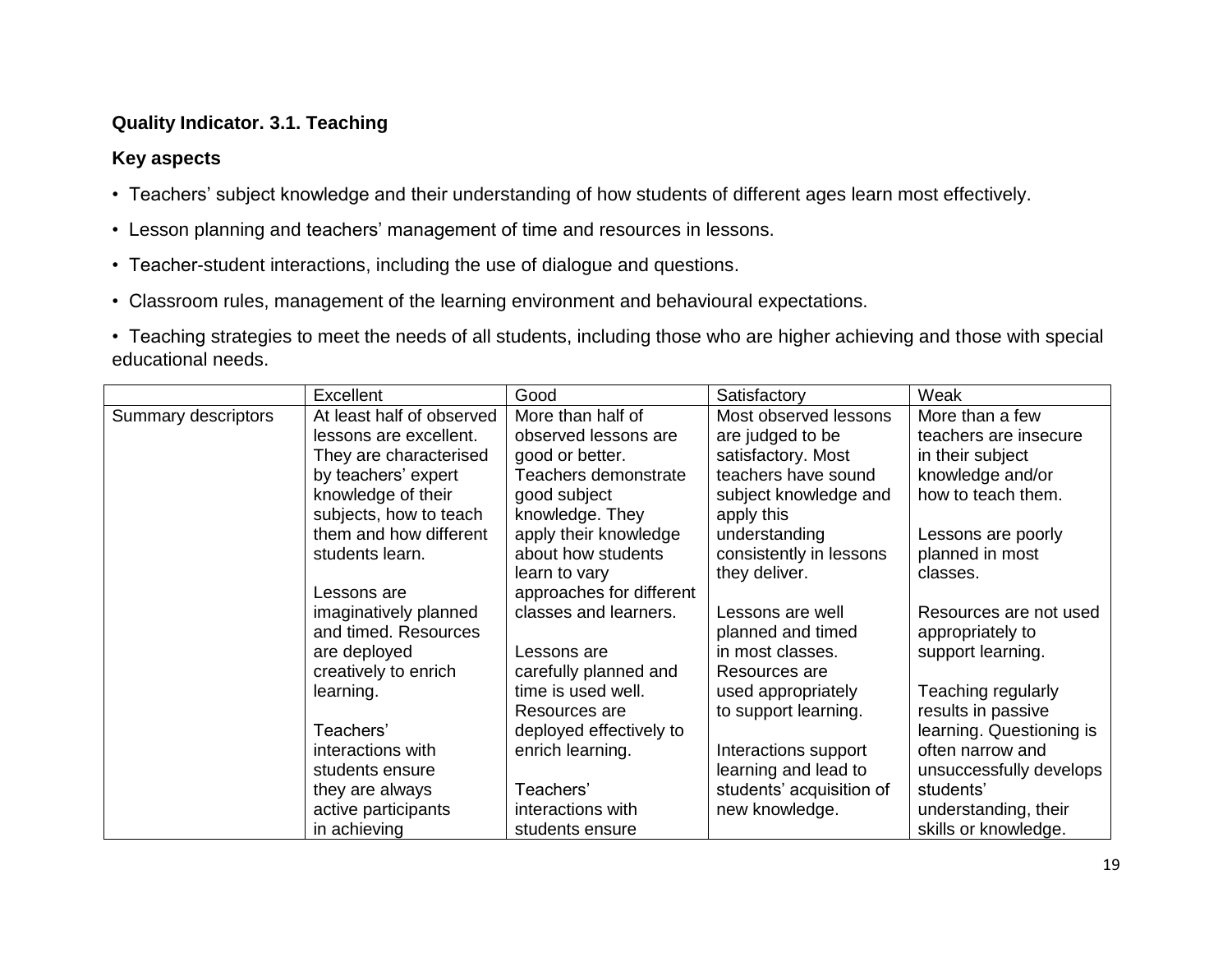|  | meaningful and<br>relevant learning.<br>The development of<br>enquiry and critical<br>thinking skills is the<br>norm.<br>Classroom routines are<br>clear. They are<br>discussed, agreed and<br>followed regularly by all<br>students. The skilled<br>management of the<br>class leads to<br>innovative and creative<br>learning opportunities<br>for students.<br>Teaching strategies<br>successfully meet the<br>individual needs of all<br>students. | they are active<br>participants in achieving<br>meaningful and<br>relevant learning.<br>The promotion of<br>students' enquiry and<br>critical thinking skills is<br>a priority in a majority of<br>classes.<br>Classroom rules are in<br>place and, through the<br>teachers' effective<br>classroom<br>management, students<br>are active and fully<br>engaged in their<br>lessons.<br>Teaching strategies<br>are designed to meet<br>the individual needs of<br>all students. | The development of<br>enquiry and critical<br>thinking skills is evident<br>though not consistently.<br>Teachers apply<br>classroom procedures<br>and regularly prompt<br>students to ensure<br>observance by all.<br>Teaching strategies<br>address the needs of<br>most students. | Classroom routines and<br>procedures are not<br>consistently observed<br>and, consequently, the<br>learning experience of a<br>significant number of<br>students is impaired.<br>Teaching strategies<br>fail to address the<br>needs of most students. |
|--|--------------------------------------------------------------------------------------------------------------------------------------------------------------------------------------------------------------------------------------------------------------------------------------------------------------------------------------------------------------------------------------------------------------------------------------------------------|--------------------------------------------------------------------------------------------------------------------------------------------------------------------------------------------------------------------------------------------------------------------------------------------------------------------------------------------------------------------------------------------------------------------------------------------------------------------------------|-------------------------------------------------------------------------------------------------------------------------------------------------------------------------------------------------------------------------------------------------------------------------------------|--------------------------------------------------------------------------------------------------------------------------------------------------------------------------------------------------------------------------------------------------------|
|--|--------------------------------------------------------------------------------------------------------------------------------------------------------------------------------------------------------------------------------------------------------------------------------------------------------------------------------------------------------------------------------------------------------------------------------------------------------|--------------------------------------------------------------------------------------------------------------------------------------------------------------------------------------------------------------------------------------------------------------------------------------------------------------------------------------------------------------------------------------------------------------------------------------------------------------------------------|-------------------------------------------------------------------------------------------------------------------------------------------------------------------------------------------------------------------------------------------------------------------------------------|--------------------------------------------------------------------------------------------------------------------------------------------------------------------------------------------------------------------------------------------------------|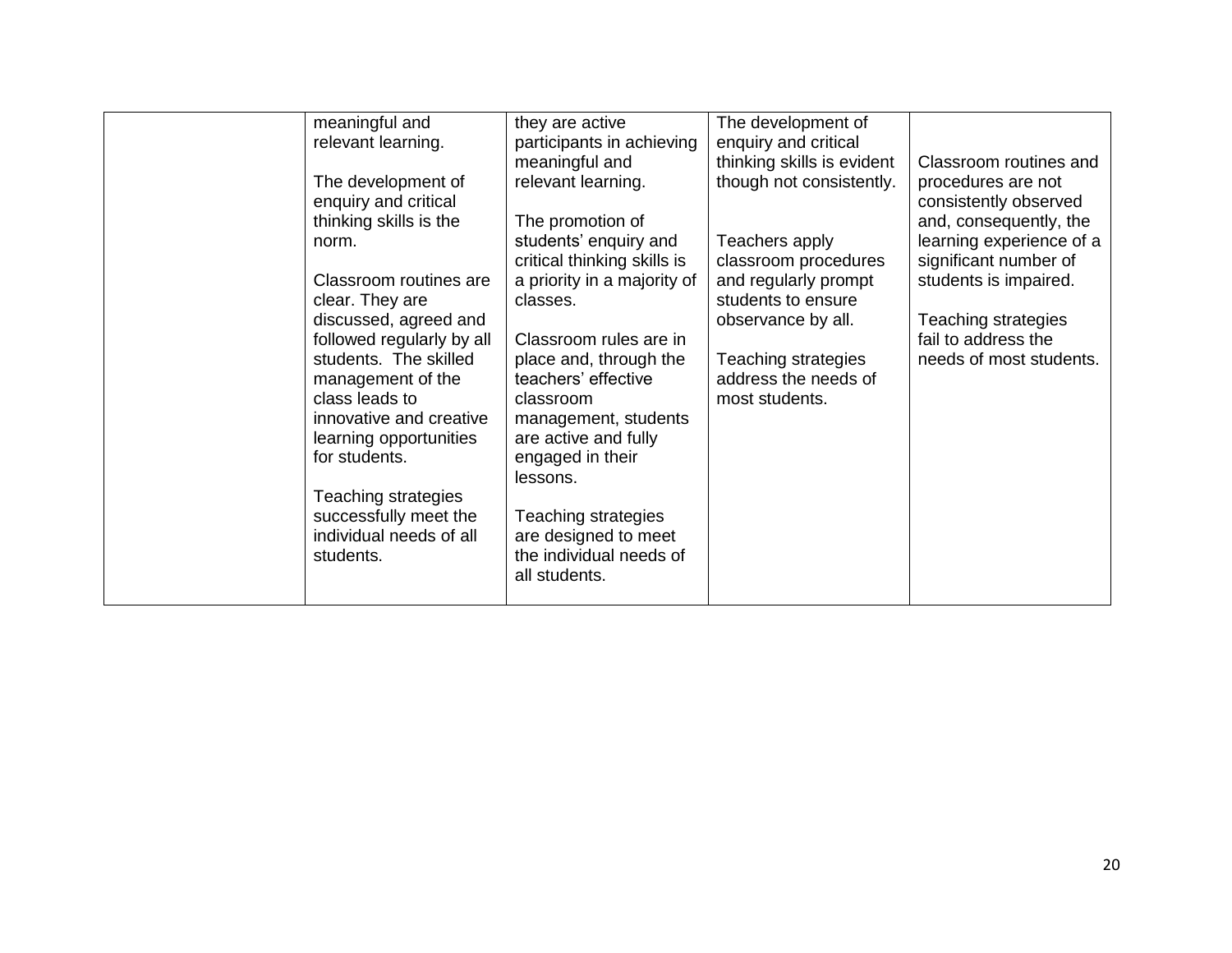#### **Quality of teaching illustrated below would be evaluated as excellent.**

- Teachers create a positive learning environment in which students feel respected and valued. It is a safe environment in which students can learn from their mistakes knowing their efforts are always considered worthwhile. Strategies are adapted effectively to meet the age and varied learning needs of the students. Teachers have excellent subject knowledge and are able to present learning concepts within a meaningful, relevant context for students. Teachers understand the difficulty of certain concepts and have a good repertoire of examples, which help students grasp complex or unfamiliar learning goals.
- Lessons are very effectively planned to include a range of appropriate and sophisticated teaching strategies. The purpose of activities is clear and learning is reviewed as an integral part of the lesson. Teachers share the purpose of lessons appropriately and review progress so that learners have a clear sense of achievement. There is a good balance of activities with the use, where appropriate, of whole class, individual and group work. Tasks, activities and resources are used to optimum effect. Teachers make full and effective use of many resources, including information and communications technology (ICT), to vary their teaching and promote active learning.
- Teachers are skilled in their use of questions and arouse students' inquisitiveness, inspiring them to want to find out more. Their questions are focused and often individualised for particular students, judged sensitively in response to arising assessment of the students' levels of achievement. Teachers adjust the pace of learning as a result of students' responses. They often make use of peer assessment, review and partner work to offer students time for reflection and consideration of the learning of others. As an integral part of the lessons, teachers require students to think deeply.
- Teachers have established learning environments that are orderly but also creative and innovative. Classroom rules are positively stated, regularly reviewed and agreed with students. Consequently, minimal time is spent actively managing behaviour and students willingly demonstrate full co-operation with agreed routines.
- Learning activities are very well matched to the needs of individual students and groups with differing learning needs and abilities. The tasks, activities and resources support and challenge all students to maximise their progress. Teachers' expectations are consistently high, and appropriate for students at all levels of prior attainment. They expect students to take responsibility for their own learning and promote collaboration or independent learning, as appropriate.

## **Quality of teaching illustrated below would be evaluated as satisfactory.**

• There is a positive climate for learning where students are encouraged to participate fully. Teachers have sufficient subject knowledge and can share this at a suitable level with students. Through a sound knowledge of students' current levels of achievement, teachers understand students' learning needs. The use of appropriate examples helps establish contextual understanding of taught concepts.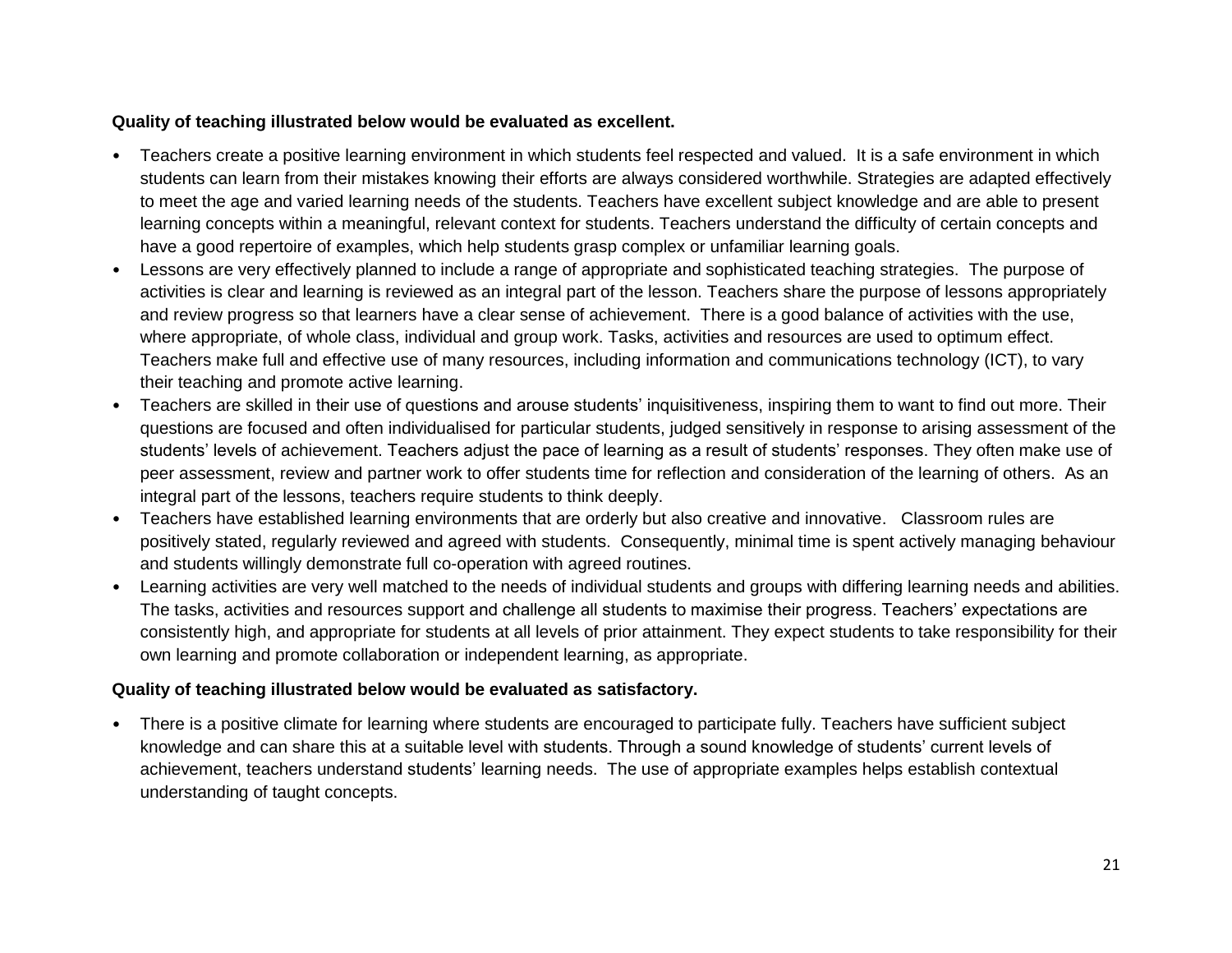- Lessons are planned effectively so that the purpose of activities is clear. There is some variation in learning activities, clarity of lesson goals as well as sufficient time to review learning. Teachers make adequate use of a range of resources beyond the set curriculum textbook.
- Teachers questions check students' understanding and this helps confirm levels of understanding of lesson objective and any arising gaps in learning.
- Teachers have established appropriate classroom rules and learning environments are well organised and effectively managed.
- Teachers recognise that different groups and individuals have different learning needs and they adapt their methods and resources accordingly.

## **The quality of teaching is unlikely to be of satisfactory quality if;**

- Teachers have poor or inadequate subject knowledge and this is evident from incorrect information or poor advice shared with students in lessons. They have little awareness of how students learn and, consequently, deliver lessons with insufficient sensitivity to the responses of learners. Activities and lesson content may not be well matched to the age or stage of the students.
- Due to weak planning or insufficient attention to important organisational elements of the lesson, the pace of learning for a significant minority of students is too slow. Time is not used productively. Lessons are monotonous and lack variety.
- No resources are used other than textbooks or teacher-talk.
- Staff do not check students' understanding and often teach without sufficient regard to students' evident incorrect conceptual grasp of lesson content.
- Classroom routines are not established or poorly implemented and, as a consequence, the quality of students' learning is weak.
- Teachers do not meet the learning needs of all groups and individuals, including higher achieving students and those requiring additional help with their learning.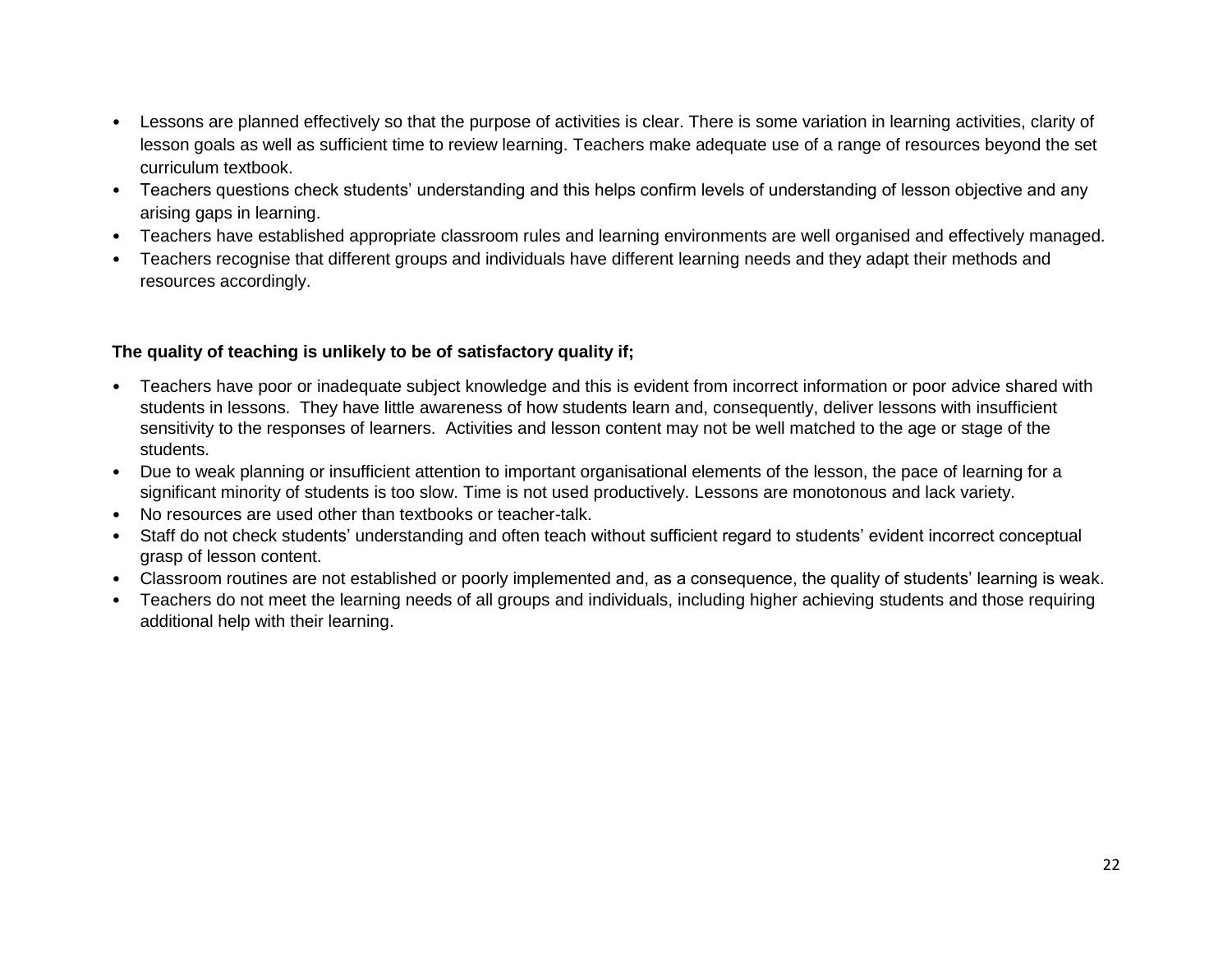## **Quality Indicator. 3.2. Learning**

- Students' engagement in and responsibility for their own learning.
- Students' interactions and collaboration.
- Application of learning to the real world and making connections between areas of learning.
- Students' enquiry, research and critical thinking skills.

|             | Excellent                       | Good                            | Satisfactory            | Weak                        |
|-------------|---------------------------------|---------------------------------|-------------------------|-----------------------------|
| Summary     | Students are enthusiastic       | Students enjoy learning and     | Students have           | Students rarely work        |
| descriptors | and take responsibility         | take responsibility for their   | positive attitudes to   | without constant teacher    |
|             | for their own learning in       | own learning. They are aware    | learning and            | direction and lack interest |
|             | sustained ways. They focus      | of their strengths and          | can work for short      | in learning. They are       |
|             | well and are able               | weaknesses and take steps to    | periods without         | easily distracted and       |
|             | to reflect on their learning to | improve. Most students find     | teacher intervention.   | rarely reflect on their     |
|             | evaluate their strengths and    | things out for themselves and   |                         | learning to evaluate        |
|             | weaknesses. Most act on         | use ICT to support their        | Although they may       | their strengths and         |
|             | them in order to improve.       | learning.                       | be at times passive in  | weaknesses.                 |
|             | They can find things out from   |                                 | their learning,         |                             |
|             | a variety of different sources  | Students make connections       | students can explain    | The students                |
|             | and use ICT effectively to      | with other learning and         | clearly and confidently | do not know how             |
|             | support their learning.         | relate these to the real world. | what they have          | to improve their            |
|             |                                 | They communicate their          | learned. They have      | work. They cannot           |
|             | Students make meaningful        | learning to others. Most        | an adequate             | find things out for         |
|             | connections with other          | collaborate in a range of       | understanding of        | themselves and lack         |
|             | learning and use these to       | learning situations.            | their strengths and     | ICT skills to support       |
|             | deepen their understanding.     |                                 | weaknesses and          | their learning.             |
|             |                                 | Higher order and critical       | how to improve. They    |                             |
|             | Students communicate            | thinking is a developing        | occasionally find       | The students rarely         |
|             | their learning meaningfully,    | feature of learning.            | things out for          | make connections            |
|             | share achievements and          |                                 | themselves.             | with other learning         |
|             | collaborate effectively in a    |                                 |                         | and do not relate their     |
|             | wide range of learning          |                                 | ICT is used but in      | learning to the real world. |
|             | situations.                     |                                 | limited ways to         | They find it difficult      |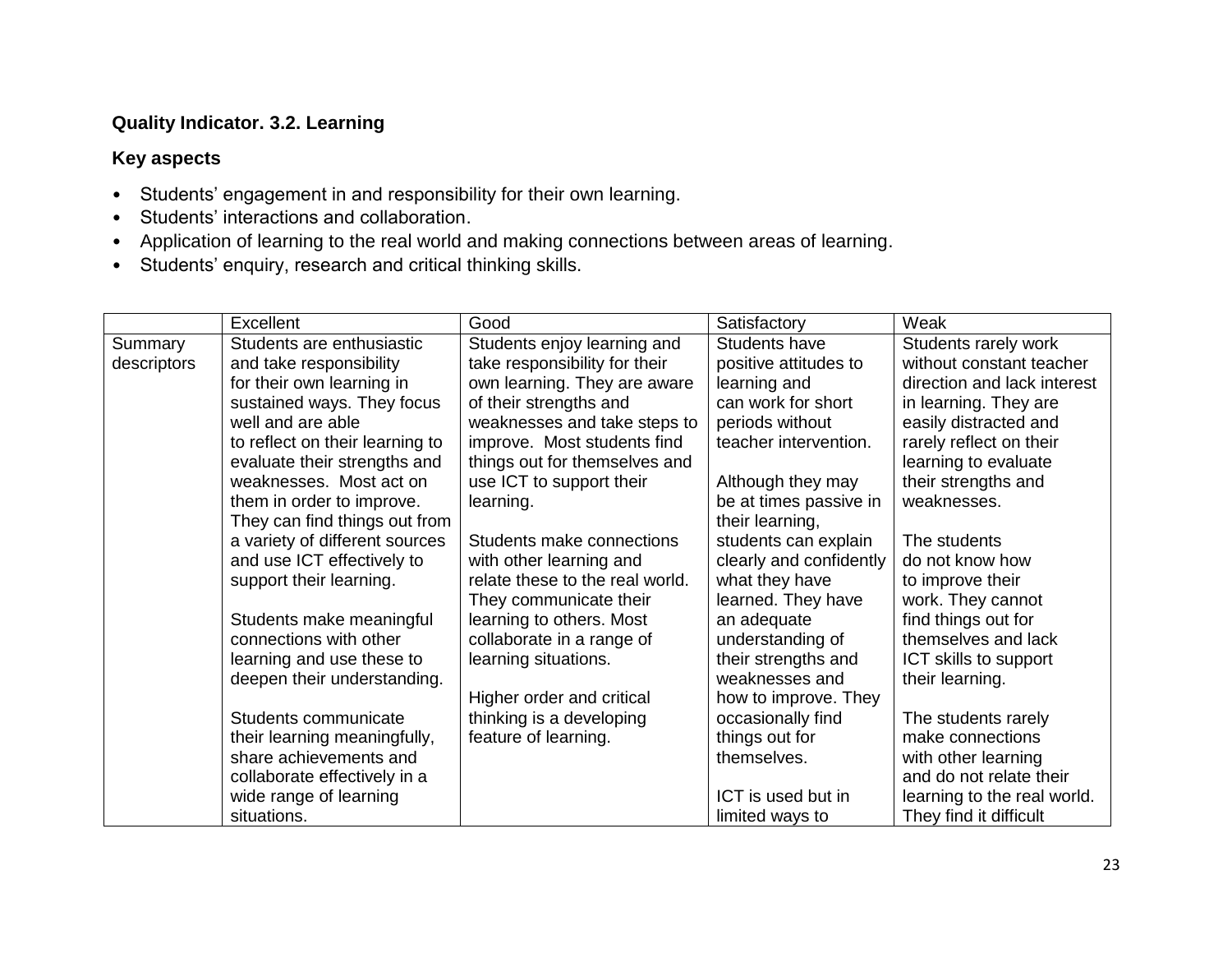| Higher order and critical<br>thinking is a common feature<br>of learning. | support learning.<br>Students make<br>connections between<br>new and previous<br>learning and relate<br>learning to real life<br>situations. They are<br>able to work well in<br>groups. | to discuss their learning<br>and are unable to<br>collaborate effectively in<br>groups.<br>Higher order and critical<br>thinking is rarely found in<br>the students' learning<br>experience. |
|---------------------------------------------------------------------------|------------------------------------------------------------------------------------------------------------------------------------------------------------------------------------------|----------------------------------------------------------------------------------------------------------------------------------------------------------------------------------------------|
|                                                                           | Students' higher order<br>and critical thinking is<br>sometimes a feature<br>of learning.                                                                                                |                                                                                                                                                                                              |

#### **Quality of learning illustrated below would be evaluated as excellent.**

- Students are motivated and eager participants in their learning. They are actively involved in their own learning and development and show increasing skills as learners. Students are aware of their progress and strengths in learning. The questions they ask show they are making connections between new learning and what they already know. They are reflective and analyse learning situations in order to discover the best solutions. Their independence shows itself particularly in the ways they use ICT.
- Students choose the best ways to complete tasks within group and individual settings both in leading and supporting their peers. Through effective collaboration with others, by contributing ideas and listening to one another, students demonstrate high levels of skills as independent learners.
- Skills, knowledge and understanding acquired are applied confidently and accurately to new learning contexts. Students demonstrate success in applying their skills to problems reflecting real life situations. They are successful, confident, responsible learners.
- Students demonstrate proficiency in finding out new information and are able to apply successfully their critical skills to tasks. Their work will often reflect maturity and independence of thought and they can find things out for themselves by using books and other resources, including ICT. Through the effective use of different sources of information, students are able to make accurate and appropriate conclusions and present their learning with confidence. They make connections between their learning in different parts of the curriculum. In various contexts, students' learning is characterised by critical thinking and confident application of analytical skills to new concepts and topics.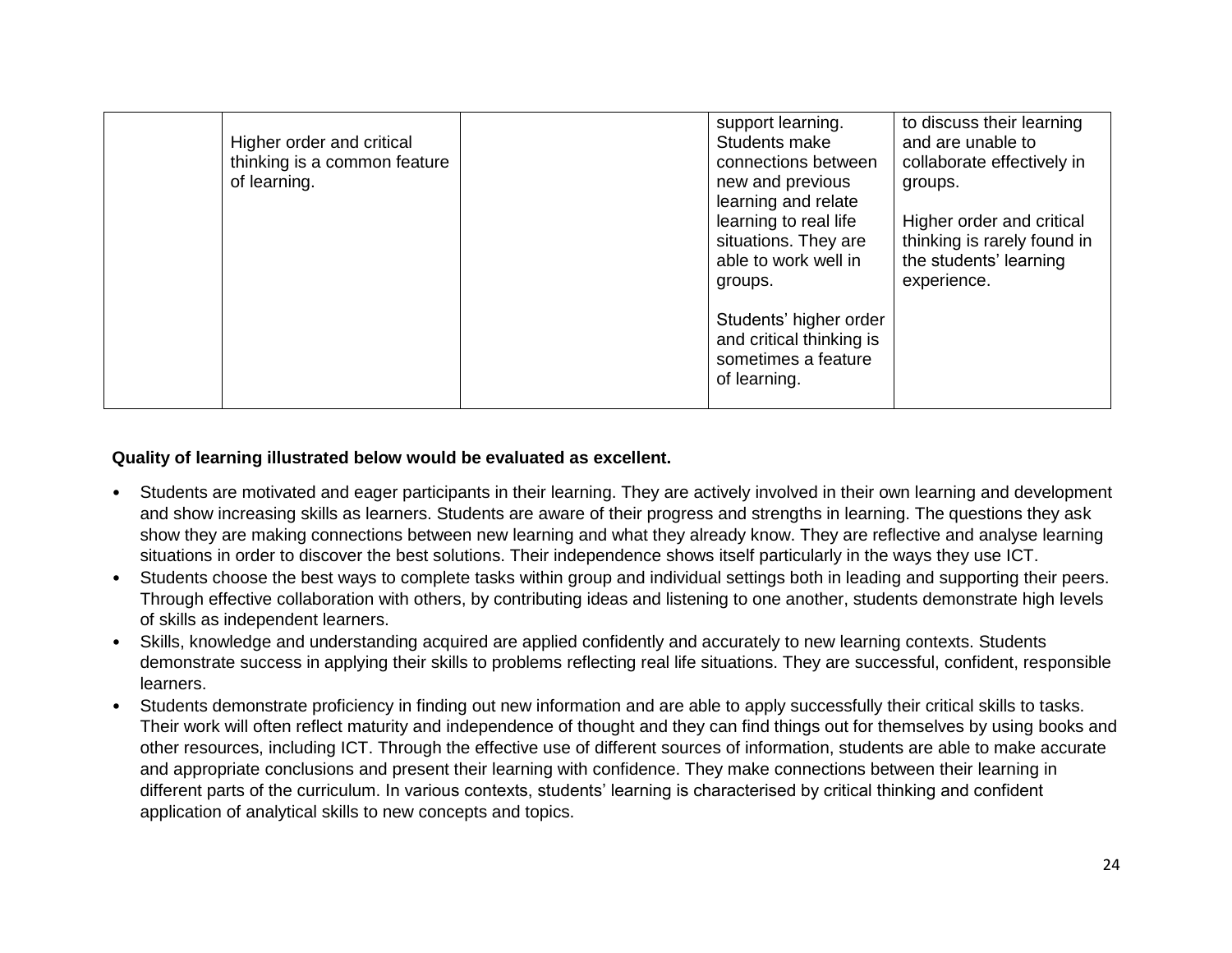#### **Quality of learning illustrated below would be evaluated as satisfactory.**

- Students occasionally take responsibility for and are active in their own learning. They do what the teacher asks of them but are often passive listeners or watchers, or undertake tasks, which do not require much thought. While the majority of students work well in the absence of close supervision, others lack motivation or are easily distracted. They are unclear about what they need to do to improve. The students have only a general awareness of their progress and strengths as learners.
- Students work collaboratively but the composition of groups may lack variety. Whilst working in groups or teams, students, at times, lack the skills they need to co-operate and produce good work. They do not always understand the importance of listening to each other in order to make meaningful contributions.
- Students acquire knowledge and skills from a range of contexts but their understanding may be, at times, less well developed. Consequently, students will only demonstrate success in their learning in familiar contexts where they are required to repeat a procedure. When required to apply their learning to new contexts, they may need high levels of support.
- Students demonstrate age-appropriate skills as learners but only rarely exhibit skills in critical thinking.

## **The quality of students' learning is unlikely to be satisfactory if;**

- A substantial proportion of students are not engaged in lessons and they are unable to explain what they are doing.
- Students are unable to work collaboratively.
- Students cannot relate the learning to their lives.
- Students are unable to find things out for themselves.
- Students make no connections between their learning in different parts of the curriculum.

## **Useful definition:**

**Learning:** How students undertake the tasks that lead to gains in knowledge, skills and understanding. Ways of learning can include enquiry, researching, working with the teacher, alone or with others.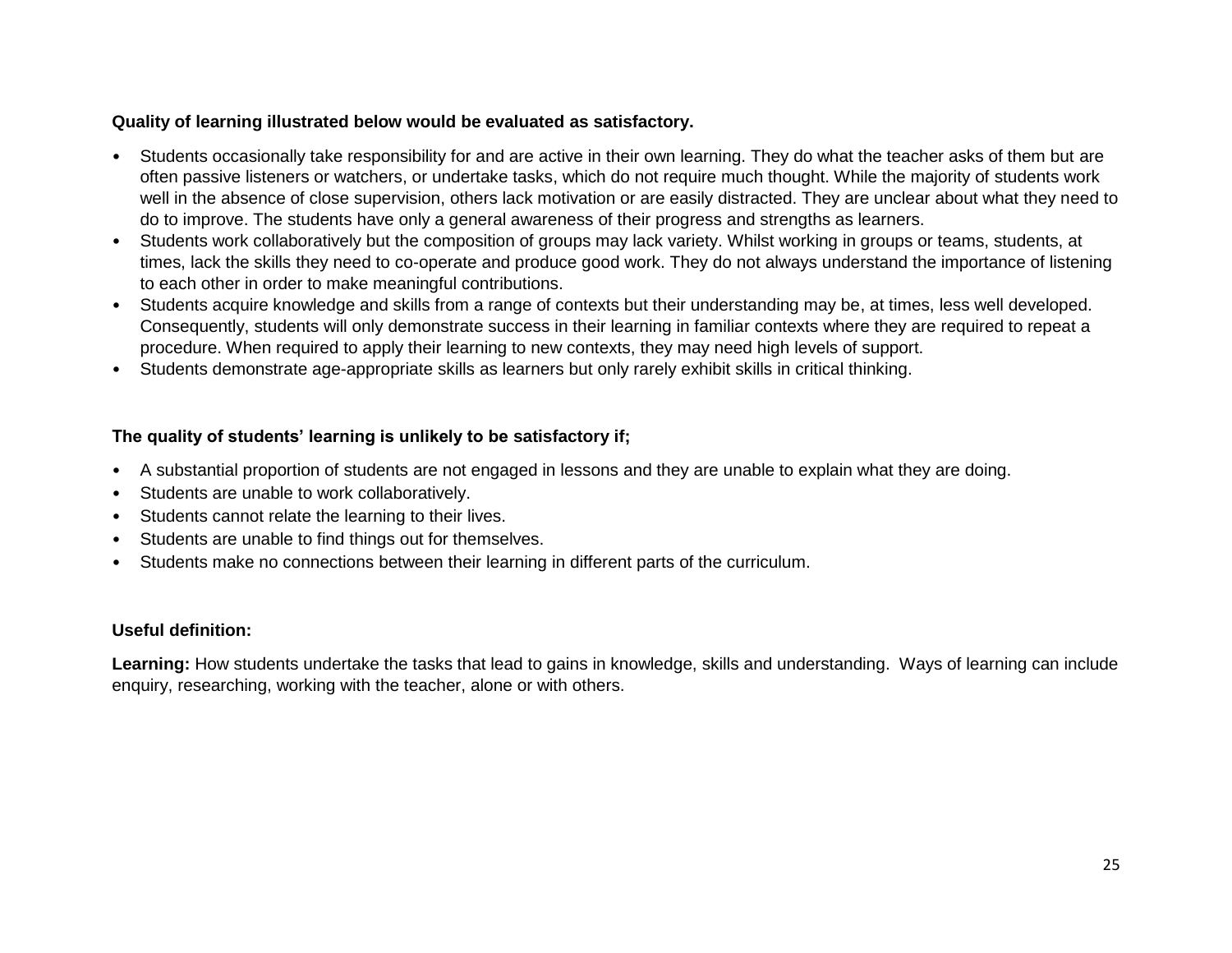## **Quality Indicator. 3.3. Assessment**

- Assessment as part of the teaching and learning processes.
- Assessment methods and arrangements for recording, including school policy and its implementation.
- Use of assessment information by teachers and students, to inform teaching and learning.
- Quality of feedback, including the marking of written work, and use of assessment.
- Level of teachers' knowledge of their students' strengths and weaknesses.

|                     | Excellent                | Good                      | Satisfactory            | Weak                     |
|---------------------|--------------------------|---------------------------|-------------------------|--------------------------|
| Summary descriptors | A comprehensive          | Consistent and effective  | Assessment is used      | Assessment is not        |
|                     | programme of             | assessment practices      | to monitor the          | well developed           |
|                     | assessment closely       | are in place to monitor   | achievements of         | and may be largely       |
|                     | aligned to the           | students' progress. All   | students, to indicate   | restricted to            |
|                     | curriculum, is used      | staff use them to focus   | what they have learned, | summative tests.         |
|                     | consistently throughout  | sharply on how students   | to involve them in      |                          |
|                     | the school. Teachers     | are doing and what they   | evaluating their work   | Record keeping is        |
|                     | are effective in helping | need to do to improve.    | and to help them to     | poor and assessment      |
|                     | students in recognising  | Some adjustments to       | understand what they    | is rarely used to modify |
|                     | what they need to do to  | lessons are made on       | need to do next.        | teaching or the          |
|                     | improve. Assessment      | the basis of assessment   |                         | curriculum provided for  |
|                     | information is used      | information.              | There are organised     | students.                |
|                     | well to inform planning. |                           | procedures for          |                          |
|                     |                          | Students are involved in  | record-keeping and      | Students are not         |
|                     | Record-keeping           | assessing some            | information is at times | given sufficient         |
|                     | is detailed,             | aspects of their own      | used by teachers to     | feedback on their        |
|                     | comprehensive and        | work. Organised and       | plan the learning of    | performance - either     |
|                     | used effectively by      | thorough record-          | students.               | orally or through        |
|                     | all staff to meet        | keeping reflects          |                         | teachers' marking of     |
|                     | students' learning       | students' progress in     | Written feedback to     | their written work.      |
|                     | needs.                   | relation to expectations. | students is given       |                          |
|                     |                          |                           | regularly               | Teachers do not have     |
|                     | Feedback to students is  | Feedback to               | and marking is largely  | sufficient knowledge of  |
|                     | diagnostic reflecting    | students is sufficiently  | summative.              | students' progress and   |
|                     | teachers thorough        | regular and formative to  |                         | achievements.            |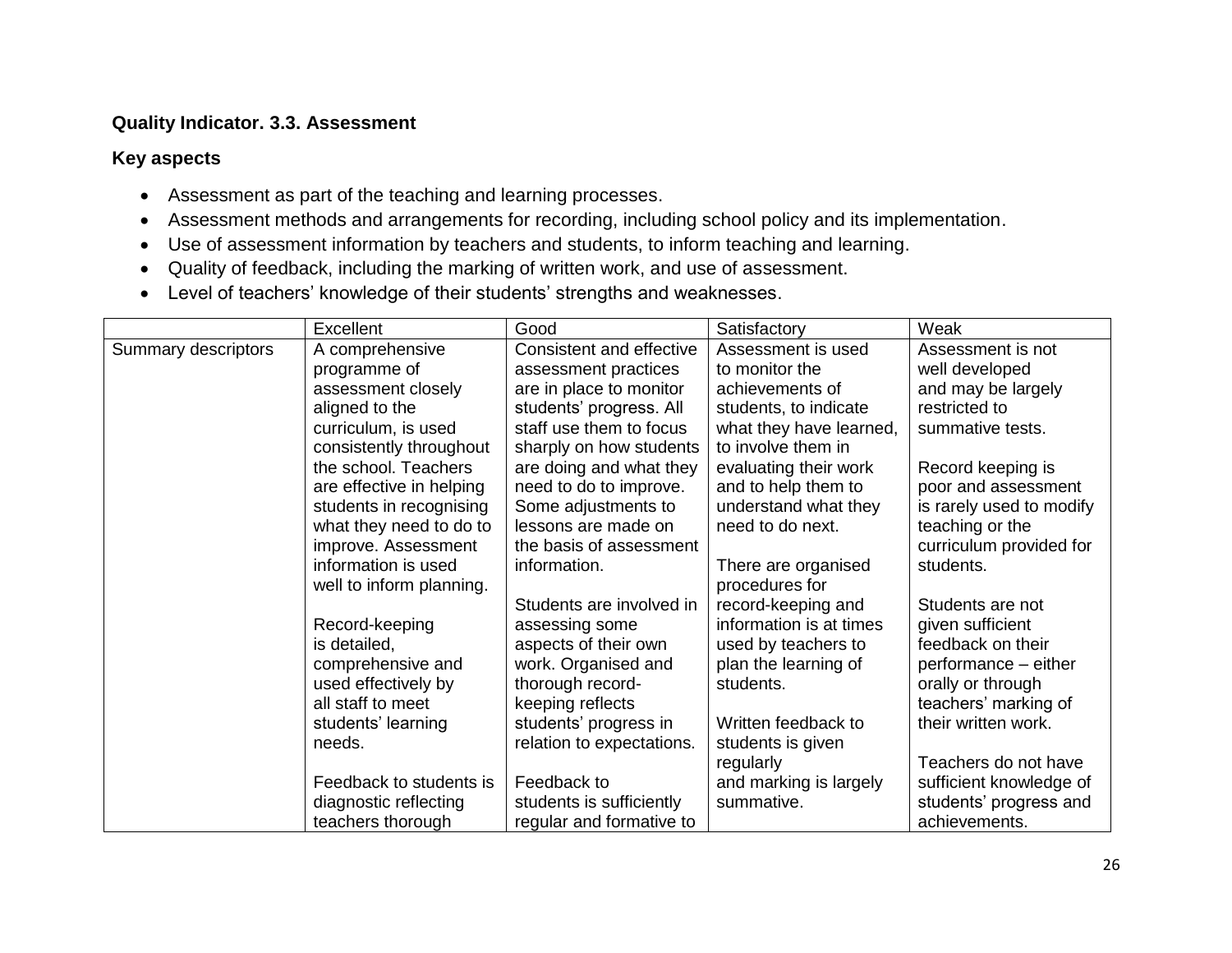| knowledge<br>of students'<br>strengths and<br>weaknesses. | direct improvements.<br>Teachers have a<br>good knowledge of<br>individual students'<br>strengths and<br>weaknesses. | Teachers have<br>sufficient knowledge of<br>individual students'<br>strengths and<br>weaknesses. |  |
|-----------------------------------------------------------|----------------------------------------------------------------------------------------------------------------------|--------------------------------------------------------------------------------------------------|--|
|-----------------------------------------------------------|----------------------------------------------------------------------------------------------------------------------|--------------------------------------------------------------------------------------------------|--|

#### **Quality of assessment illustrated below would be evaluated as excellent.**

- Assessment is used as a tool for teachers to plan each step of learning. An assessment is made of each student early in their time at school, in order to diagnose their capacities for learning and to identify any additional needs and special talents. Throughout their time at school, assessment is used to check on progress and give feedback to the students. Periodically, formal tests are conducted and the results compared with international benchmarks.
- Information from assessment is collected and analysed to identify strengths and weaknesses in students' attainments and to identify trends. Actual attainment is compared with predicted attainment and strengths in provision can be ascertained. All teachers have access to this information and use it to evaluate the effectiveness of the curriculum and their teaching. Whole school and individual targets are set and students' performance is monitored to ensure students are meeting short and long term targets.
- When teachers assess students' work and mark their books, their comments are constructive in helping students know what their next steps should be. Staff also use the analysis of assessment data to plan lessons and address the individual learning needs of all students. Students and parents are regularly involved in well-judged target setting procedures, which help clarify clear learning goals for each student.
- Students use objective criteria to evaluate their own and each other's work and to identify the next steps. Informal assessment during lessons through, for example, questioning by the teacher, adds to the overall picture of students' attainment and progress.
- Teachers have an excellent knowledge and understanding of individual students' strengths and weaknesses.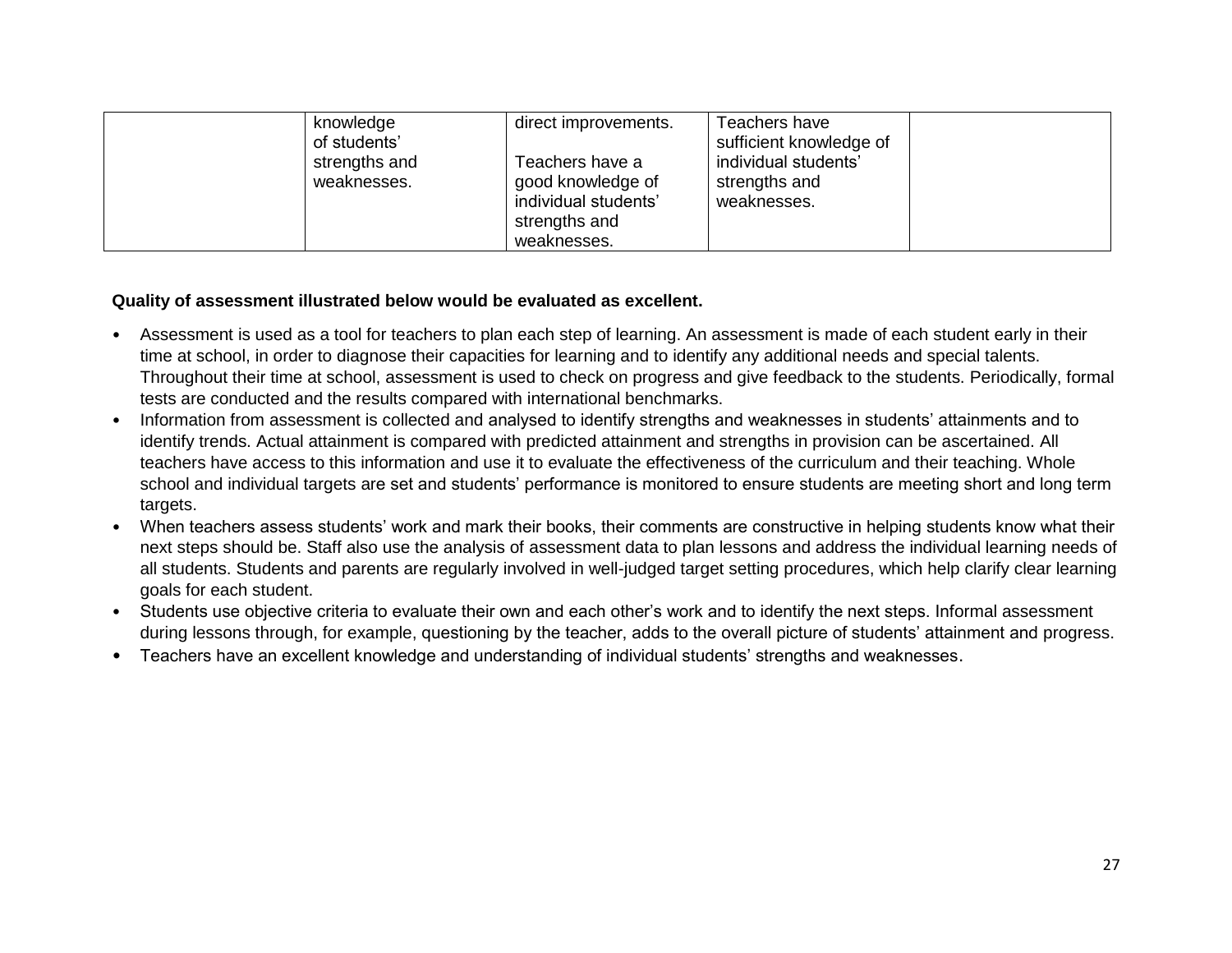#### **Quality of assessment illustrated below would be evaluated as satisfactory.**

- Students know the results of assessments and understand the nature of their strengths and weaknesses. The school undertakes some analysis of the test results to identify patterns of attainment. Students may be given oral feedback on their work; exercise books are marked regularly but there may be few informative comments about how to improve.
- Students' evaluation of their own and other's work may not be a regular feature of the school's assessment procedures.
- Teachers have a broad understanding of the attainment and progress of groups and individual students.

## **The quality of assessment is unlikely to be satisfactory if;**

- The students are unaware of the results from assessments.
- Teachers make no use of the assessment results to modify their work.
- Teachers give no feedback to students and they seldom mark students' work.
- No use is made of benchmarking (either national or international) to review students' performance in a wider context.
- Teachers have a poor knowledge of students' individual achievements and their learning needs.

#### **Useful definition;**

**Assessment:** The process of finding out how well students learn what they are taught. This is a continuous process using a variety of forms for different purposes. Formative assessment includes the regular marking, observation and evaluation of students' work and includes feedback on how to improve. It also includes students' assessment of their own work and that of their peers. Summative assessment is a formal process at the end of a year or unit of work, often taking the form of public examination or internal testing.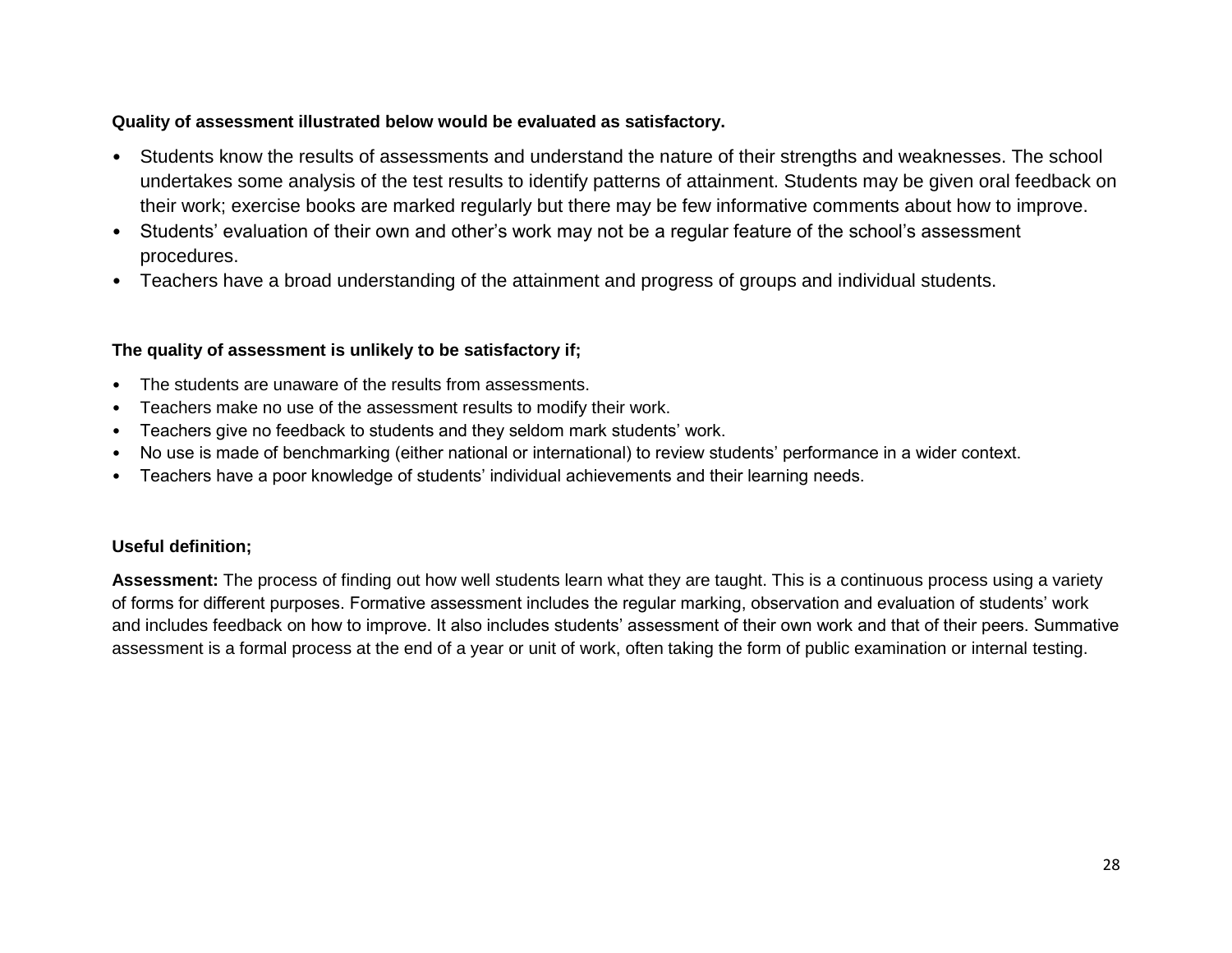## **Performance Standard 4**

Offering a **curriculum** that meets the educational needs of all of our students.

This evaluative framework is intended for use within private and public schools across the Cayman Islands. It is also flexible in terms of application to different phases of a school and different curricula. Consequently, in reviewing the curriculum, it is important that educators check compliance with accreditation or government requirements and evaluate how well the curriculum offered, in practice, meets the needs of the students in their care.

The definition of the curriculum is deliberately broad to encompass everything deliberately taught including subjects and activities inside and outside the classroom, such as extra-curricular activities and educational visits and visitors.

In early year's settings, there is a requirement that all licensed establishments follow the Cayman Islands Early Years Curriculum Framework (CIEYCF). The CIEYCF was presented to and approved by the Education Council in April 2014 as the national curriculum for early years. The CIEYCF is a guiding document to assist Early Childcare and Education Centre practitioners when planning developmentally appropriate activities and programmes for children aged 0 – 5 years old.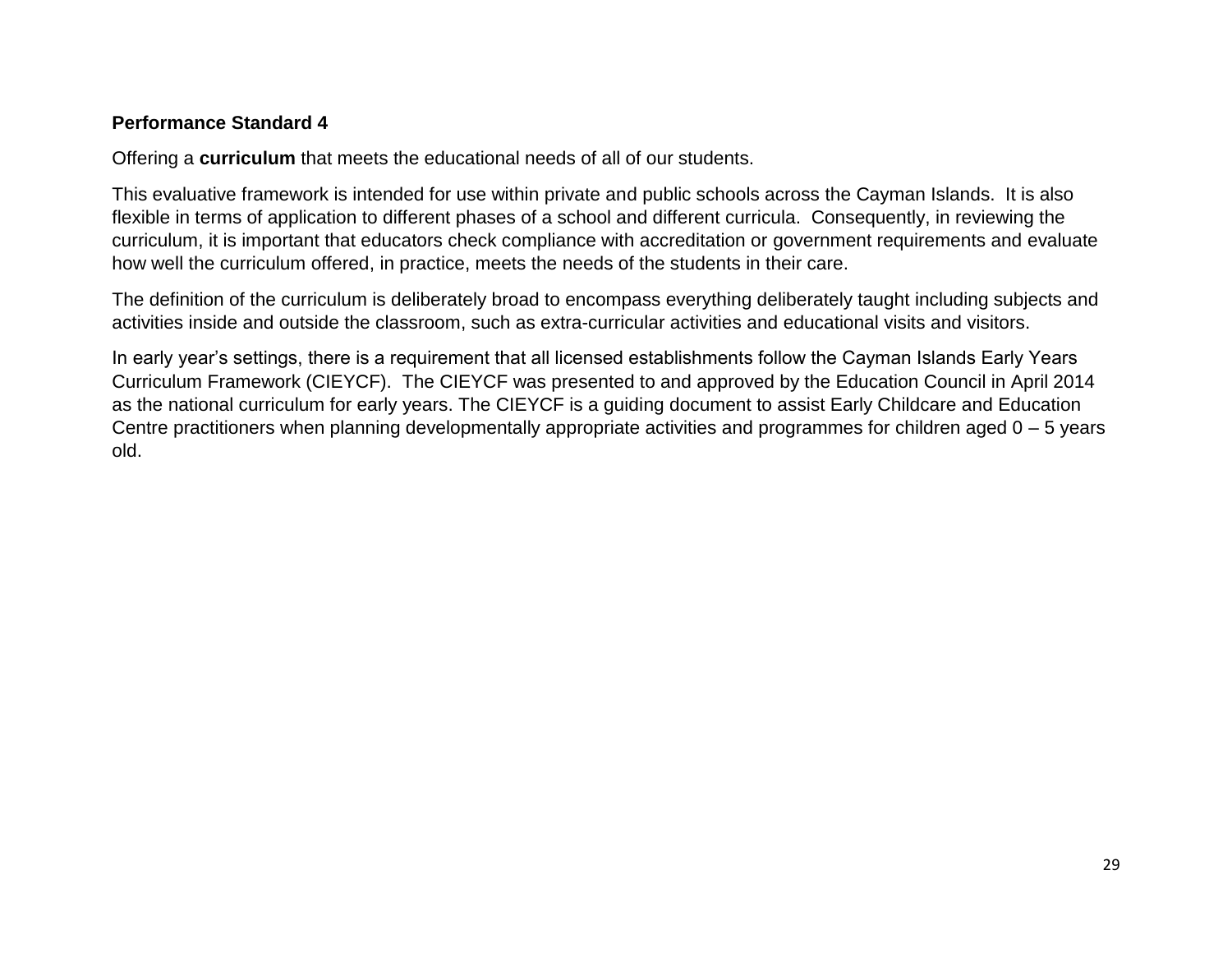## **Quality Indicator. 4.1. Curriculum quality**

- Breadth and balance in the curriculum
- Review and development
- Continuity and progression
- Cross-curricular links, extra-curricular provision and compliance
- Relevance and links to the community and local environment

|                     | Excellent                                                                                                                                                                                                                                                                                                                                                                                                                                       | Good                                                                                                                                                                                                                                                                                                                                                                                                                                | Satisfactory                                                                                                                                                                                                                                                                                                                                                                  | Weak                                                                                                                                                                                                                                                                                                                                                                                                                                            |
|---------------------|-------------------------------------------------------------------------------------------------------------------------------------------------------------------------------------------------------------------------------------------------------------------------------------------------------------------------------------------------------------------------------------------------------------------------------------------------|-------------------------------------------------------------------------------------------------------------------------------------------------------------------------------------------------------------------------------------------------------------------------------------------------------------------------------------------------------------------------------------------------------------------------------------|-------------------------------------------------------------------------------------------------------------------------------------------------------------------------------------------------------------------------------------------------------------------------------------------------------------------------------------------------------------------------------|-------------------------------------------------------------------------------------------------------------------------------------------------------------------------------------------------------------------------------------------------------------------------------------------------------------------------------------------------------------------------------------------------------------------------------------------------|
| Summary descriptors | The curriculum is<br>relevant, broad,<br>balanced and<br>challenging. There is<br>evident progression<br>and choice in learning<br>for all students.<br>Innovative content and<br>alignment supports<br>students excellent<br>progress.<br>The curriculum is<br>reviewed regularly<br>and systematically.<br><b>Transitions between</b><br>sections, phases and<br>to/from feeder schools<br>ensure that all students<br>are very well prepared | The curriculum has a<br>clear rationale. It is<br>broad, balanced and<br>challenging.<br>Progression is planned<br>and there is some<br>choice in learning for<br>almost all students.<br>The curriculum is<br>reviewed annually to<br>ensure all students'<br>needs are met.<br><b>Transitions between</b><br>sections and across<br>schools ensure that<br>most students are well<br>prepared for the next<br>stage of education. | The curriculum is<br>soundly planned,<br>broad and balanced.<br>There are no<br>significant gaps in<br>content.<br>The curriculum is<br>reviewed from time to<br>time. Plans exist to<br>promote progression<br>and cross-curricular<br>links are evident across<br>a few contexts.<br>Extra-curricular<br>activities exist with<br>some range of content.<br>There are a few | The curriculum<br>rationale is unclear<br>and content is overly<br>dictated by text books.<br>There is discontinuity in<br>the curriculum in some<br>subject areas from year<br>to year. This leads to<br>unnecessary repetition<br>or significant gaps in<br>content. It is neither<br>broad nor balanced.<br>Any systematic review<br>of the curriculum is not<br>sufficiently focused on<br>meeting students'<br>needs.<br>There are limited |
|                     | for the next stage of<br>education.                                                                                                                                                                                                                                                                                                                                                                                                             | Cross-curricular links<br>and extra-curricular                                                                                                                                                                                                                                                                                                                                                                                      | opportunities for<br>students to learn within                                                                                                                                                                                                                                                                                                                                 | extra-curricular<br>activities and few                                                                                                                                                                                                                                                                                                                                                                                                          |
|                     | Cross-curricular                                                                                                                                                                                                                                                                                                                                                                                                                                | activities enhance                                                                                                                                                                                                                                                                                                                                                                                                                  | the community and                                                                                                                                                                                                                                                                                                                                                             | opportunities to                                                                                                                                                                                                                                                                                                                                                                                                                                |
|                     | links and extensive                                                                                                                                                                                                                                                                                                                                                                                                                             | learning.                                                                                                                                                                                                                                                                                                                                                                                                                           | local environment or<br>beyond.                                                                                                                                                                                                                                                                                                                                               | learn beyond the<br>classroom.                                                                                                                                                                                                                                                                                                                                                                                                                  |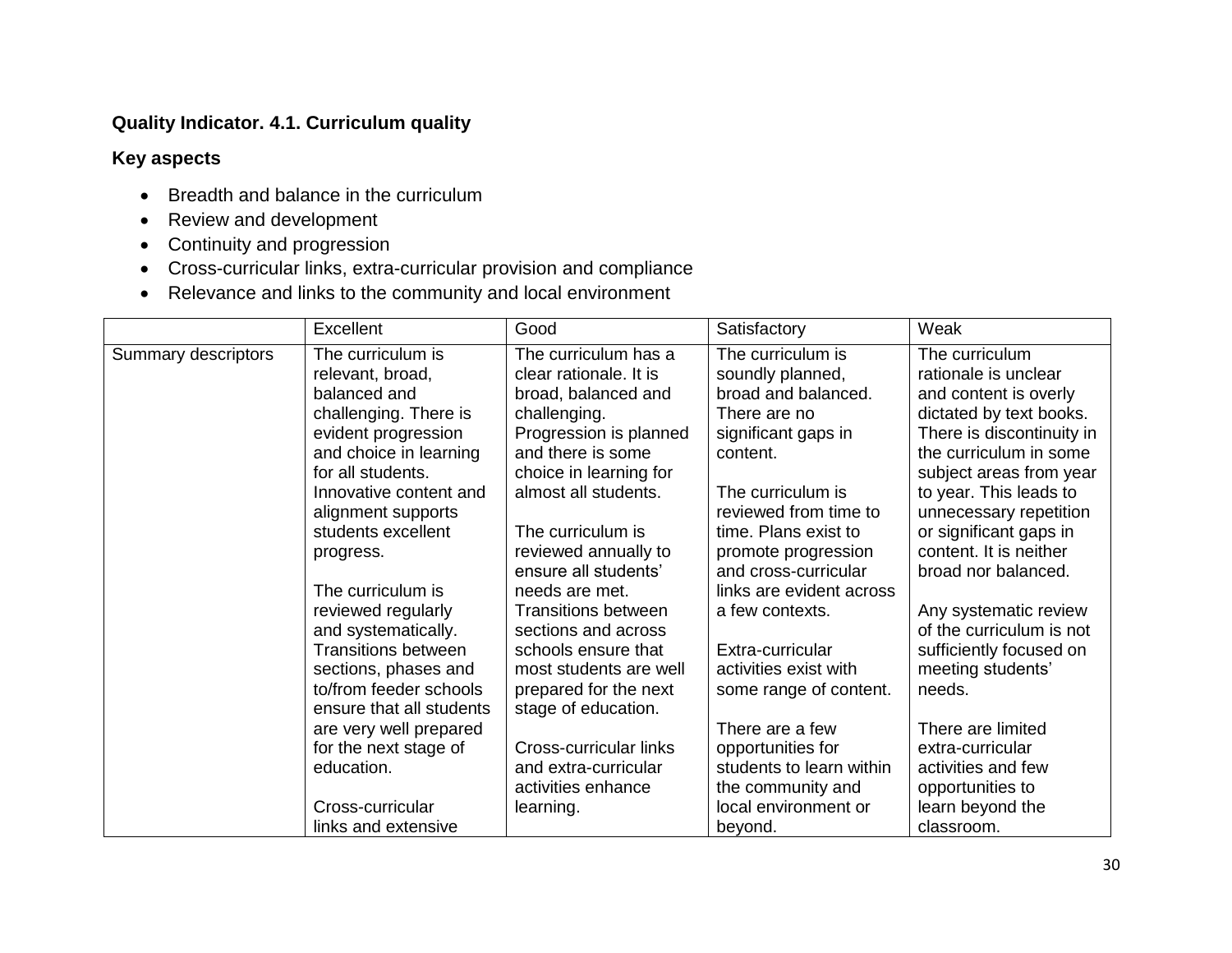| extra-curricular<br>activities significantly<br>enhance learning. The<br>curriculum is fully<br>compliant with all<br>regulatory<br>requirements.                                                                                | There are regular<br>opportunities for<br>students to learn within<br>the community and local<br>environment. |  |
|----------------------------------------------------------------------------------------------------------------------------------------------------------------------------------------------------------------------------------|---------------------------------------------------------------------------------------------------------------|--|
| Regular planned<br>opportunities exist<br>for students to learn<br>within the community<br>and local environment<br>or beyond. Plans are<br>reviewed and adapted<br>in response to students'<br>interests and learning<br>needs. |                                                                                                               |  |

#### **Quality of the curriculum illustrated below would be evaluated as excellent.**

- The curriculum has breadth and balance across and within each of its various elements. There is a clear rationale based on shared values. Its programmes, courses, syllabi and activities promote challenge, enjoyment, progression, relevance, coherence, personalisation and choice in learning for all students. The curriculum consistently includes creative, physical and practical experiences. All key subjects are given the appropriate amount of time and the learning needs of a diverse range of students is met through enhanced and tailored curricular provision. Where necessary, the school benefits from external verification from relevant international experts regarding the curriculum content and its delivery.
- The curriculum is regularly reviewed and updated as part of the school's self-evaluation process and takes account of the views of students and parents. Content is aligned systematically to local government requirements, including the inclusion of safety education and other national priorities. Staff reflect on the range and quality of the curriculum and the impact of the experiences on students and the outcomes they achieve. As a consequence, curriculum innovation is well planned, responsive and dynamic and ensures that the needs and interests of all students are met.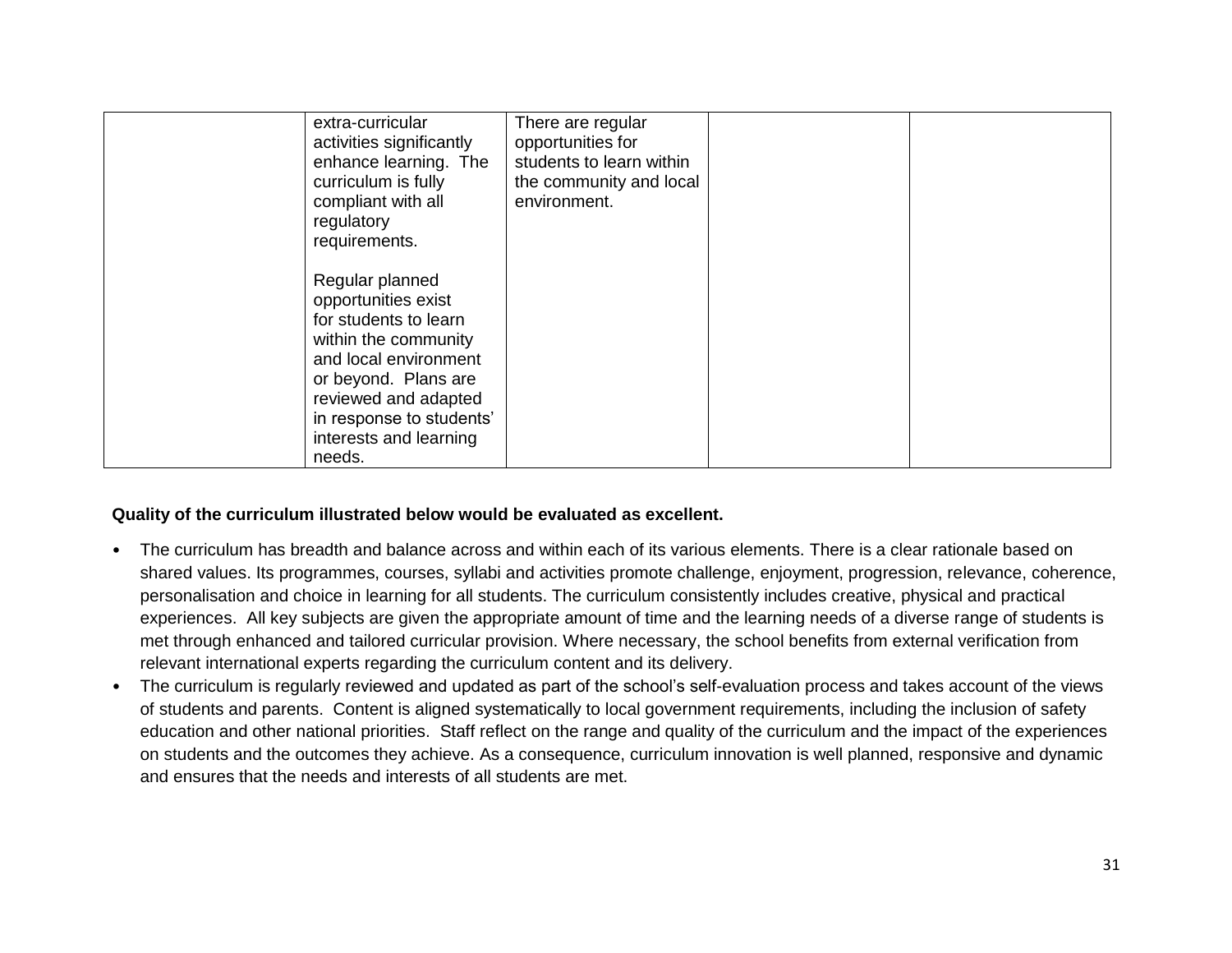- Planning across the phases of education, both within the school and at the point when students transfer to the next school, prepares students well. The school leaders ensure that previous learning is fully taken into account when preparing for the arrival of new students.
- Cross–curricular themes are systematically and deliberately planned to ensure that students' skills across a range of subjects are developed in meaningful and interesting contexts. A wide range of extra-curricular activities allows students to extend their learning and interests.
- Through a strong sense of the school's shared curricular values and carefully planned opportunities to work with the local community, students are creative and enterprising. Older students are very well prepared for the world of work and further education.

#### **Quality of the curriculum illustrated below would be evaluated as satisfactory.**

- The curriculum is generally broad and balanced across and within each of its various elements. There are no significant gaps in subject provision. The curriculum is based on a clear rationale and values and is mostly consistent with the school's aims.
- The curriculum is regularly reviewed. Revisions and adaptations are sometimes implemented as a result of this work. Most students' needs are met.
- Planning across the phases of education, within the school and at the point when students transfer to the next school, builds on previous curriculum content. Most students are well prepared for the next stage of their education. The previous learning of new students is usually taken into account.
- There is some limited development of cross-curricular themes. Opportunities are taken at times to make connections between subjects and themes that promote coherence in the curriculum are an emerging feature. Extra-curricular activities are provided though the range of choice for students may be limited. Participation and access may not be possible for all students.
- The school is aware of its place in the community but use of its surroundings and community to enhance the curriculum is limited. Visits and other activities are organised but not always effectively integrated with the learning experience. There is occasional collaboration with local businesses.

## **The quality of the curriculum is unlikely to be satisfactory if;**

- Any stated key requirements are not provided.
- It fails to cater adequately for the educational needs of particular groups of students.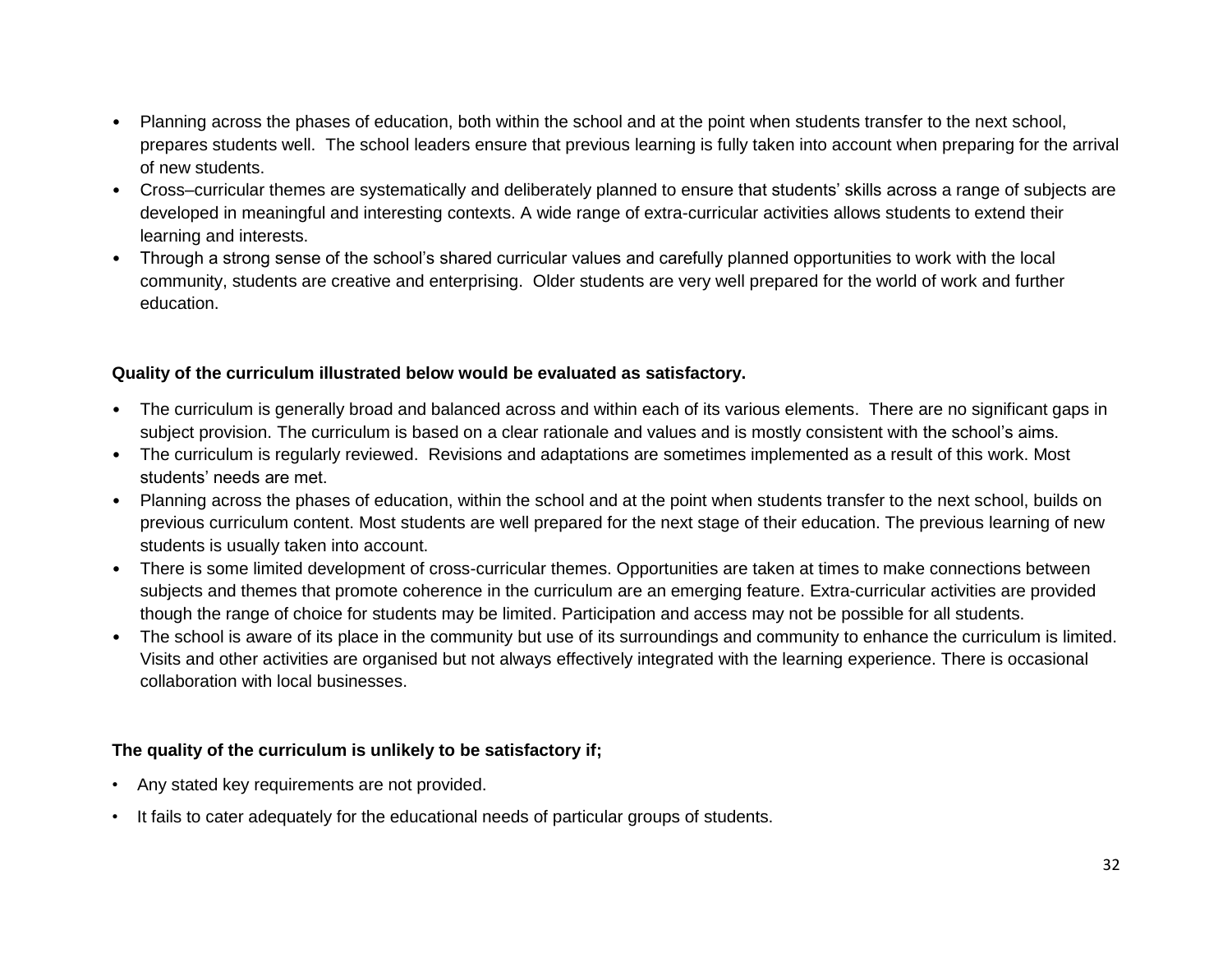- There is no systematic review.
- There is discontinuity from year to year and between phases.
- Opportunities for promoting essential knowledge, understanding or skills are neglected.

## **Useful definition:**

**Curriculum**: Everything a school deliberately teaches, including subjects and activities inside and outside the classroom such as extra-curricular activities, educational visits and visitors.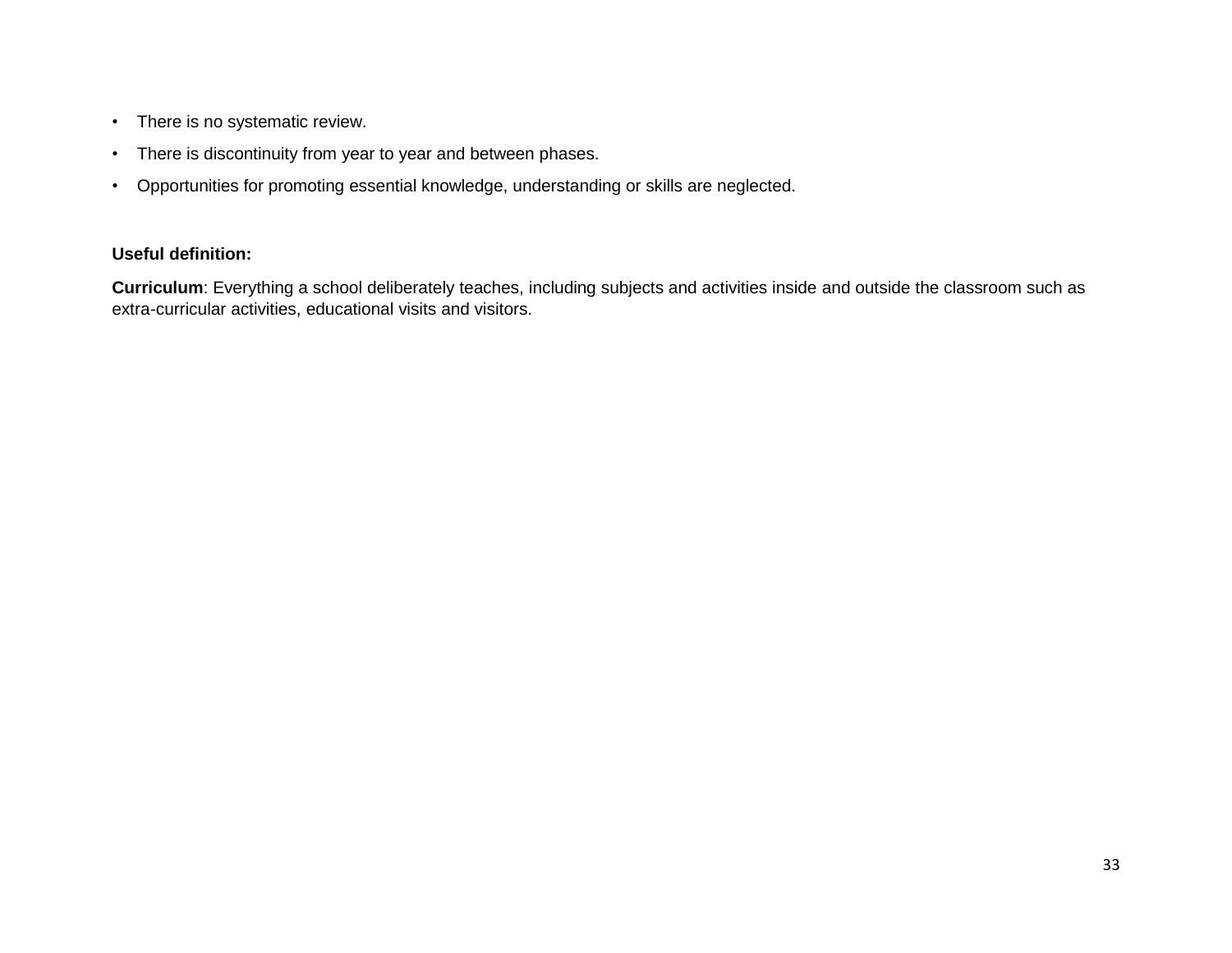## **Performance Standard 5**

Keeping our students **safe** and always **supported**.

Ensuring the health and safety of students is a core responsibility for all educators. This performance standard evaluates the various elements, including operational matters, which contribute to ensuring all students benefit from effective protection and well-managed support.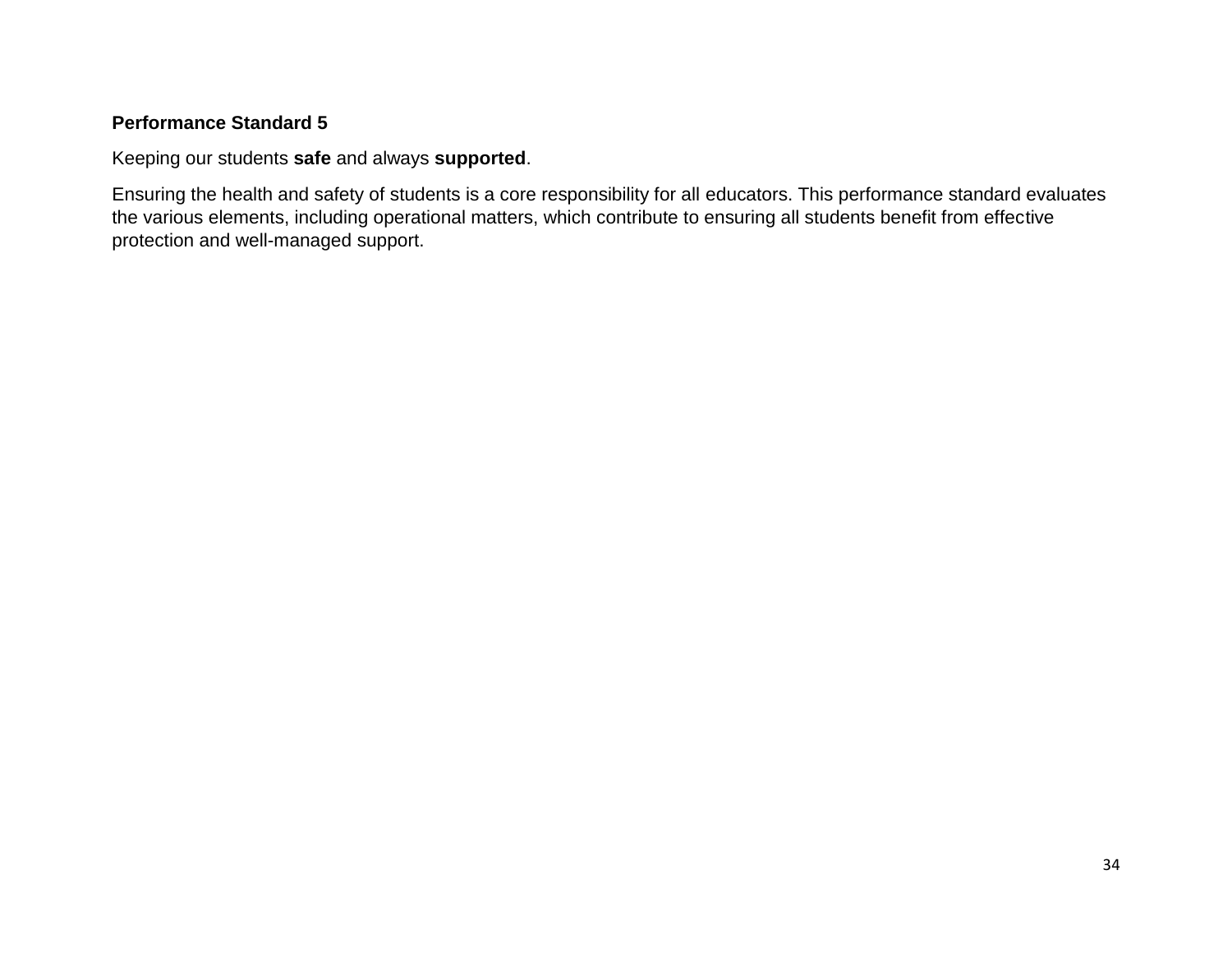## **Quality Indicator. 5.1. Health and safety**

- Arrangements to ensure health, safety and security in all parts of the school, on school transport and in other environments used by the school.
- Suitability of premises and facilities for all students, including those with special educational needs.
- Quality of maintenance and record keeping.
- Provision for and promotion of healthy lifestyles.
- Care and welfare of students, including child protection.

|                     | Excellent                                                                                                                                                                                                                                                                               | Good                                                                                                                                                                                                                                                                                                       | Satisfactory                                                                                                                                                                                                                                                                               | Weak                                                                                                                                                                                                                                                                                                 |
|---------------------|-----------------------------------------------------------------------------------------------------------------------------------------------------------------------------------------------------------------------------------------------------------------------------------------|------------------------------------------------------------------------------------------------------------------------------------------------------------------------------------------------------------------------------------------------------------------------------------------------------------|--------------------------------------------------------------------------------------------------------------------------------------------------------------------------------------------------------------------------------------------------------------------------------------------|------------------------------------------------------------------------------------------------------------------------------------------------------------------------------------------------------------------------------------------------------------------------------------------------------|
| Summary descriptors | The school consistently<br>and in all respects<br>provides a fully safe,<br>hygienic and secure<br>environment for<br>students and staff.<br><b>Buildings and</b><br>equipment are<br>maintained in excellent<br>condition. Active<br>supervision of students<br>prevails at all times. | Frequent, thorough<br>checks are made and<br>acted upon to make<br>sure that a safe<br>environment is<br>maintained. Buildings<br>and equipment are<br>hygienic and kept in a<br>good state of repair.<br>The students are well<br>supervised in classes,<br>play areas, as they<br>move around the school | Requirements for<br>maintaining the health<br>and safety of students<br>are met. Buildings and<br>equipment are secure,<br>safe, in sound repair,<br>well maintained and<br>clean. Students are<br>kept safe throughout<br>the school day and<br>accidents are rare.<br>Students are given | Policies for health<br>and safety are poorly<br>implemented. Health<br>and safety checks are<br>too irregular or not<br>rigorous. Some parts of<br>buildings or equipment<br>are unsafe and/ or<br>unhygienic. Supervisory<br>practices are weak.<br>The school does little<br>to advise students on |
|                     | Healthy living is<br>systematically built<br>into and promoted in all<br>aspects of school life.<br>All staff, students and<br>parents are fully aware<br>of child protection<br>arrangements.                                                                                          | and on school transport.<br>Healthy living is<br>systematically built into<br>and promoted in most<br>aspects of school life.<br>Most staff and students<br>are aware of child<br>protection<br>arrangements.                                                                                              | advice about healthy<br>living though this might<br>not be systematically<br>promoted throughout<br>the school.<br>The majority of<br>staff and students<br>are aware of child<br>protection<br>arrangements.                                                                              | healthy living and any<br>advice may not be<br>supported by the food<br>available or the facilities<br>for students to use.<br>Arrangements for<br>child protection may<br>exist but these are not<br>widely known.                                                                                  |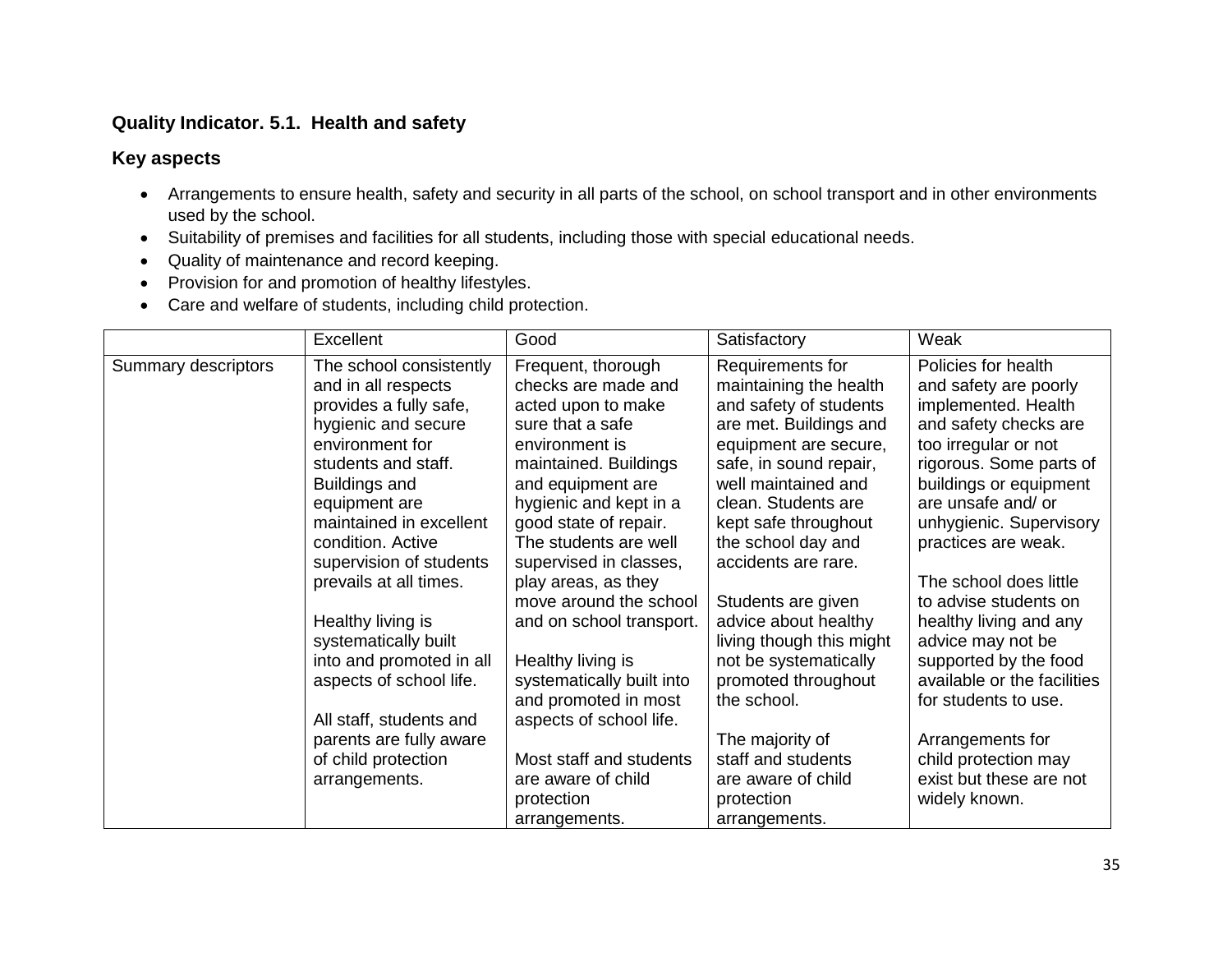#### **Quality of health and safety illustrated below would be evaluated as excellent.**

- There are very effective policies and procedures in place and these ensure that students are safe. Staff fully understand their roles and responsibilities in ensuring health and safety. Practical measures are in place to protect students at all times, including, for example, on their arrival at the beginning of the school day and their departure. Almost all students report that they feel safe in the school.
- The school premises, equipment and resources are excellent and very well suited to the educational needs of all students, including those with special educational needs. Staff ensure that students are safe at all times whilst participating in a wide range of challenging and motivating educational experiences.
- Comprehensive records are kept of regular fire drills, evacuation procedures and other incidents, with clearly stated action taken, to prevent their recurrence. Medical staff are vigilant in their care of students. Routine checks are carried out and detailed records kept. Relevant medical information is shared with staff in the school in a systematic way to ensure students' medical care at all times whilst they are working with different school staff. Medication is kept in a locked room or cabinet and all staff are wellinformed about how and by whom it can be administered. Students with special educational needs are provided with the specialist support to enable them to make a full contribution to the life of the school.
- Healthy living is systematically built into and promoted in all aspects of school life. School meals and snacks provided by the school are consistent with the school's policy on the promotion of healthy choices. The school provides very good advice to students and their parents on food choices and offers a broad and regular programme for physical education and sport to promote healthy living.
- Child protection arrangements are clearly defined and understood by all students, staff and parents. The school has very effective arrangements to protect students. Staff deal sensitively and effectively with students' needs and concerns.

## **Quality of health and safety illustrated below would be evaluated as satisfactory.**

- There are effective policies and procedures in place to ensure that students are kept safe. Staff understand their roles and responsibilities in ensuring health and safety. Practical measures are in place to protect students and arrangements are reviewed to ensure that they are effective. Most students state that they feel safe in the school.
- The school premises, equipment and resources are suitable and provide a safe, inclusive environment for students.
- Records of health and safety procedures are up to date and appropriate risk assessments are completed in relation to visits and potentially hazardous activities. Routine fire drills and other evacuation procedures take place. There are sufficient medical staff to carry out routine checks. Medication is kept locked away and all staff know how and by whom it can be administered. Students with special educational needs are mostly given the specialist support they need.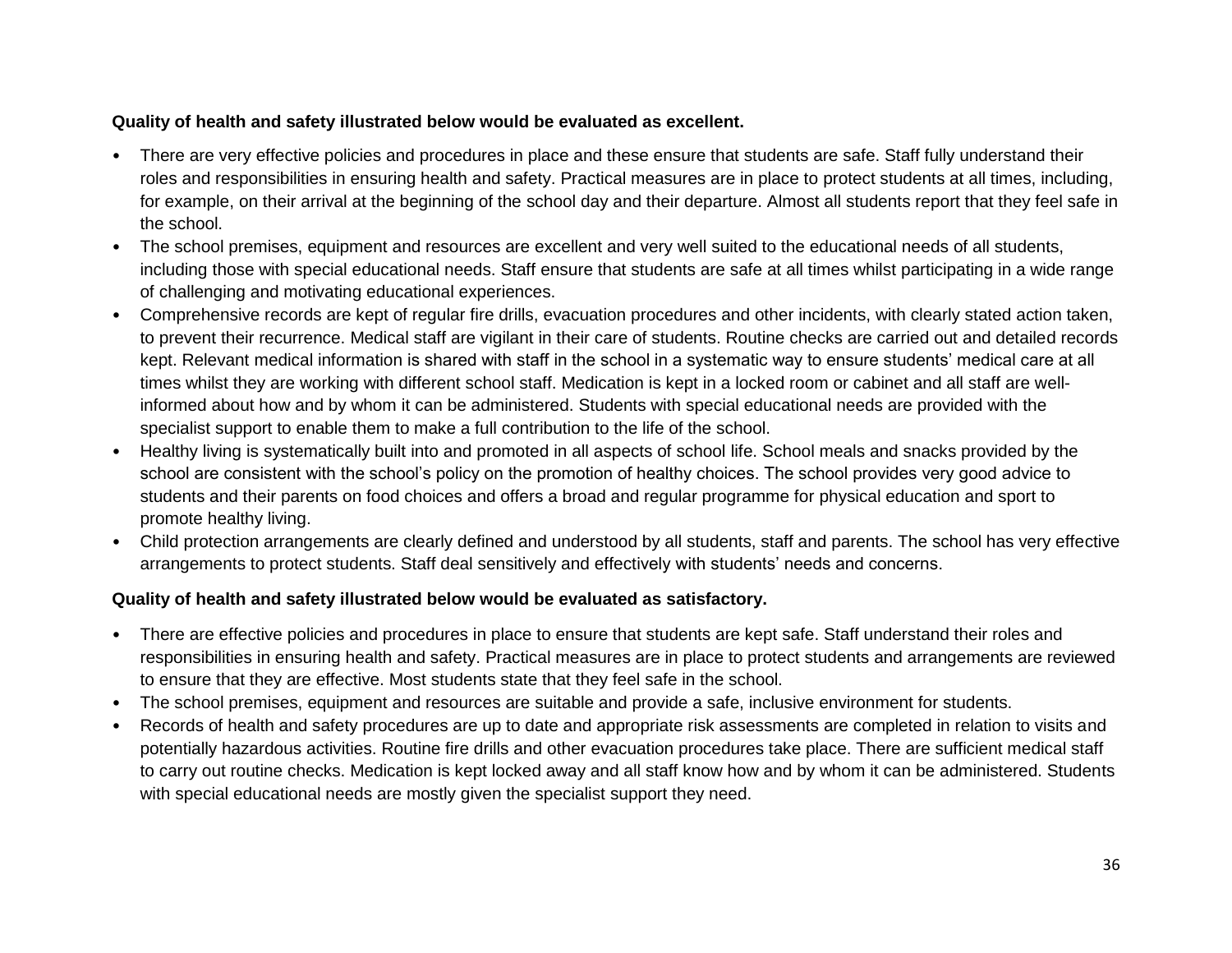- The school has included within its planned curriculum opportunities for students to take part in physical activity, which promotes a healthy lifestyle. The meals and snacks provided by the school are healthy. Parents and their children are, at times, involved in school activities, which successfully raise awareness of healthy choices.
- Child protection arrangements are in place, with agreed policies from centralised teams and guidance is available, supported by regular training for all staff. As a consequence, when an incident does occur, the welfare of the student concerned is secured.

## **The quality of health and safety is unlikely to be satisfactory if;**

- Policies and procedures for health and safety, including those for school transport, are poorly implemented.
- Health and safety checks are irregular and/or not rigorous.
- Some parts of the buildings, play areas and/or school equipment are unsafe or unhygienic.
- Supervisory practices are weak, including arrangements at the start and end of the school day.
- School meals and snacks include unhealthy choices and little variety. The school is not sufficiently pro-active in the promotion of a healthy lifestyle amongst students.
- The premises do not have appropriate facilities to meet the needs of students with disabilities.
- Child protection arrangements lack rigour and vulnerable students are not given the required levels of support in response to their disclosed needs.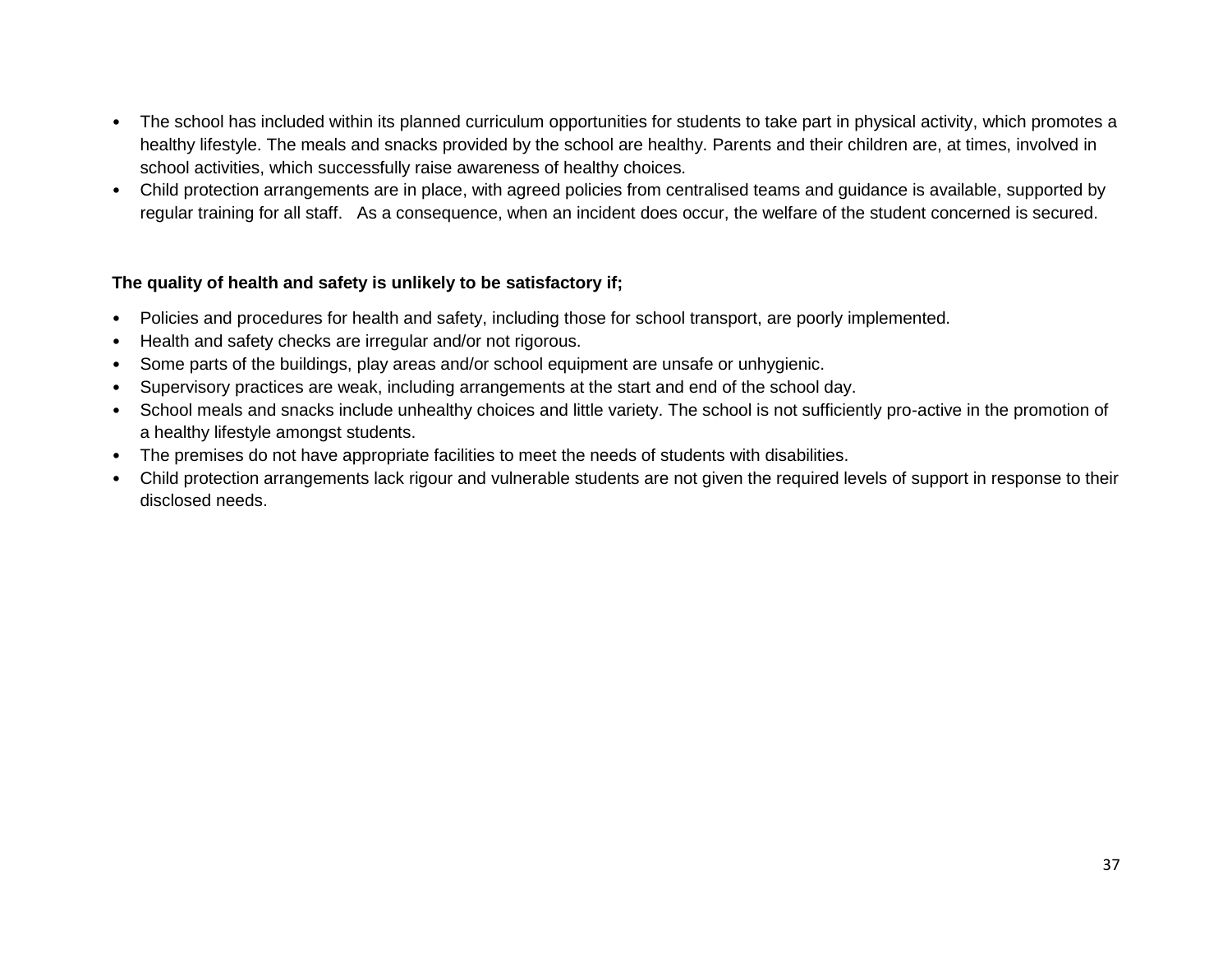# **Quality Indicator. 5.2. Support and guidance**

- Staff-student relationships, advice and support.
- Tracking and supporting students' overall well-being and progress.
- Supporting students with special educational needs.

|                     | Excellent                                                                                                                                                                                                                                                                                                                                                                                                                                                                                                                                                | Good                                                                                                                                                                                                                                                                                                                                                                                                                             | Satisfactory                                                                                                                                                                                                                                                                                                                                                                  | Weak                                                                                                                                                                                                                                                                                                                                                                                       |
|---------------------|----------------------------------------------------------------------------------------------------------------------------------------------------------------------------------------------------------------------------------------------------------------------------------------------------------------------------------------------------------------------------------------------------------------------------------------------------------------------------------------------------------------------------------------------------------|----------------------------------------------------------------------------------------------------------------------------------------------------------------------------------------------------------------------------------------------------------------------------------------------------------------------------------------------------------------------------------------------------------------------------------|-------------------------------------------------------------------------------------------------------------------------------------------------------------------------------------------------------------------------------------------------------------------------------------------------------------------------------------------------------------------------------|--------------------------------------------------------------------------------------------------------------------------------------------------------------------------------------------------------------------------------------------------------------------------------------------------------------------------------------------------------------------------------------------|
| Summary descriptors | Staff have very good<br>and professional<br>relationships with all<br>students.<br>Individual students'<br>academic progress is<br>tracked effectively to<br>provide individualised<br>guidance and support.<br>Consequently, changes<br>in students' well-being,<br>behaviour and personal<br>circumstances are<br>monitored, including<br>attendance, and the<br>information is used to<br>provide effective<br>support.<br>Students with special<br>educational needs are<br>admitted into the school<br>and, through very<br>effective arrangements, | Students' educational<br>and personal well-being<br>is a high priority for<br>staff.<br>There are well-developed<br>systems for tracking<br>behaviour, attendance<br>and students' academic<br>progress and for giving<br>good advice and<br>guidance.<br>Students with special<br>educational needs are<br>admitted into the school<br>and well-managed<br>arrangements ensure<br>they make good progress<br>in their learning. | Teachers know their<br>students' needs well.<br>Teachers show<br>students respect<br>and respond to<br>their personal and<br>academic needs<br>with appropriate<br>advice and guidance.<br>Students with<br>special educational<br>needs make<br>acceptable progress<br>through appropriate<br>modifications to<br>teaching methods,<br>resources, facilities<br>and support. | The school is slow to<br>diagnose and respond<br>to students' needs.<br>Assessment and care<br>arrangements are weak<br>or are not applied<br>consistently. The<br>students receive<br>insufficient advice<br>and guidance.<br>The arrangements to<br>support students with<br>special educational<br>needs are ineffective<br>and, consequently,<br>those students make<br>slow progress. |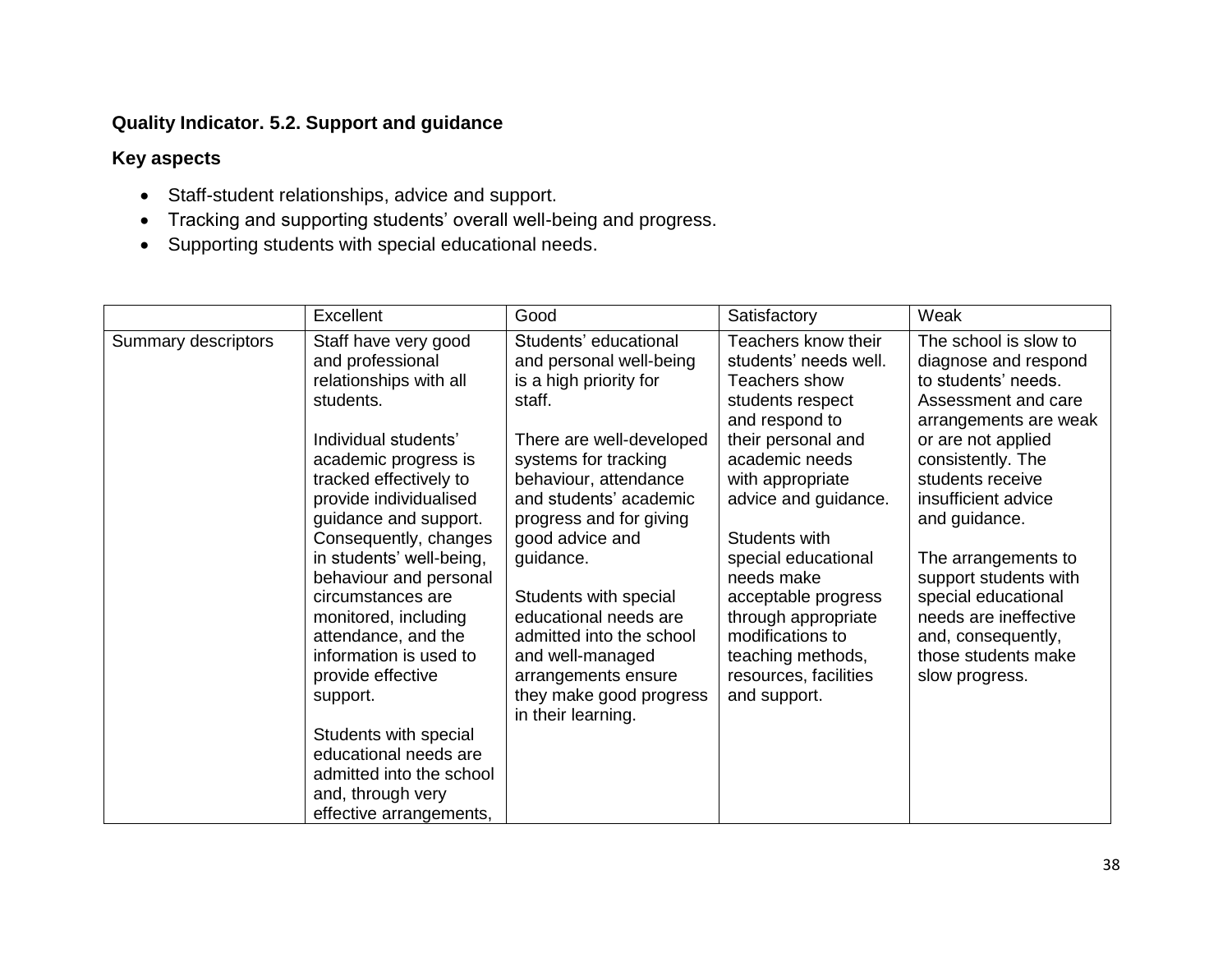| ptional<br>ridNu r<br>. 63<br>and the state of the state of the state of |  |  |
|--------------------------------------------------------------------------|--|--|
| ,<br>$\cdots$                                                            |  |  |
|                                                                          |  |  |

#### **Quality of support illustrated below would be evaluated as excellent.**

- Teachers know all their students well, including those who find learning difficult, and are fully aware of their individual social, physical, emotional and intellectual needs. Teachers have very good relationships with students and respond to them in supportive ways. Mutual respect, trust and confidence characterise interactions between and among staff and students. All students have ready access to known and trusted members of staff who provide well-informed advice and guidance about a range of important matters, including their academic progress, health and future career. Students' questions, needs and concerns are handled sympathetically and, when appropriate, in confidence. Students have recourse to an effective complaints procedure. The school's approach to managing behaviour is defined clearly and well understood by the students and the whole staff, who implement the policies wisely and are supported fully by the senior management team. Students are involved in discussions about the effectiveness of the approaches used and contribute their views constructively. Although the behaviour of almost all students is exemplary, firm action is taken when necessary. Parents receive comprehensive information about the school's expectations of standards of behaviour and of how staff will deal with any instances of misbehaviour. External agencies provide effective specialised support to individual students and their families when required.
- The school maintains highly effective processes for checking the academic and personal development of all students. The teachers monitor and record students' progress efficiently by regularly assessing their written, oral and practical work. They frequently discuss with students the rate of their progress and how they can achieve key targets. Action is taken as necessary to ensure improvement. Reports to parents are expressed in positive language, set out clearly what the students are doing well and the respects in which their work needs to improve. Students and parents comment on these reports and respond well to them. The school keeps accurate records of attendance and punctuality. Prompt action is taken when levels fall and parents fully support the importance of maintaining high levels of attendance and punctuality. Parents are contacted immediately when students fail to arrive when expected.
- Students with special educational needs make excellent progress. Their needs are identified quickly and appropriate support is allocated. Individualised planning and effective review procedures ensure that their needs are fully met. The curriculum, facilities and resources include appropriate modifications and comprehensively provide for the diverse range of special educational needs.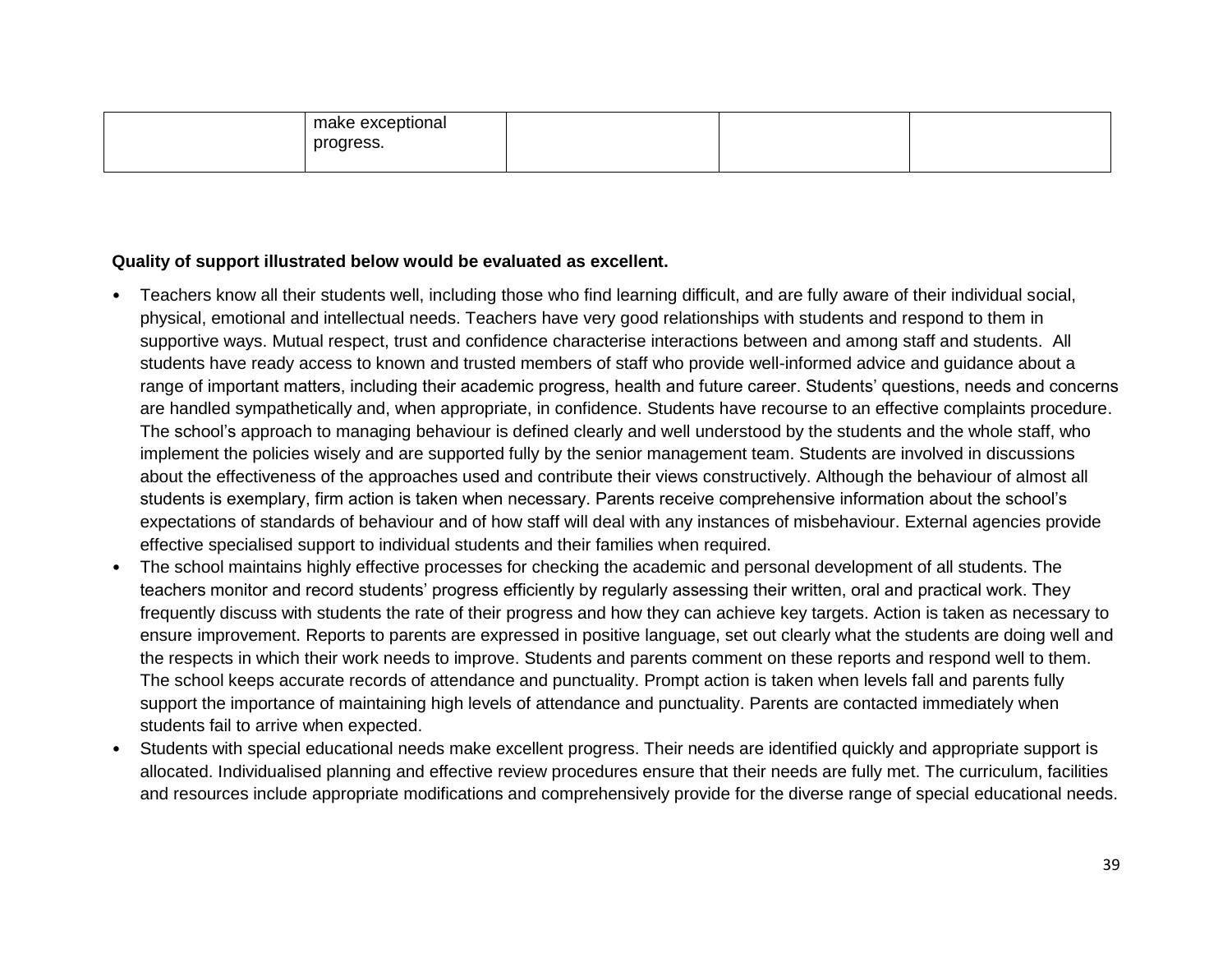#### **Quality of support illustrated below would be evaluated as satisfactory.**

- Teachers know most of their students well and are aware of their social, physical, emotional and intellectual needs. They have good relationships with students and respond positively to them. Teachers and students respect one another and generally show care and concern for the needs of others. Students receive advice and guidance from staff on a range of matters, including their educational progress, health and future careers, and most feel confident to ask adults for help. Students' questions, needs and concerns are usually dealt with efficiently and, when appropriate, in confidence. The school has an effective approach to managing the behaviour of its students. Staff know how to implement the policies and are supported in doing so by the senior management team. Parents receive information about how staff will deal with any instances of misbehaviour. External agencies are involved in supporting individual students and their families, as necessary.
- Teachers monitor the rates of students' progress by assessing their work, but they may not always do so regularly or systematically. This is not always linked to tracking of personal development. Reports to parents accurately set out the student's strengths and areas for development. The school records attendance and punctuality with sufficient regularity. It may not systematically analyse the data to examine trends and impact. Monitoring procedures are known to students, staff and parents and help ensure the safety and well-being of the students. Parents receive feedback about improved attendance and punctuality and understand the action the school takes when it is required.
- Students with special educational needs make acceptable progress because most teachers modify their teaching methods and the curriculum to provide for the majority of the students' needs. Progress is monitored and support given through individualised plans and class support. Facilities and resources are modified to address their needs.

## **The quality of support is unlikely to be satisfactory if;**

- There are antagonistic relationships between staff and students.
- Advice, support and guidance are ineffective.
- Inappropriate behaviour management strategies are used.
- There is no tracking to support students' academic progress.
- The school's admissions policy is too restricted and does not allow entry for students with special educational needs.
- Students with special educational needs are not provided with the necessary specialist support.
- Arrangements to manage student attendance and punctuality are absent or ineffective.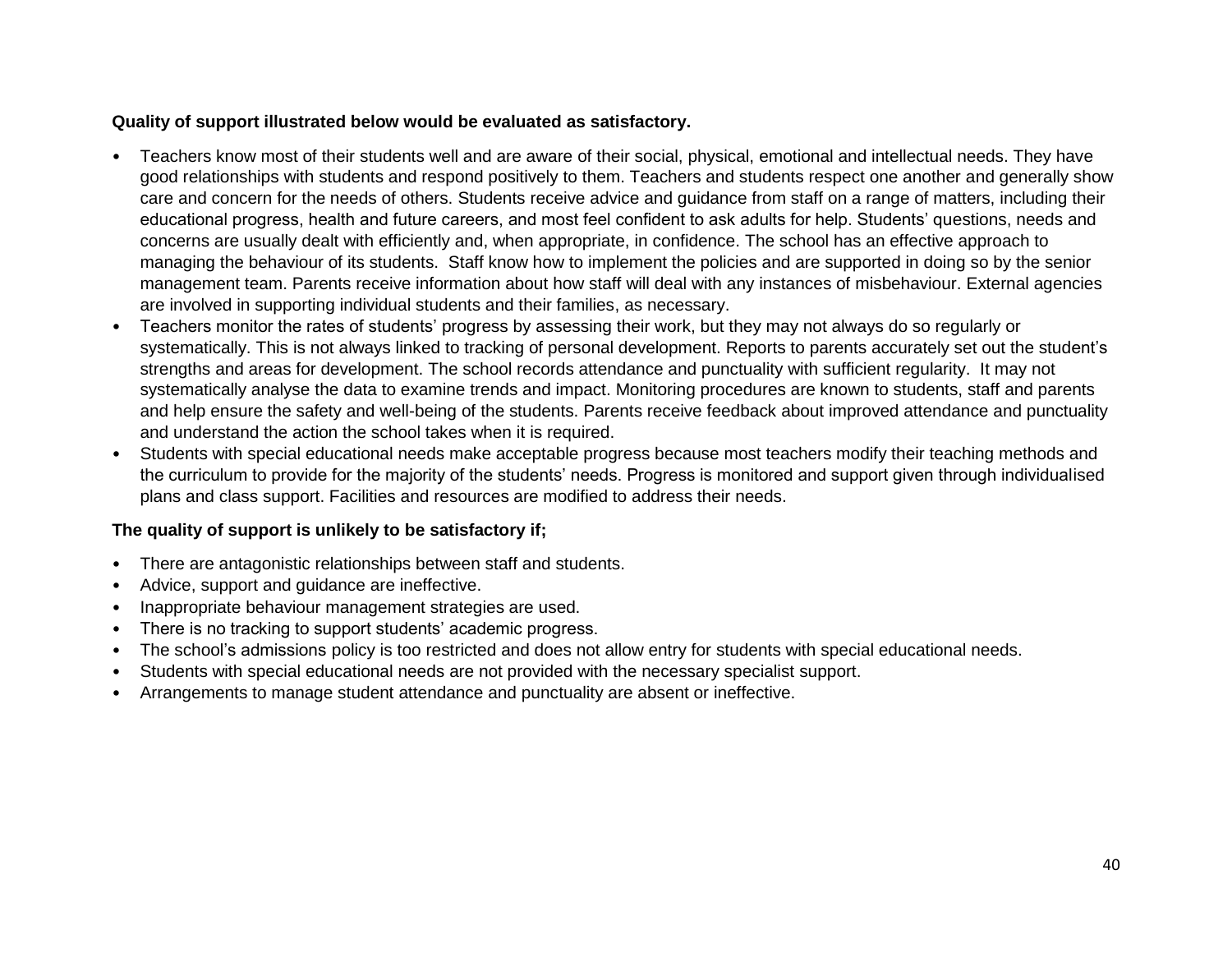#### **Useful definitions;**

**Special Educational Needs**: A learning difficulty which requires special educational provision to be made. In relation to a student this means that, by reason of body or mind personal to the student, the students' educational needs cannot be satisfied otherwise than by making exceptional provision in relation to the student. For the purposes of this definition, provision is exceptional in relation to a student if it is substantially different from that which is made for the education of the generality of persons of equivalent age and description. Students for whom English is an additional language or who are gifted or talented are not to be treated as having special educational needs.

**Disability:** A long-term physical, mental, intellectual or sensory impairment, which, in interaction with various attitudinal and environmental barriers, hinders a person's full and effective participation in society on an equal basis with others.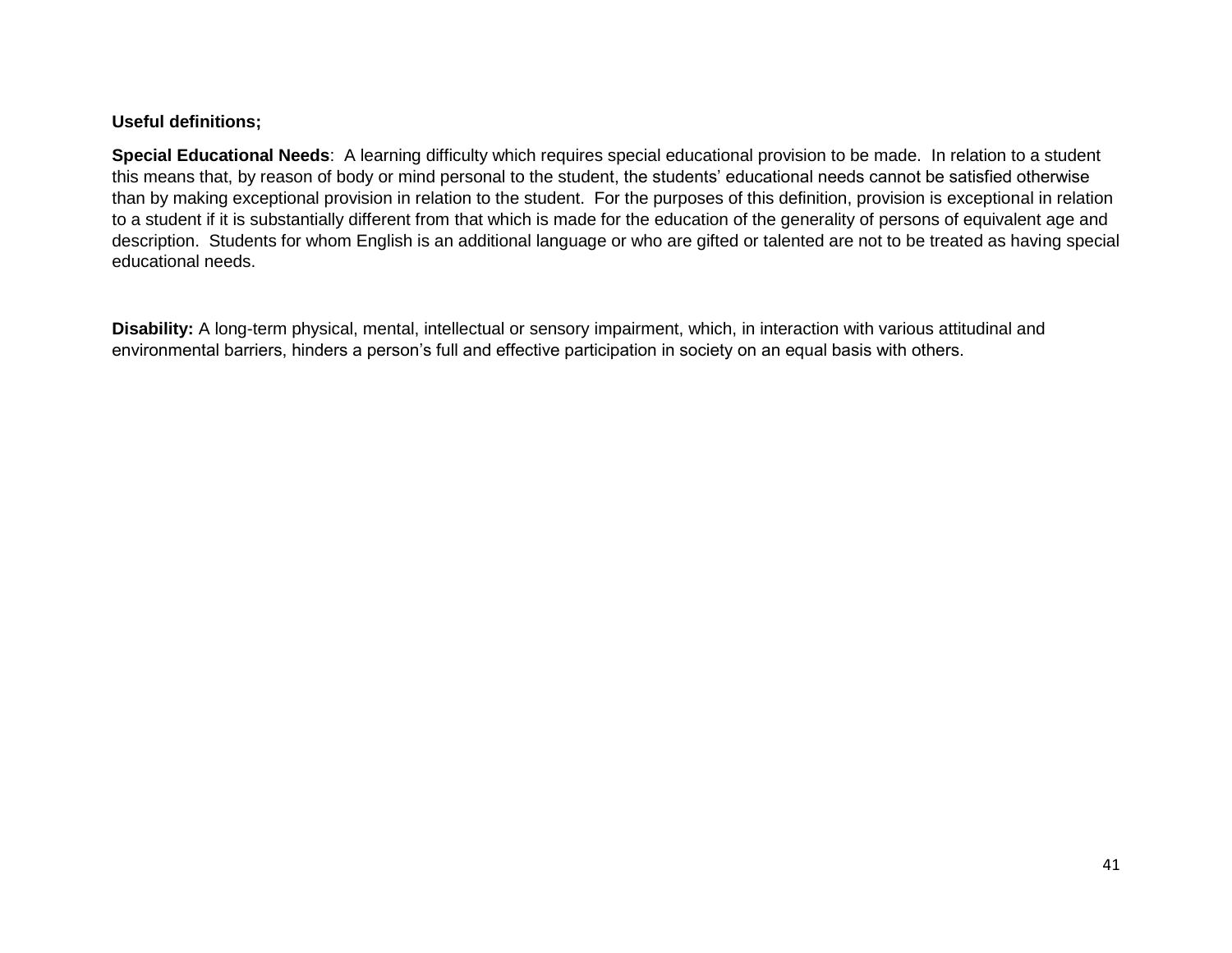## **Performance Standard 6**

**Leading and managing** our school and developing links with the **community** we serve.

An effective school is characterised by skilled leadership and management. This performance standard refers to all processes by which schools are held to account both internally and externally and incorporates matters of governance and partnerships with parents.

The element pertaining to governance is applicable only in the context of private schools in The Cayman Islands. Public schools are governed by The Ministry of Education and there will be no evaluation made by inspectors in relation to this element in 2018/19.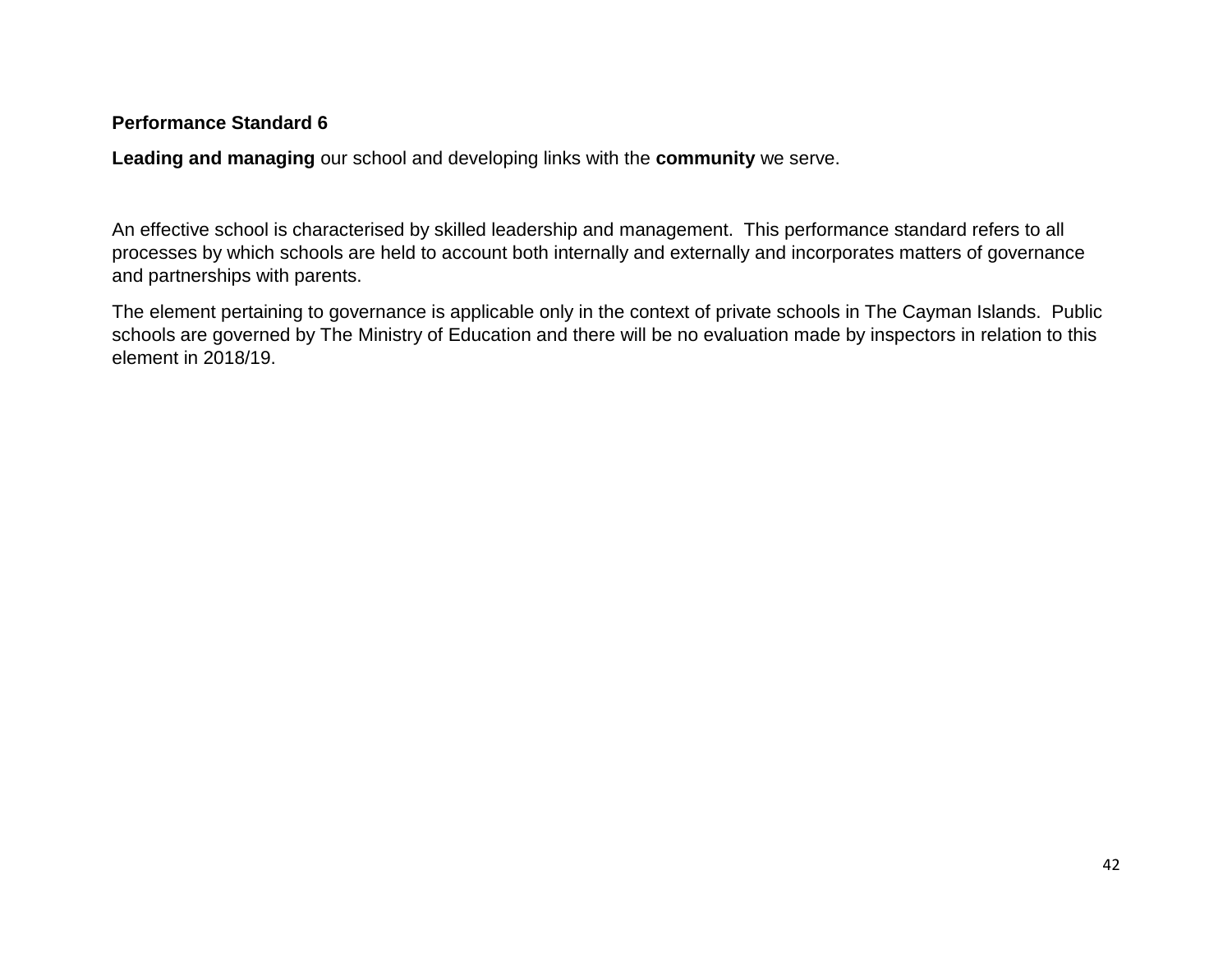# **Quality Indicator. 6.1. Leadership**

- Leadership qualities.
- Professional competence and commitment.
- Development of relationships, teams and leaders at all levels.
- **Governance.**

|                     | Excellent                 | Good                      | Satisfactory             | Weak                      |
|---------------------|---------------------------|---------------------------|--------------------------|---------------------------|
| Summary descriptors | Leadership and            | Leadership and            | Leadership and           | Leadership and            |
|                     | management are            | management provide a      | management               | management exert          |
|                     | effective in all respects | clear sense of direction. | are satisfactory         | little positive influence |
|                     | and dedicated to high     | Senior staff focus        | overall. Leaders         | over the way the          |
|                     | standards. Leaders set    | strongly on raising       | are competent and        | school works. Leaders     |
|                     | a clear direction and     | standards. The staff      | committed.               | pay insufficient          |
|                     | empower teachers.         | team share a common       | The roles of leaders     | attention to, and         |
|                     | There is a clear focus in | purpose and               | are defined. Some        | have little impact on,    |
|                     | the school on             | vision.                   | members of staff,        | standards.                |
|                     | consultation and          |                           | other than senior        |                           |
|                     | collegiate working and    | Leaders share             | leaders, have            | Leadership                |
|                     | this secures high levels  | responsibilities with     | defined roles and        | and all decision          |
|                     | of staff commitment.      | middle managers and       | responsibilities.        | making resides wholly     |
|                     |                           | staff as necessary.       |                          | with the Principal.       |
|                     | The school creates        |                           | Most of the staff show a | Teams and staff are       |
|                     | an ethos of collective    | Effective teams are       | strong commitment        | under developed           |
|                     | responsibility and        | evident in many areas     | to the ethos of the      | and there is no plan      |
|                     | mutual support.           | of the school and they    | school, its values and   | for professional          |
|                     | Effective performance     | are accountable           | success. Performance     | development. There        |
|                     | management helps          | for ensuring quality      | management               | is no commitment          |
|                     | the school to evaluate    | outcomes. The             | arrangements are         | to or leadership of       |
|                     | accurately and address    | teams are successful      | in place, and at times   | change. The school is     |
|                     | the professional needs    | in identifying            | informs professional     | reactive to external      |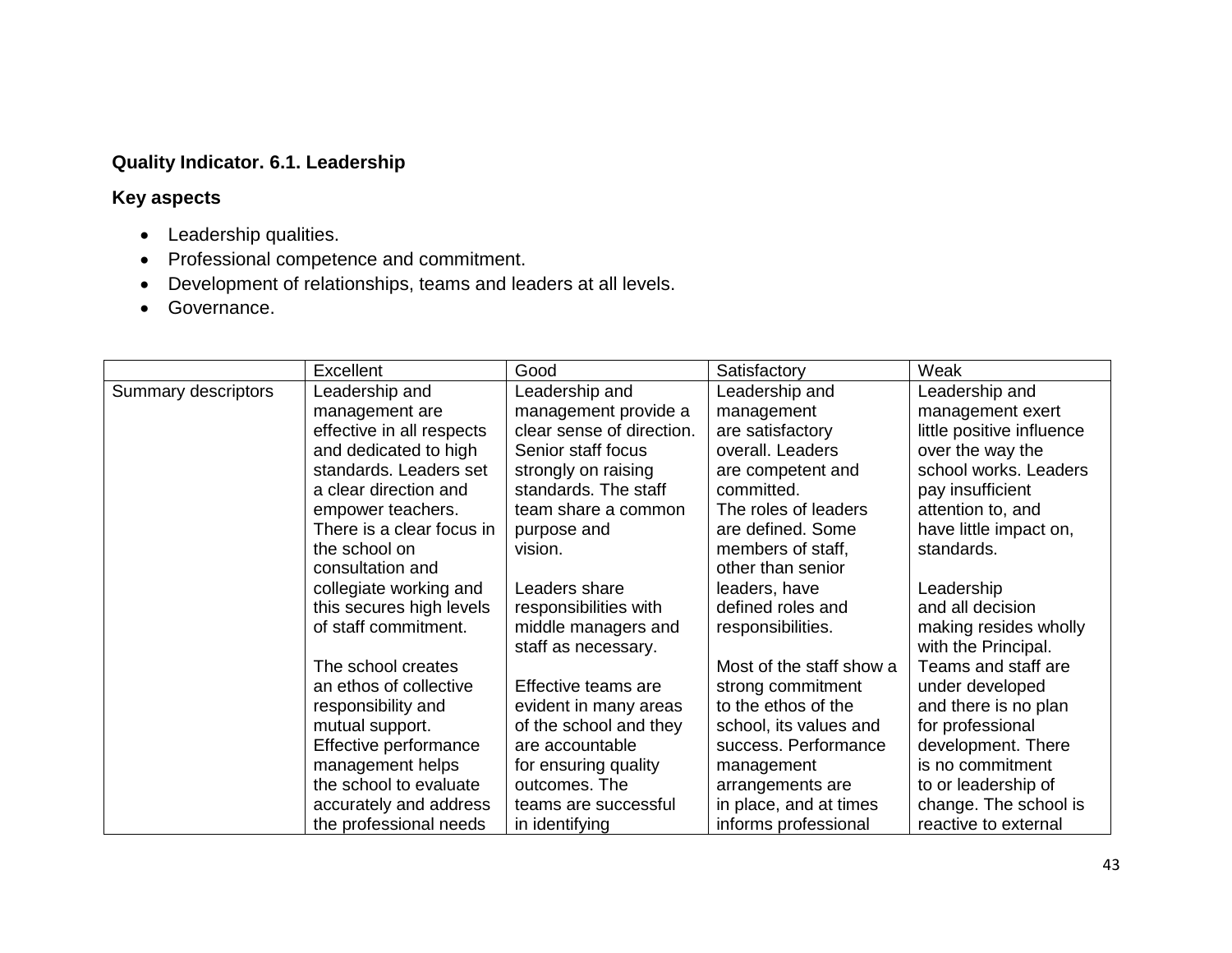| of staff and fulfil the<br>aims of the school.<br>Leaders are observant<br>and perceptive,<br>with the capacity to<br>plan, anticipate and<br>solve problems and<br>further the school's<br>development.<br>The governing body<br>includes representation<br>from all stakeholders.<br>The work of the<br>governors is well<br>embedded in the<br>schools' practice and<br>school leaders are fully<br>held to account for the<br>quality of education<br>provided. | professional<br>development needs<br>through effective<br>performance<br>management<br>systems.<br>Leaders have the<br>capacity to devise<br>practical strategies<br>to secure further<br>improvement.<br>The governing body<br>includes representation<br>from many<br>stakeholders.<br>Governors review a<br>number of key<br>performance aspects<br>and have a positive role<br>in supporting school<br>improvement. | development plans. The<br>school analyses its<br>performance and uses<br>the results to inform<br>change.<br>Leaders are not<br>complacent and<br>they are aware that<br>further improvements<br>can be made. They<br>demonstrate the<br>capacity to make<br>required improvements.<br>The membership<br>of the governing<br>body includes<br>representation from<br>certain stakeholders.<br>The school is<br>accountable to the<br>governing body for<br>some aspects of its<br>performance and<br>quality. | demands and merely<br>repeats routines from<br>year to year with little<br>acknowledgement<br>of the need for<br>improvement or<br>change. Leaders may<br>be complacent,<br>insecure or insular, and<br>their capacity to<br>improve the school is<br>limited.<br>A governing body does<br>not exist or, if it does,<br>the group plays an<br>insignificant part in the<br>decision-making<br>processes of the school. |
|---------------------------------------------------------------------------------------------------------------------------------------------------------------------------------------------------------------------------------------------------------------------------------------------------------------------------------------------------------------------------------------------------------------------------------------------------------------------|-------------------------------------------------------------------------------------------------------------------------------------------------------------------------------------------------------------------------------------------------------------------------------------------------------------------------------------------------------------------------------------------------------------------------|---------------------------------------------------------------------------------------------------------------------------------------------------------------------------------------------------------------------------------------------------------------------------------------------------------------------------------------------------------------------------------------------------------------------------------------------------------------------------------------------------------------|------------------------------------------------------------------------------------------------------------------------------------------------------------------------------------------------------------------------------------------------------------------------------------------------------------------------------------------------------------------------------------------------------------------------|
|                                                                                                                                                                                                                                                                                                                                                                                                                                                                     |                                                                                                                                                                                                                                                                                                                                                                                                                         |                                                                                                                                                                                                                                                                                                                                                                                                                                                                                                               |                                                                                                                                                                                                                                                                                                                                                                                                                        |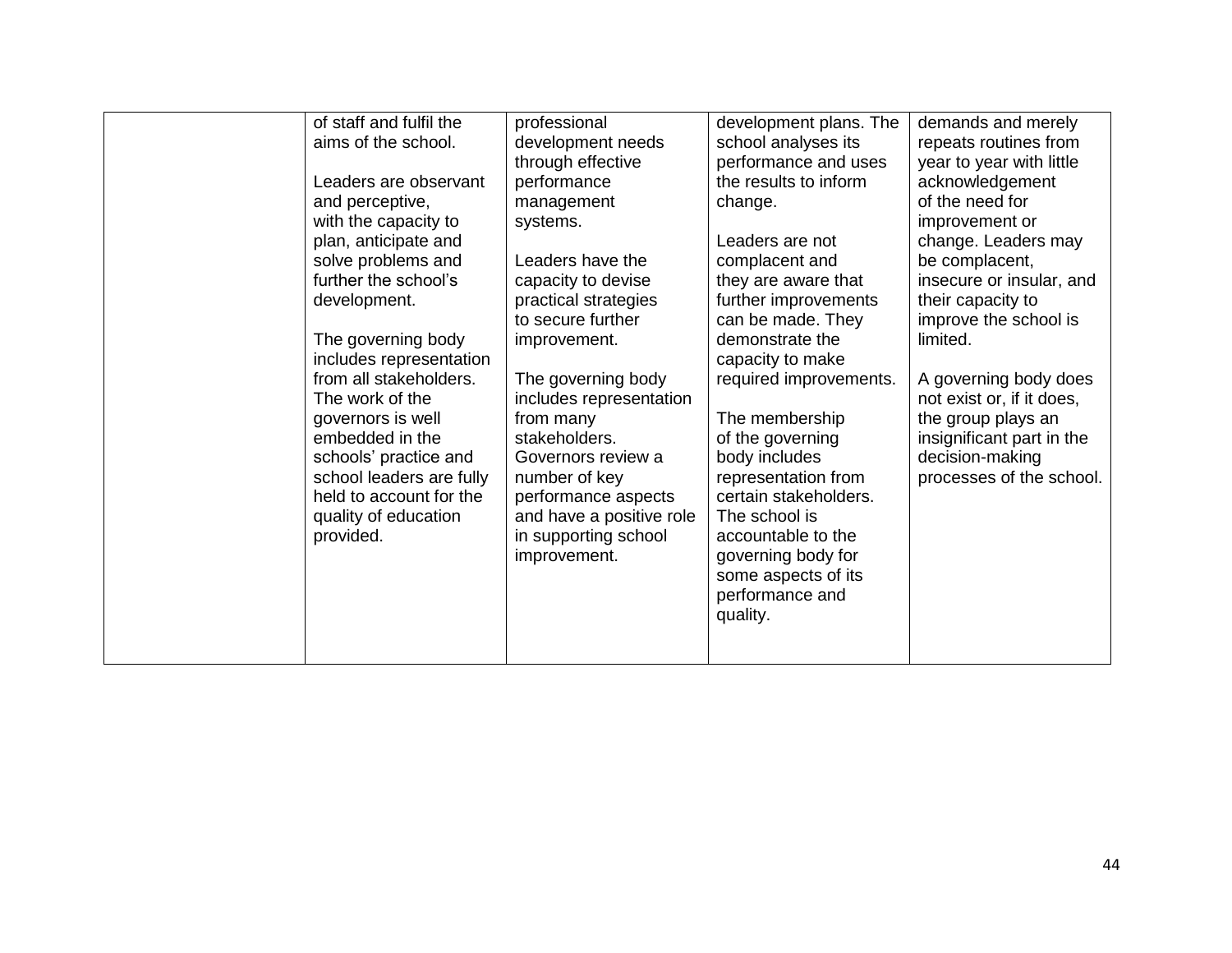#### **Quality of leadership illustrated below would be evaluated as excellent.**

- Senior staff are effective, skilled practitioners and they display a high level of professional competence. They work with staff, students, parents and other stakeholders to develop and shape a shared vision for the school. As a consequence, there is a clear commitment from all to their part in achieving the school's vision. Staff in the school regularly review the vision, values and aims and this results in a strong sense of purpose throughout the school. The remits of senior staff are clearly defined, understood and aligned to school priorities. Staff take full account of the schools' vision, values and aims when developing new initiatives. Senior leaders in the school influence decision-making and initiate and lead improvement activities.
- All staff in the school are committed to planning and implementing strategies for improvement. Change is led and managed effectively and strategically by identifying and focusing upon a manageable number of high priority initiatives, involving stakeholders in the process. Analytical appraisal of all aspects of performance leads to the successful implementation of change. Leaders accept responsibility for all aspects of the schools' performance, actively engaging partners and support agencies to improve student outcomes.
- There is a clear focus in the school on consultation and collegiate working and this secures high levels of commitment from staff. When necessary, the leaders of the school drive forward improvement directly. Distributive leadership builds and empowers individuals and teams. There is a high level of competence and commitment at all levels. The school is successful in creating an ethos of collective responsibility and mutual support. Effective performance management arrangements help the school to evaluate accurately and address the professional needs of staff and fulfill the aims of the school.
- The school has a governing body, which includes representation from all stakeholders. Governors regularly hold leaders to account regarding the performance of the school. In meetings with governors, the school leaders give detailed and accurate information regarding academic outcomes, including appropriate contextual and benchmark data pertaining to achievement. School governors ensure full compliance with requirements made by the Ministry of Education.

#### **Quality of leadership illustrated below would be evaluated as satisfactory.**

- Senior staff discharge their duties competently. The roles of senior staff are defined and understood by all staff. Broad aspects of school management and development are overseen ensuring that the school functions to a satisfactory level. School leaders ensure that development priorities result in improved learning outcomes for students. The school consults students, parents and other stakeholders when developing the school vision though this process may not be undertaken with sufficient regularity. Most staff are aware of the school values and aims and take account of such when developing new initiatives.
- Most staff in the school are committed to planning and implementing strategies for improvement. The school has analysed aspects of performance and uses the results to inform change.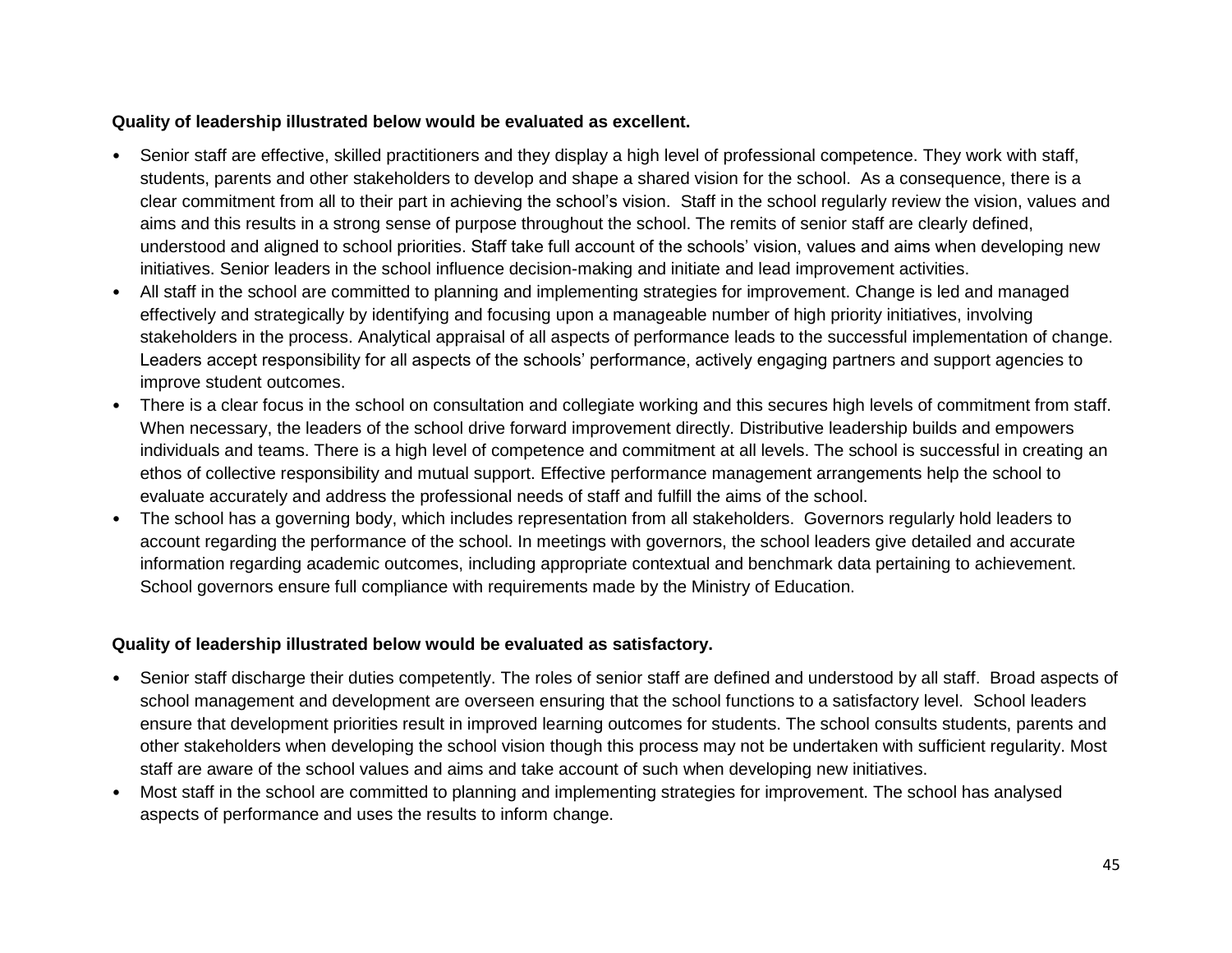- There is evidence of consultation on a number of elements of the work of the school. Collegiate working is a feature of a number of sections or phases within the school. Staff are committed and contribute to certain school improvement projects. There has been some allocation of leadership roles and additional professional development to a few staff. There are variable levels of competence and commitment at all levels due to inexperience or lack of required mentoring or coaching. Performance management arrangements are in place and confirm lines of responsibility and accountability**.** School leaders are aware of the weaknesses of the school and demonstrate the necessary skills to make the required improvements.
- The governing body includes some representatives from the community it serves. Regular meetings allow parents and other stakeholders to share their views about the work of the school and influence decision-making regarding future strategy.

#### **The quality of leadership is unlikely to be judged as satisfactory if;**

- The leadership lacks professional competence and there is complacency about standards and quality. Staff commitment to improvement is lacking.
- There is no plan for the professional development of staff. Training which is of relevance to the needs of staff is either irregular or ineffective.
- The vision is not explicit and/or it is not known or shared amongst all stakeholders and, consequently, the direction is unclear.
- No leadership and management responsibilities exist beyond the senior leadership team.

#### **Useful definitions;**

**Leadership:** Leadership at any level (for example, principals/headteachers, governors/ board members, team/subject leaders) involves setting direction, empowering staff to work effectively, creating a suitable environment for learning and setting an example to others. It entails different skills from those required for management.

**Management:** The practical business of running a school, department or aspect of the school's work in an efficient and organised way.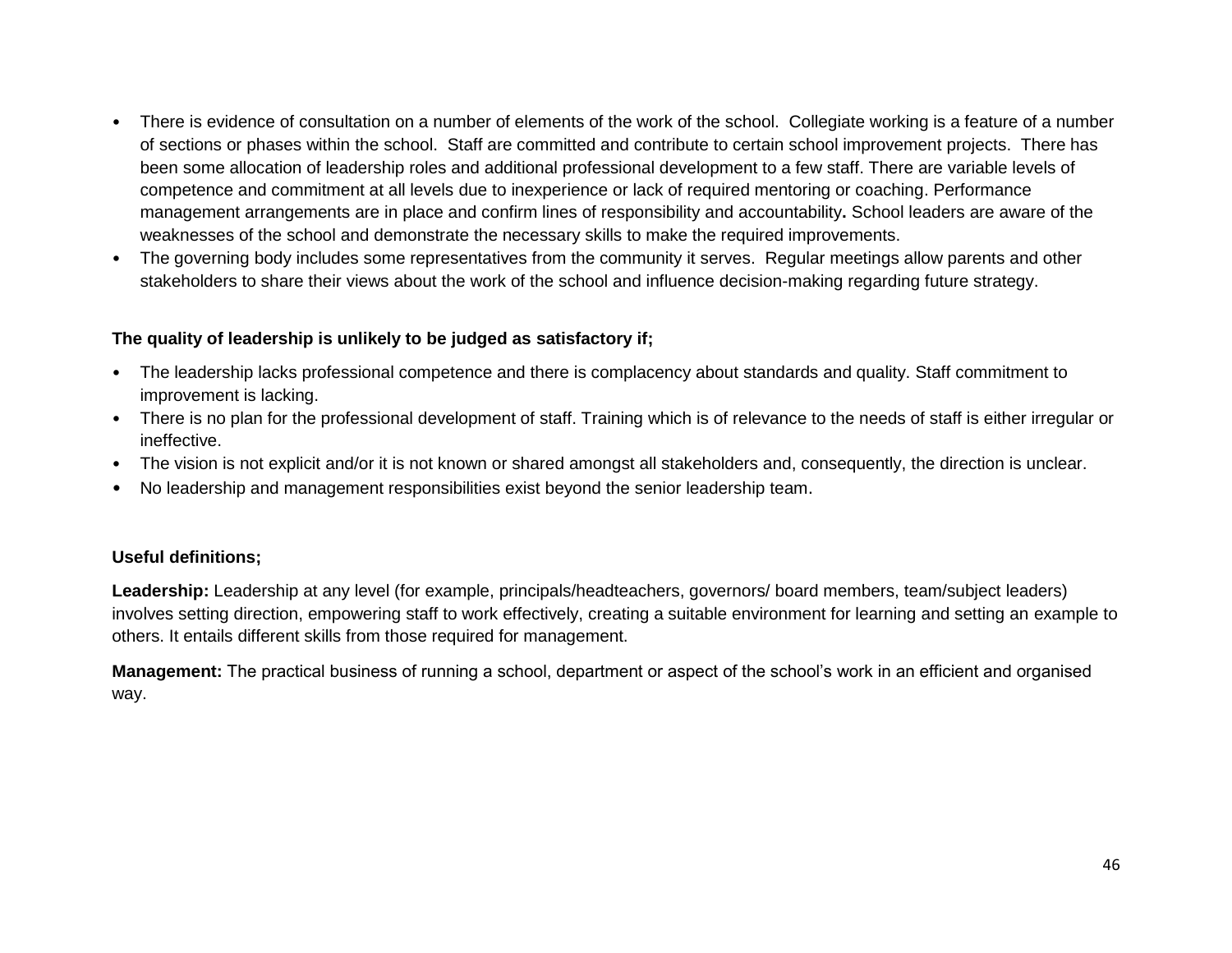## **6.2 Self-evaluation and improvement planning**

- Monitoring and evaluation of the school's performance, including teaching and learning.
- Planning for school improvement.
- Progress in addressing previous inspection recommendations.

|                     | Excellent                                                                                                                                                                                                                                                                                                                                                                                                                                                                                                                                           | Good                                                                                                                                                                                                                                                                                                                                                                                                                                                                              | Satisfactory                                                                                                                                                                                                                                                                                                                                                                                                                                                                                  | Weak                                                                                                                                                                                                                                                                                                                                                                                                                                                      |
|---------------------|-----------------------------------------------------------------------------------------------------------------------------------------------------------------------------------------------------------------------------------------------------------------------------------------------------------------------------------------------------------------------------------------------------------------------------------------------------------------------------------------------------------------------------------------------------|-----------------------------------------------------------------------------------------------------------------------------------------------------------------------------------------------------------------------------------------------------------------------------------------------------------------------------------------------------------------------------------------------------------------------------------------------------------------------------------|-----------------------------------------------------------------------------------------------------------------------------------------------------------------------------------------------------------------------------------------------------------------------------------------------------------------------------------------------------------------------------------------------------------------------------------------------------------------------------------------------|-----------------------------------------------------------------------------------------------------------------------------------------------------------------------------------------------------------------------------------------------------------------------------------------------------------------------------------------------------------------------------------------------------------------------------------------------------------|
| Summary descriptors | There are systematic<br>and comprehensive<br>arrangements in place<br>by which school leaders<br>are able to accurately<br>evaluate the work of the<br>school.<br>Ambitious development<br>plans are focused upon<br>the correct priorities.<br>They include achievable<br>goals that are rooted in<br>the findings from the<br>school's rigorous self-<br>evaluation processes.<br>Improvements are rapid<br>and wide ranging.<br>All of the<br>recommendations<br>from the baseline<br>report or previous<br>inspection have<br>been met in full. | As a result of effective<br>self-evaluation<br>processes, leaders<br>know their school well.<br>Development plans are<br>in place and correctly<br>address aspects<br>requiring improvement.<br>Planning and regular<br>review by school<br>leaders leads to notable<br>improvements in key<br>aspects of the work of<br>the school.<br>There has been good<br>progress in addressing<br>all of the<br>recommendations from<br>the baseline report or<br>the previous inspection. | The work of the school<br>is monitored through<br>observations of<br>teaching and other<br>strategies. This<br>provides leaders with<br>important data<br>regarding aspects of the<br>work of the school.<br>The school's priorities<br>are based on a sound<br>analysis of its<br>performance and<br>actions are taken to<br>address weaknesses.<br>Satisfactory progress<br>has been made in<br>addressing the<br>recommendations<br>from the baseline<br>report or previous<br>inspection. | Arrangements for self-<br>evaluation are poorly<br>developed or<br>disorganised. Leaders<br>do not have an<br>accurate understanding<br>of the school's strengths<br>and weaknesses.<br>Planning for<br>improvement lacks<br>appropriate detail or is<br>not based on realistic<br>priorities.<br>Little or no progress<br>has been made in<br>the implementation<br>of the recommendations<br>from the baseline<br>inspection or previous<br>inspection. |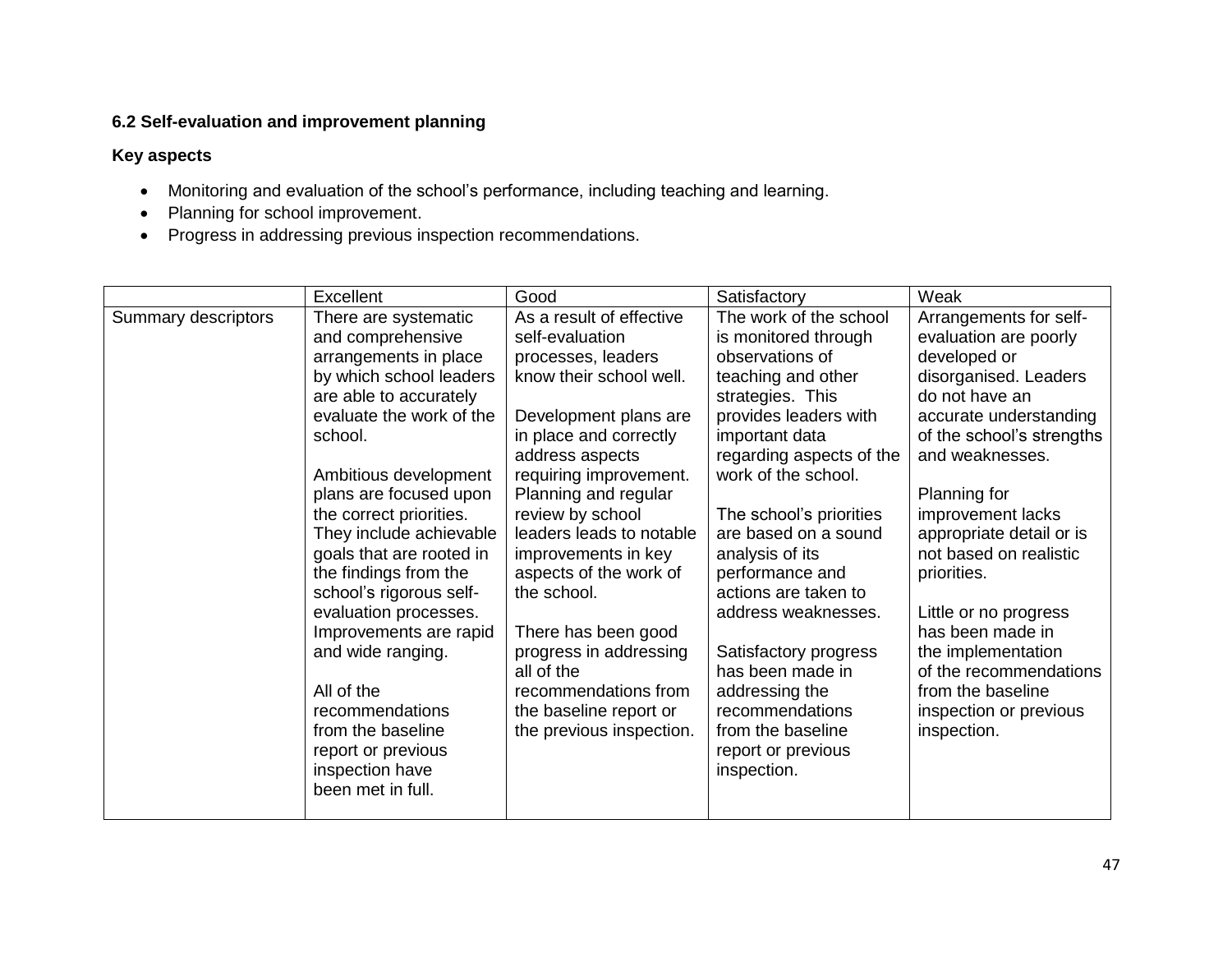#### **Self-evaluation and improvement planning broadly equivalent to that illustrated below would be evaluated as excellent.**

- Arrangements for self-evaluation are comprehensive and systematic. Well-embedded procedures generate valid and reliable evidence from a range of sources including, for example, performance management data pertaining to all staff and surveys of stakeholder views. All staff are fully involved and leaders have successfully established a climate of positive self-review which has the explicit purpose of improving the quality of students' learning experiences and their standards of attainment. The information gathered is used wisely to determine a realistic and achievable set of developmental priorities. Professional development of staff is a priority and is focused on helping ensure that the school is successful in meeting its immediate and long- term goals.
- Comprehensive self-evaluation information is analysed by school leaders, shared appropriately with all staff and used effectively to identify key priorities for immediate and long-term improvement. The arising development plan includes strategies that are fit for purpose. Leaders implement the plan thoroughly and intelligently and there is firm evidence of resulting improvements. On a regular basis, school leaders and staff evaluate progress towards meeting improvement plan targets.
- The schools' development planning and actions, including the response to the previous inspection or baseline report, has led to improved outcomes for students.

## **Self-evaluation and improvement planning broadly equivalent in quality to that illustrated below would be evaluated as satisfactory.**

- An appropriate range of strategies is used to gather evidence for self-evaluation. In particular, regular observations of teachers as part of the school's performance management arrangements, provides a sound basis for constructing an understanding of the strengths and weaknesses in student's achievement. This information, and the views of different groups of stakeholders is used to determine a number of realistic and achievable key priorities. Continuous professional development is a regular feature of planned improvement provision and all staff benefit from opportunities offered.
- The improvement plan and priorities have been determined using suitable, accurate evidence from self-evaluation. There is evidence that recent plans have brought about intended improvements.
- Satisfactory progress has been made in addressing the recommendations from the baseline report or previous inspection.

#### **Self-evaluation and improvement planning are unlikely to be satisfactory if;**

• The evidence gathered is too limited and does not include any findings from staff performance management.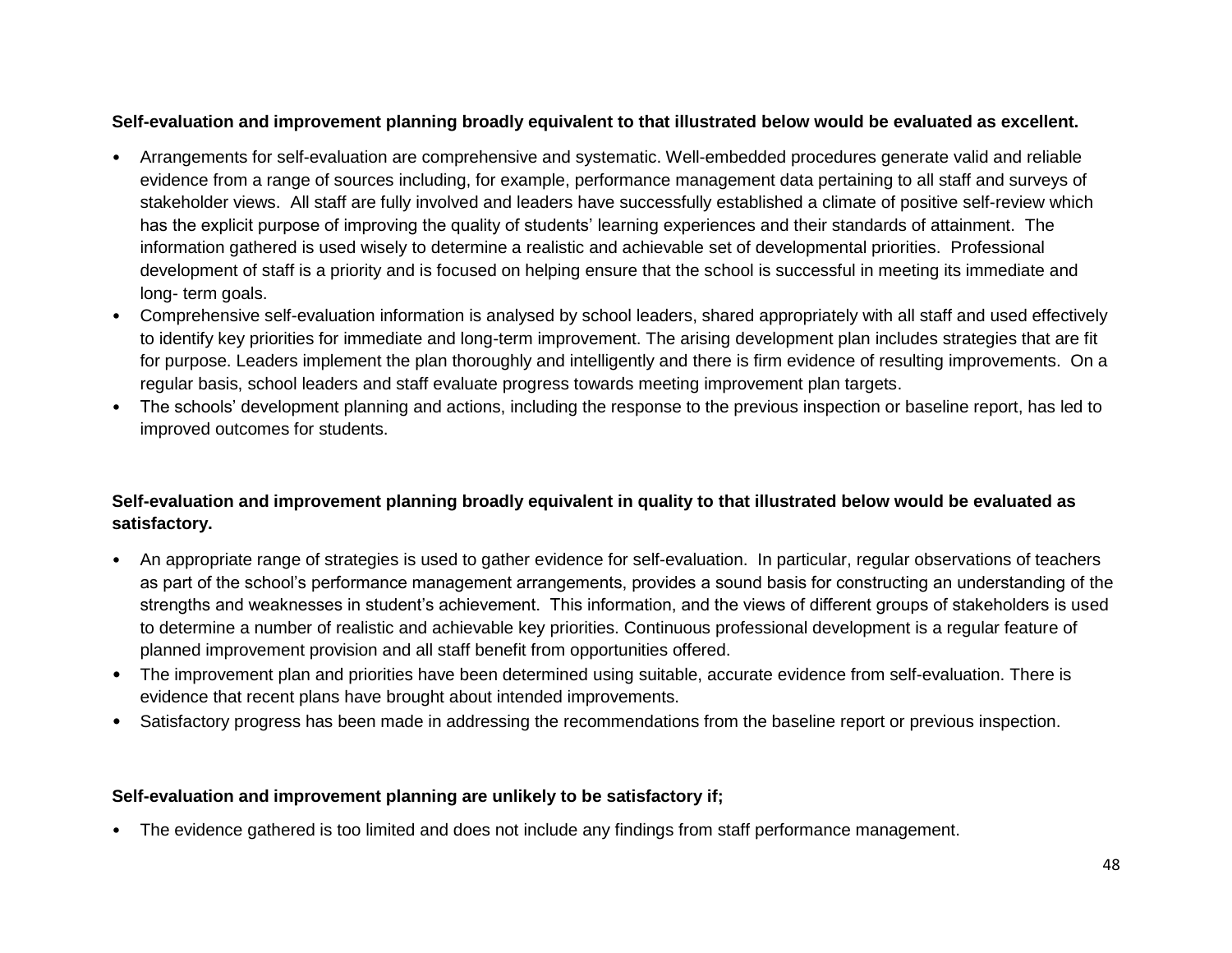- Self-evaluation is not sufficiently rigorous or systematic. The school does not consult or, when it does receive feedback, leaders do not take action to rectify agreed gaps in provision.
- Development plans are written by external agencies and have limited bearing upon the identified needs of the school as determined by its own performance data. Targets in improvement planning are either too many, unrealistic or unachievable.
- Staff training opportunities are too limited or are not sufficiently focused upon the evident needs of the staff or the school in general.
- Progress towards meeting agreed targets for improvement is not evaluated and there is little evidence of the impact of the improvement plan. Recommendations from the baseline report or previous inspection have not been addressed.

#### **Useful definition;**

**Self-evaluation**: The identification by the staff of a school's strengths and weaknesses across the main areas of performance. Effective self-evaluation focuses on the impact the school's work has on the outcomes for students. The findings from self-evaluation should be used to decide on the school's future priorities for improvement.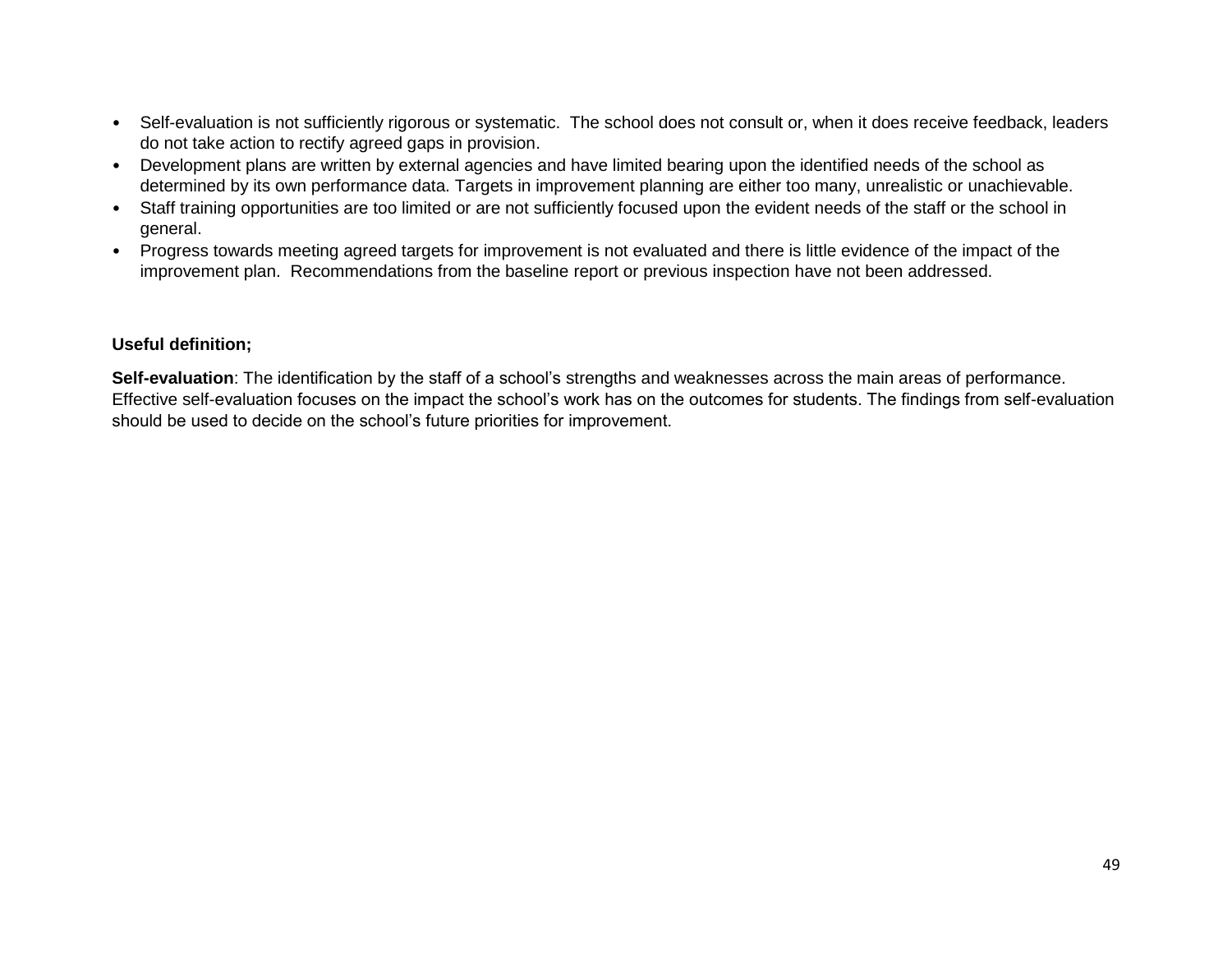## **Quality Indicator. 6.3 Links with parents and the community**

- Engagement with parents and their involvement with their children's learning and the work of the school.
- Procedures for communicating with and reporting to parents.
- The school's role in the local and wider community.

|                     | Excellent               | Good                                                 | Satisfactory                    | Weak                         |
|---------------------|-------------------------|------------------------------------------------------|---------------------------------|------------------------------|
| Summary descriptors | There are highly        | The school has                                       | There are some                  | The school does              |
|                     | productive links with   | productive links with                                | established links with          | not have sufficient          |
|                     | parents. These have     | parents, which                                       | parents and these               | links with parents, from     |
|                     | evidently helped        | contribute to good                                   | support students'               | which students would         |
|                     | improve their own       | standards.                                           | progress and personal           | benefit.                     |
|                     | children's learning     |                                                      | development.                    |                              |
|                     | and have also raised    | Regular two-way                                      |                                 | Communication with           |
|                     | standards for all       | communication keeps                                  | Reliable communication          | parents is infrequent.       |
|                     | students.               | parents engaged with                                 | with parents keeps              |                              |
|                     |                         | the school.                                          | them informed of                | Reports include only         |
|                     | Frequent two-way        |                                                      | important events.               | final grades. Parents        |
|                     | communication with      | Reporting on student                                 | Reporting on student            | only know how their          |
|                     | parents results in      | progress is regular                                  | progress is regular and         | children are doing           |
|                     | genuine partnerships.   | and includes next steps<br>in learning for students. | includes teachers'<br>comments. | after reports are<br>issued. |
|                     | Reporting on student    |                                                      |                                 |                              |
|                     | progress is regular,    | Relevant links with the                              | There are some                  | The school has no            |
|                     | highly detailed,        | wider community,                                     | productive links with           | effective links with         |
|                     | personalised and        | including other schools                              | other schools and               | outside organisations or     |
|                     | includes next steps in  | impact positively on the                             | the local community,            | other schools.               |
|                     | learning for students.  | educational experiences                              | including local                 |                              |
|                     |                         | of all students.                                     | businesses.                     |                              |
|                     | Both school and         |                                                      |                                 |                              |
|                     | community benefit       |                                                      |                                 |                              |
|                     | from strong and         |                                                      |                                 |                              |
|                     | extensive partnerships, |                                                      |                                 |                              |
|                     | including those with    |                                                      |                                 |                              |
|                     | other schools that      |                                                      |                                 |                              |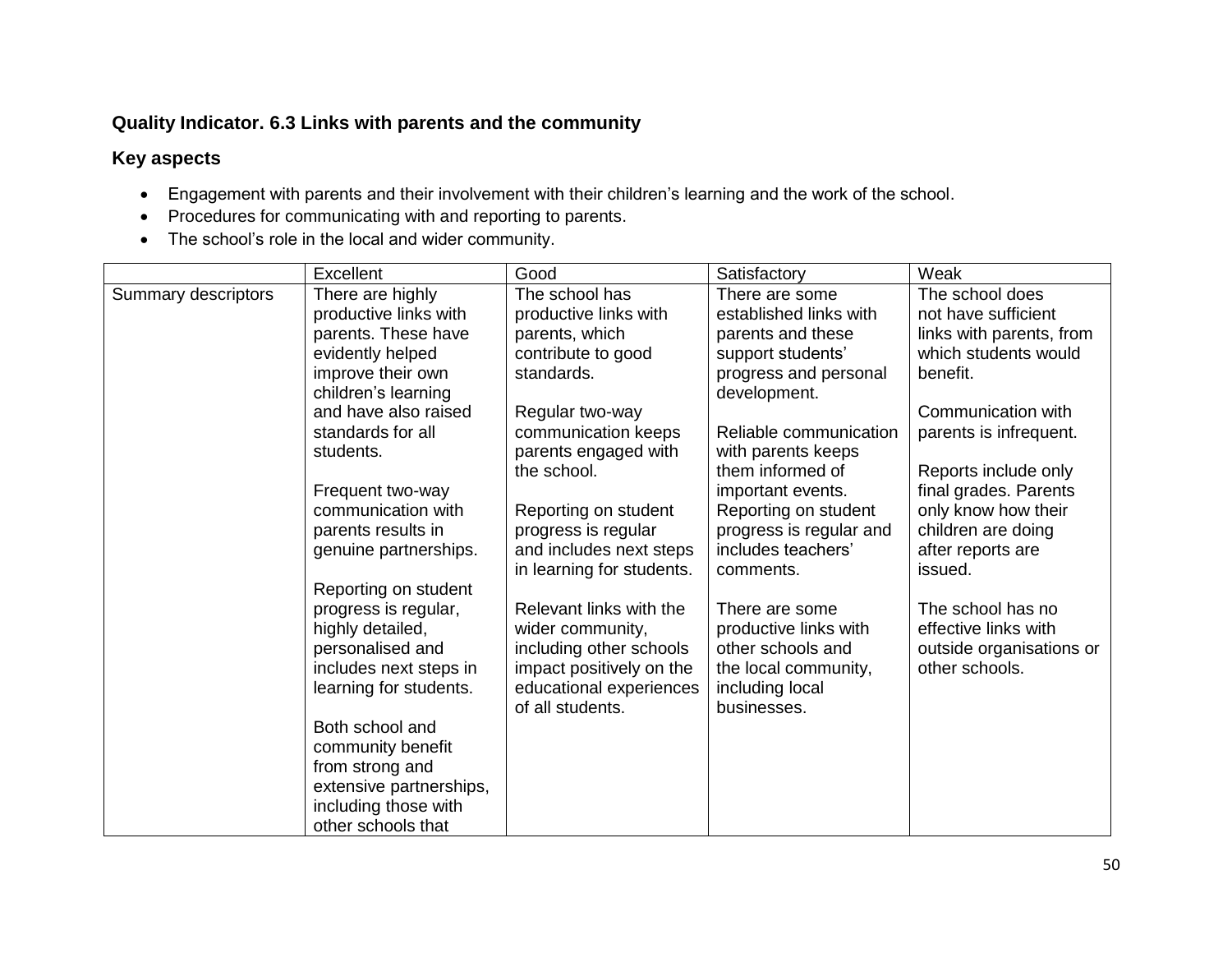| effectively support<br>students' development. |  |  |
|-----------------------------------------------|--|--|
|                                               |  |  |

#### **Quality of links with parents and the community illustrated below would be evaluated as excellent.**

- Parents are highly supportive of the school and the senior leadership team. They participate in the life of the school in a varied but planned and purposeful manner. They are actively encouraged to be partners in their children's learning in a variety of ways, including, for example, assisting in a voluntary capacity in classes or on trips, with homework, participation in out-of-school activities and in school governance. The success of these measures is evident in the good attendance by parents at school consultation events. Parents are consulted about the work of the school on a regular basis and their views are valued. When developments are planned, the views of parents are influential in defining priorities.
- The school uses a wide range of effective methods, including ICT, to communicate with parents. These methods take full account of the home language of parents. Parents receive regular reports regarding their children's progress and attainment. These give helpful information to parents regarding the students' achievements and targets for improvement. The school gives all parents regular and useful summaries of school priorities for the future and parents report high levels of satisfaction with the work of the school. They make successful use of the information provided by the school to enhance their own children's academic achievement.
- Both school and community benefit from a very strong partnership that effectively supports students' development. The school actively seeks links with external partners, including other schools, businesses and community groups. Such links are productive in enhancing and improving students' learning experiences. Members of the local community are very supportive of the school, and help to provide additional resources for learning as well as a significant number of opportunities to enhance the curriculum through, for example, visits of students, visiting speakers to the school and internships.

#### **Quality of links with parents and the community illustrated below would be evaluated as satisfactory.**

• The school informs parents regularly on matters relating to their children. Parents are invited to respond and play their part as full partners in learning; parents are aware of the school's priorities and their views are sought on school development and improvement planning. Many parents attend school consultation events. The views of parents are influential in the school's shaping of new policies and priorities for improvement planning.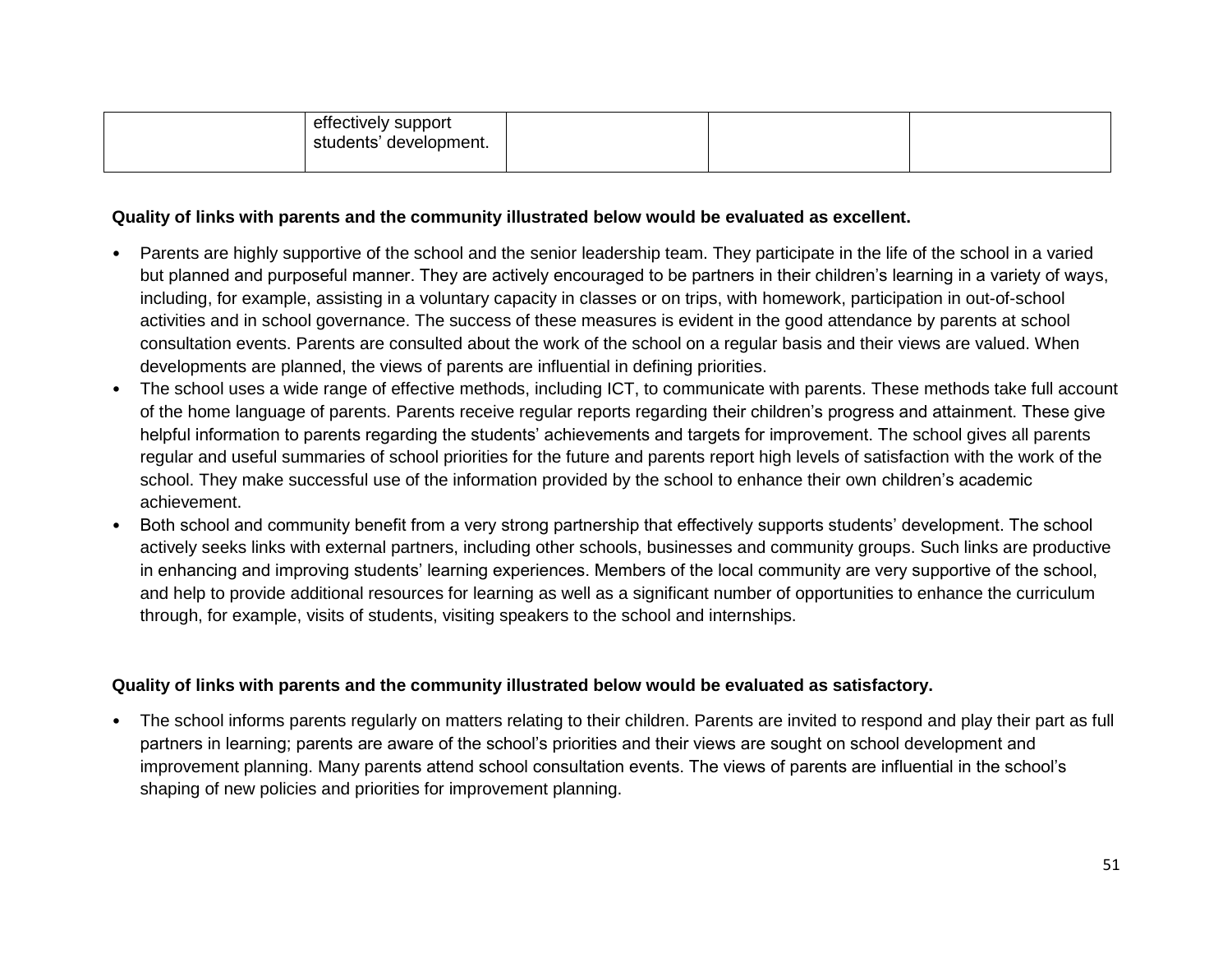- Established and reliable means are in place to communicate with parents. For example, they are contacted immediately in the event of unexpected absence. The school does not solely rely on letters conveyed home by students in order to communicate with parents. Parents feel welcome at the school and, when they have a problem, the school satisfactorily addresses their concerns.
- Productive links exist with the local community, including the local business community; these links enhance the quality of learning and contribute towards improved resourcing and curriculum opportunities.

## **The quality of links with parents and the community is unlikely to be satisfactory if;**

- Parents are not encouraged to be active partners in learning.
- Parents do not feel welcome at the school.
- Parents are not involved in the development of new policies.
- Arrangements for reporting are poor, and the parents are not sure how well their children are doing at school.
- There are few, if any, links with other schools and the local community.

## **Useful definition:**

**Links with parents and the community:** The planned process through which students' learning is enhanced by collaborative engagement between the school, the parents and the community.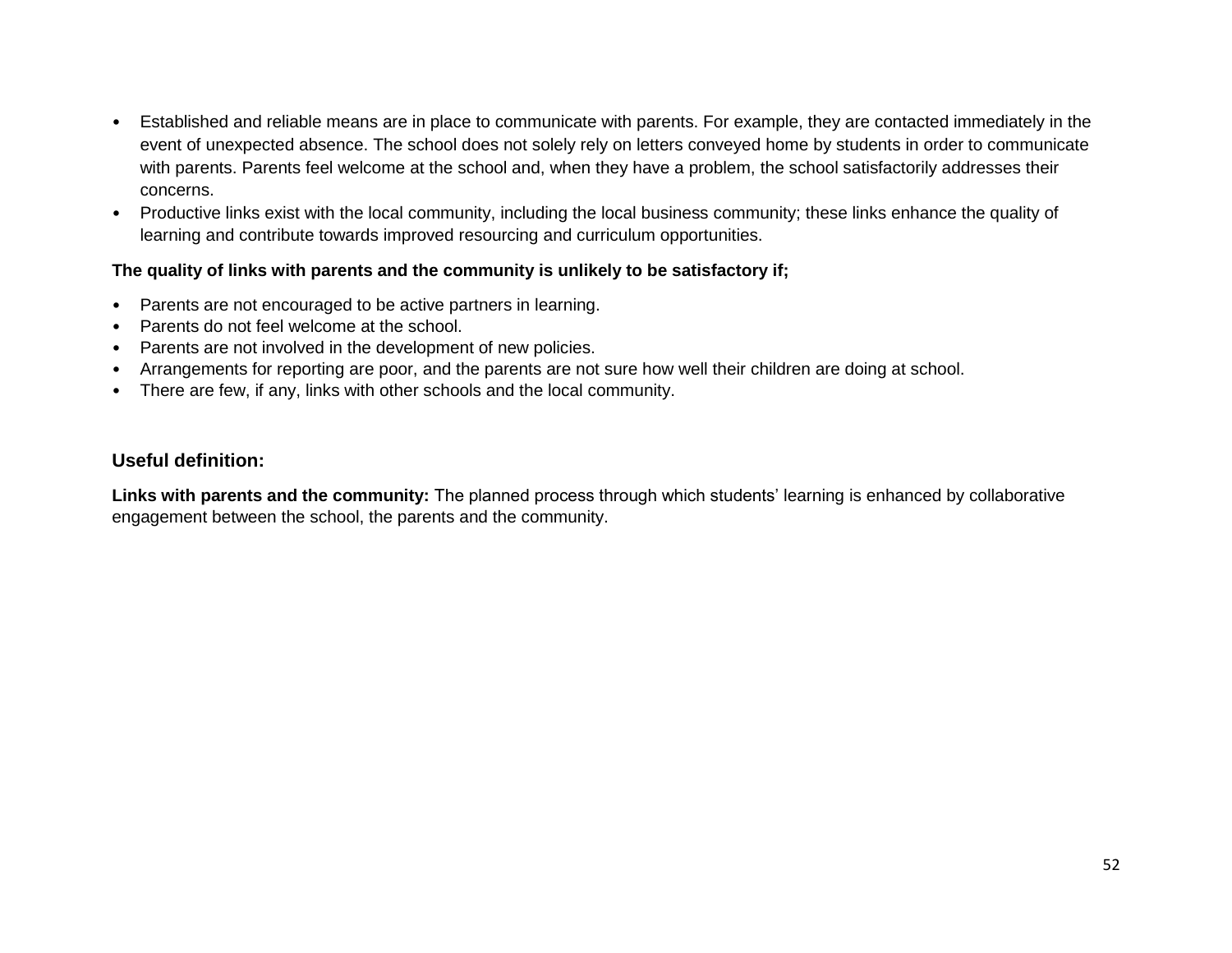## **Quality Indicator. 6.4. Staffing and the learning environment**

- Staff deployment, their qualifications and levels of retention.
- The school premises, including specialist facilities and their maintenance.
- Use of resources and the physical environment to promote effective teaching and learning

|             | Excellent                      | Good                        | Satisfactory              | Weak                      |
|-------------|--------------------------------|-----------------------------|---------------------------|---------------------------|
| Summary     | All teachers are well          | Teaching staff are          | There is enough staff     | Staffing levels, or the   |
| descriptors | qualified and suitably         | well qualified, with        | and the breadth of their  | skills and expertise of   |
|             | experienced for their roles in | a suitable number of        | expertise is sufficient   | existing staff are not    |
|             | the school. There is a         | support staff to facilitate | to cover all subjects.    | sufficient to deliver the |
|             | comprehensive range of         | learning. Deployment is     | Staff deployment is       | curriculum of the         |
|             | ancillary staff to support     | efficient and effective.    | mostly appropriate        | school. There is a high   |
|             | learning. Staff members are    | Retention levels are        | although there may be     | turnover of staff.        |
|             | deployed effectively and the   | better than average.        | scope for greater         |                           |
|             | creation of innovative staff   |                             | efficiency and better     | The premises are          |
|             | roles enhance the quality of   | The premises and            | focused intervention to   | unsuitable or not         |
|             | outcomes and learning          | specialist facilities       | support different groups  | maintained with           |
|             | experiences of students.       | are sufficient and of       | of students. Retention    | sufficient regularity to  |
|             | Retention levels are very      | good quality; they          | levels match contractual  | ensure the heath and      |
|             | high with minimal turn over    | enhance learning. The       | turnover.                 | safety of students or     |
|             | of staff each year.            | school is accessible to     |                           | staff.                    |
|             |                                | students, including         | The premises are          |                           |
|             | The premises are modern        | those students with         | adequate with all         | Due to a frequent lack    |
|             | and include well-designed IT   | additional needs. The       | necessary specialist      | of appropriate facilities |
|             | functions to support flexible  | library/resource            | facilities to deliver the | and resources or          |
|             | learning and promote           | areas are used well and     | core curriculum. They     | inefficiencies in         |
|             | frequent access to             | stocked with a good         | are well maintained,      | timetabling and           |
|             | information by staff and       | range of new and            | clean and regularly       | deployment, the quality   |
|             | students. Facilities include   | stimulating age-            | checked. Access           | of students' learning is  |
|             | up-to-date equipment and       | appropriate texts.          | into and within the       | impeded and curriculum    |
|             | specialised resources, which   |                             | school premises           | options are restricted.   |
|             | help ensure students have      | There are sufficient        | is appropriate            |                           |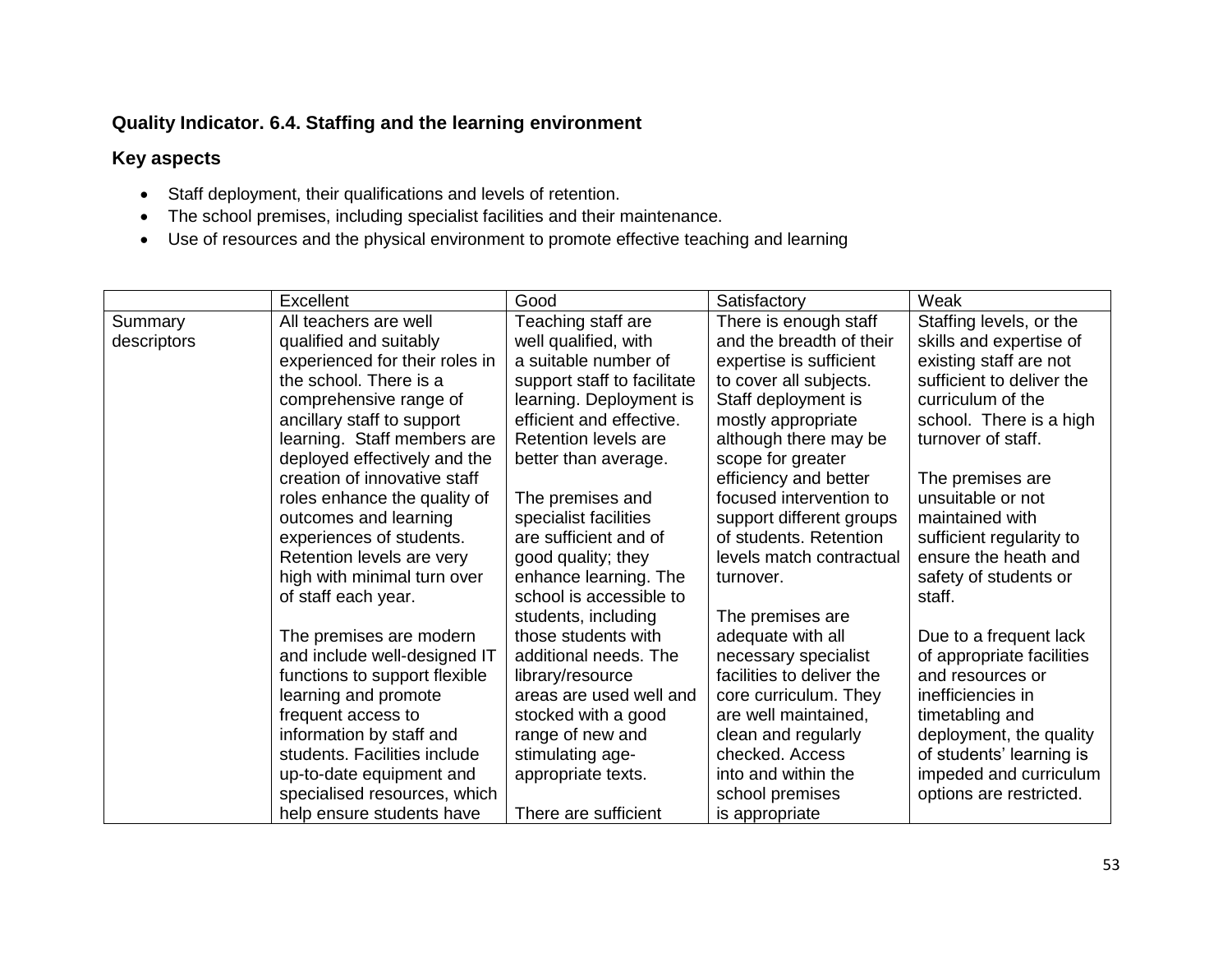| access to the latest<br>international developments<br>in different areas of the<br>curriculum. The library or<br>resource areas contain an<br>extensive range of quality<br>learning materials and these<br>are used well to promote<br>independent study.<br>Resources for learning,<br>including ICT, are of a high<br>quality. Their deployment<br>and use are carefully<br>monitored and enhanced in<br>order to verify their<br>effectiveness in terms of<br>enhanced learning<br>outcomes. | resources for learning,<br>including ICT to support<br>and enhance students'<br>work, including<br>independent study.<br>These resources<br>promote high quality<br>learning and a degree<br>of student<br>independence as<br>students use resources<br>to explore, research and<br>reinforce concepts. | for all students<br>including those with<br>additional needs.<br>There are an<br>appropriate range of<br>resources, including<br>ICT, to enhance<br>students' learning. The<br>use of some resources<br>may be inefficient with<br>limited impact on<br>learning. |  |
|--------------------------------------------------------------------------------------------------------------------------------------------------------------------------------------------------------------------------------------------------------------------------------------------------------------------------------------------------------------------------------------------------------------------------------------------------------------------------------------------------|---------------------------------------------------------------------------------------------------------------------------------------------------------------------------------------------------------------------------------------------------------------------------------------------------------|-------------------------------------------------------------------------------------------------------------------------------------------------------------------------------------------------------------------------------------------------------------------|--|
|--------------------------------------------------------------------------------------------------------------------------------------------------------------------------------------------------------------------------------------------------------------------------------------------------------------------------------------------------------------------------------------------------------------------------------------------------------------------------------------------------|---------------------------------------------------------------------------------------------------------------------------------------------------------------------------------------------------------------------------------------------------------------------------------------------------------|-------------------------------------------------------------------------------------------------------------------------------------------------------------------------------------------------------------------------------------------------------------------|--|

#### **Staffing and the learning environment illustrated below would be evaluated as excellent;**

- Well-qualified, experienced teaching staff are appropriately and efficiently deployed to provide a curriculum of high quality for all students. Teachers are complemented in their work by the provision of sufficient support staff and other professionals, including specialised staff assisting students with special educational needs. The school has ready access to appropriately qualified supply staff which helps maintain continuity of learning for students. There are well-developed arrangements for ensuring that cover teachers are able to operate effectively when they are in the school. There is a very good balance of experience and skills among the staff team and this is maximised through their deployment and assigned responsibilities. Retention levels are very high with minimal turn over of staff each year.
- The premises and modern facilities provide a safe, pleasant and stimulating environment. They are well suited to supporting the curricular and extra-curricular activities of students, the work of staff, and social and leisure activities. Classroom spaces are suitable for the number and age of students and shared areas enhance potential curriculum opportunities. Social areas include innovative and imaginative use of space and allow choice and flexibility of usage. There are suitable work areas for teachers and reliable IT networks to support efficient communication. The library/resource area serves as a hub for learning with excellent, up-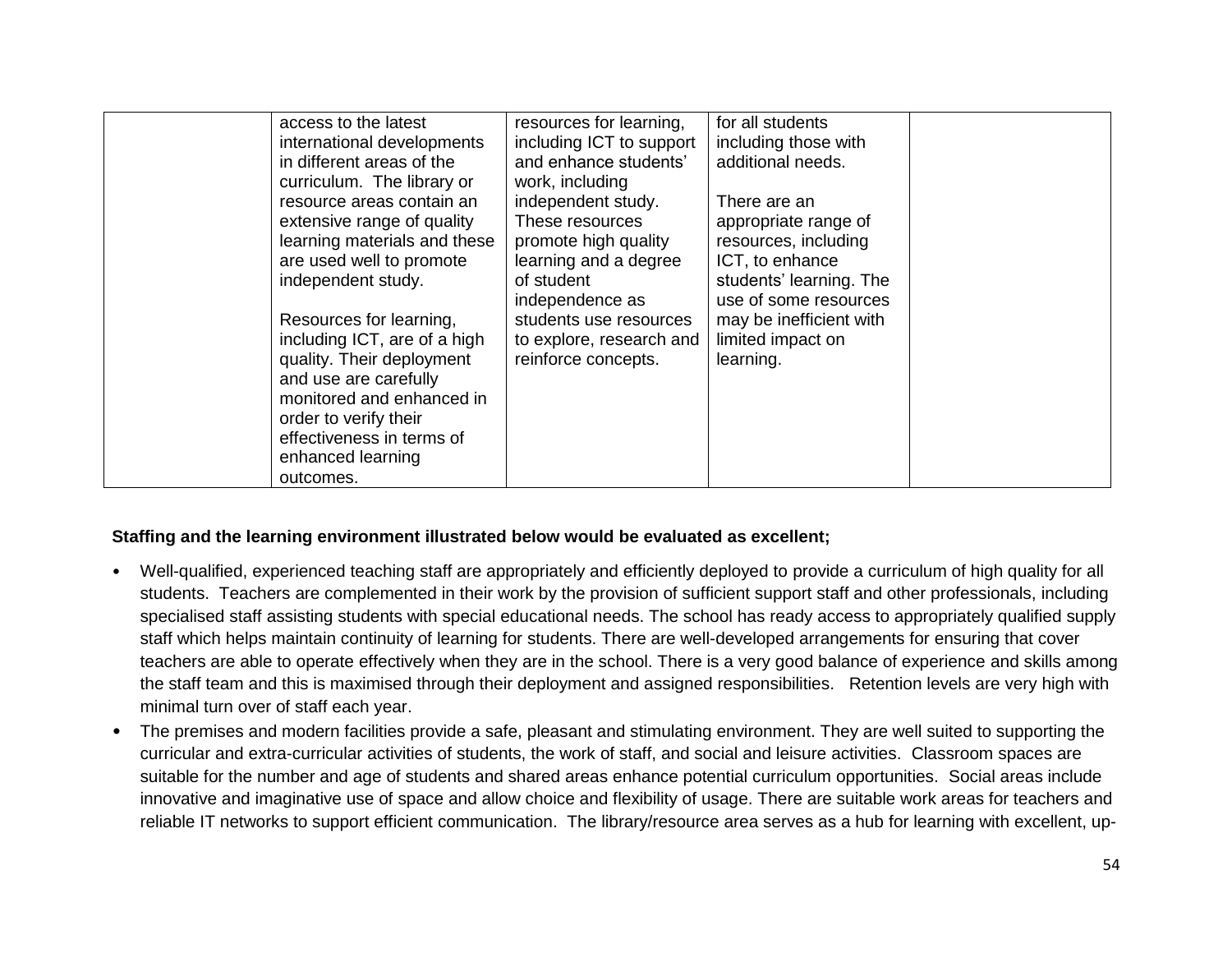to-date texts and resources. Storage provision and facilities for display are plentiful and convenient. Accommodation is very well maintained with regular checks undertaken by alert and skilled support teams. As a consequence, renewals and repairs are undertaken quickly. Fixtures, fittings and furniture meet the various educational needs of students at different stages of the school. They are of a high quality, in very good condition and as necessary, they are replaced in a timely fashion. The premises are designed to facilitate access by all users.

• Timetabling is efficient and ensures the best use of available facilities and learning space. The school is extremely well equipped with all necessary and relevant, up-to-date resources including textbooks, practical materials, ICT and specialist equipment. Resources are well matched to the needs of the students, are in very good condition, catalogued and easily accessible. The use of resources is monitored carefully to ensure efficiency and good value for money. Planned improvements to the school are carefully managed and successfully further enhance provision.

#### **Staffing and the learning environment illustrated below would be evaluated as satisfactory;**

- There are sufficient, qualified teachers to provide a broad and appropriate curriculum for all students, including provision of support from specialists for students with additional learning needs. Teachers and support staff are deployed appropriately. The school has suitable arrangements for obtaining qualified supply staff when necessary. There is a satisfactory balance of expertise among staff. Retention levels are broadly aligned to staff contractual arrangements.
- The premises and facilities provide a clean, safe environment for learning, teaching and extra-curricular activities. The teaching areas are of an acceptable size. Furniture and fittings are well maintained. The library/resources area is well stocked and content is regularly updated with new texts, which interest students and nurture a love of reading. Playing fields/games areas are in acceptable condition and regularly used.
- Timetabling makes satisfactory use of all available areas to meet the educational needs of students and the professional requirements of staff. The school is equipped with an appropriate range of resources including textbooks, practical materials, specialist equipment and ICT. Resources are matched to the learning needs of the students, are well looked after and stored efficiently. Resources are updated or replaced as funds allow.

## **Staffing and the learning environment are unlikely to be of satisfactory quality if;**

• Staffing levels are insufficient to deliver the curriculum and, as a consequence, teaching loads may be disproportionately high for teachers for extended periods of time.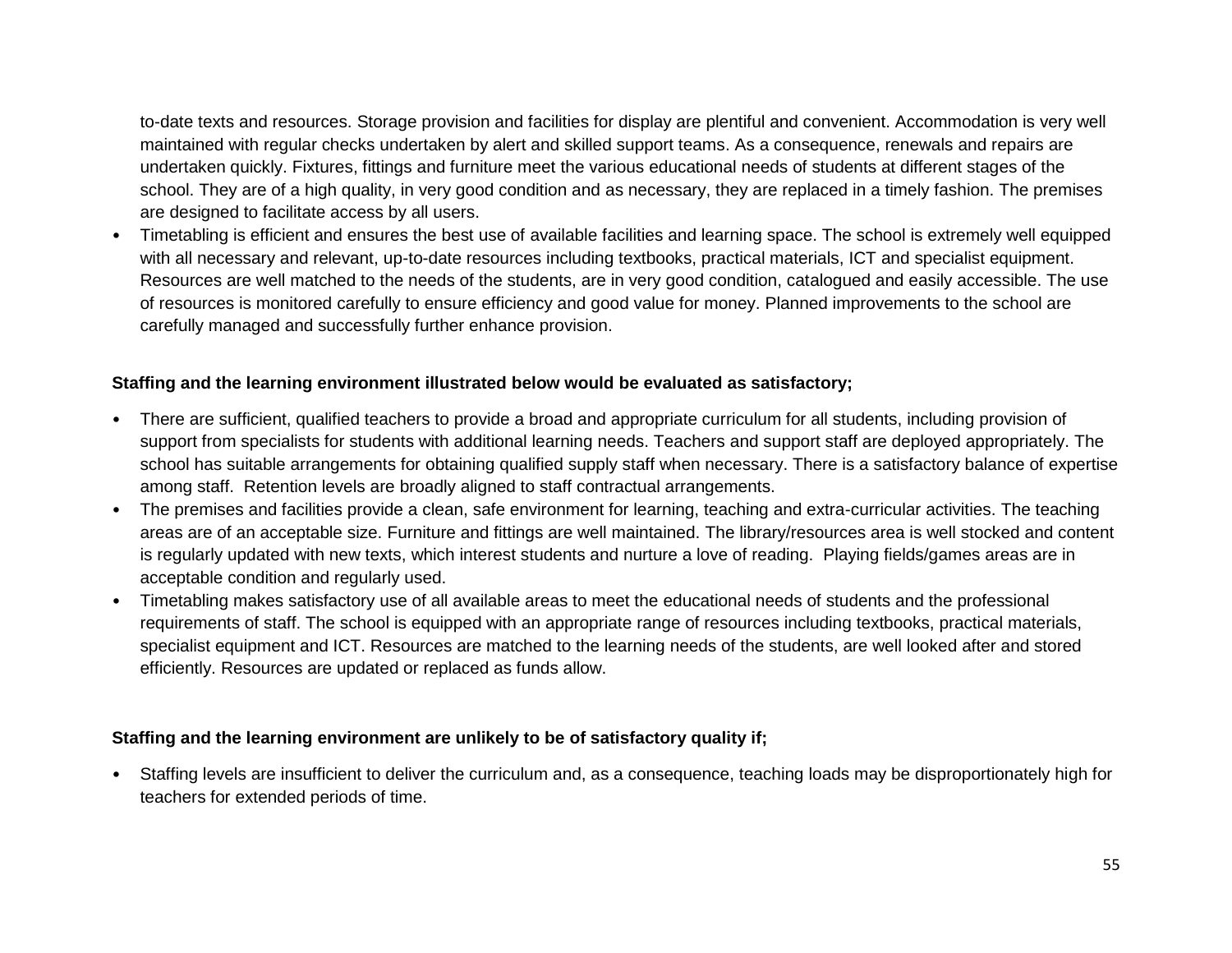- Teachers or support staff do not hold the necessary qualifications or have sufficient experience in order to undertake their current roles or remits.
- The facilities or resources for learning are inadequate to meet curriculum requirements or learning needs of students.
- Outdoor learning facilities are under developed or equipment is not suitable to the age or learning needs of students.
- Classrooms are too small for the number of students taught.